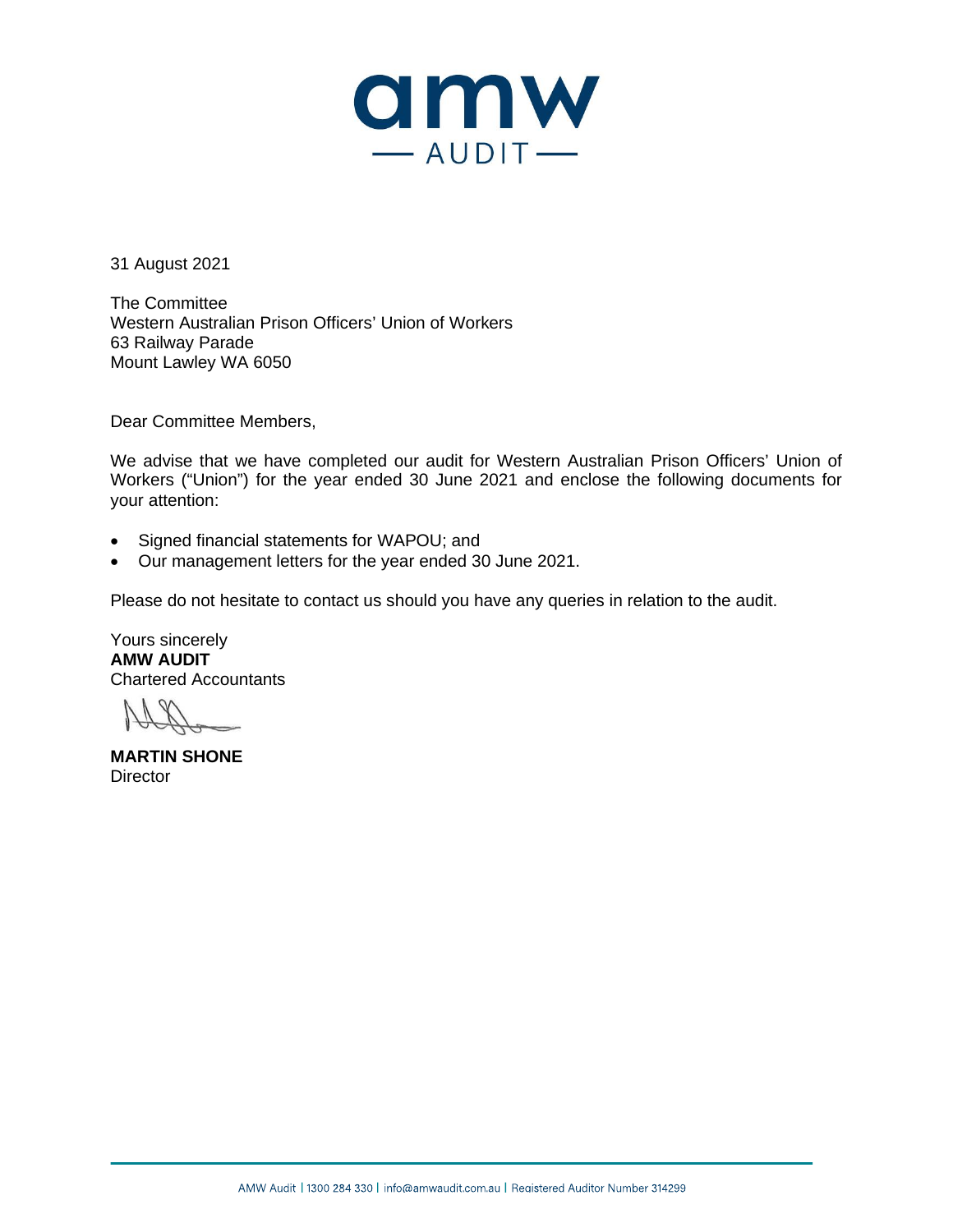## **WESTERN AUSTRALIAN PRISON OFFICERS' UNION OF WORKERS**

**ABN 98 518 622 745**

## **SPECIAL PURPOSE FINANCIAL REPORT FOR THE YEAR ENDED 30 JUNE 2021**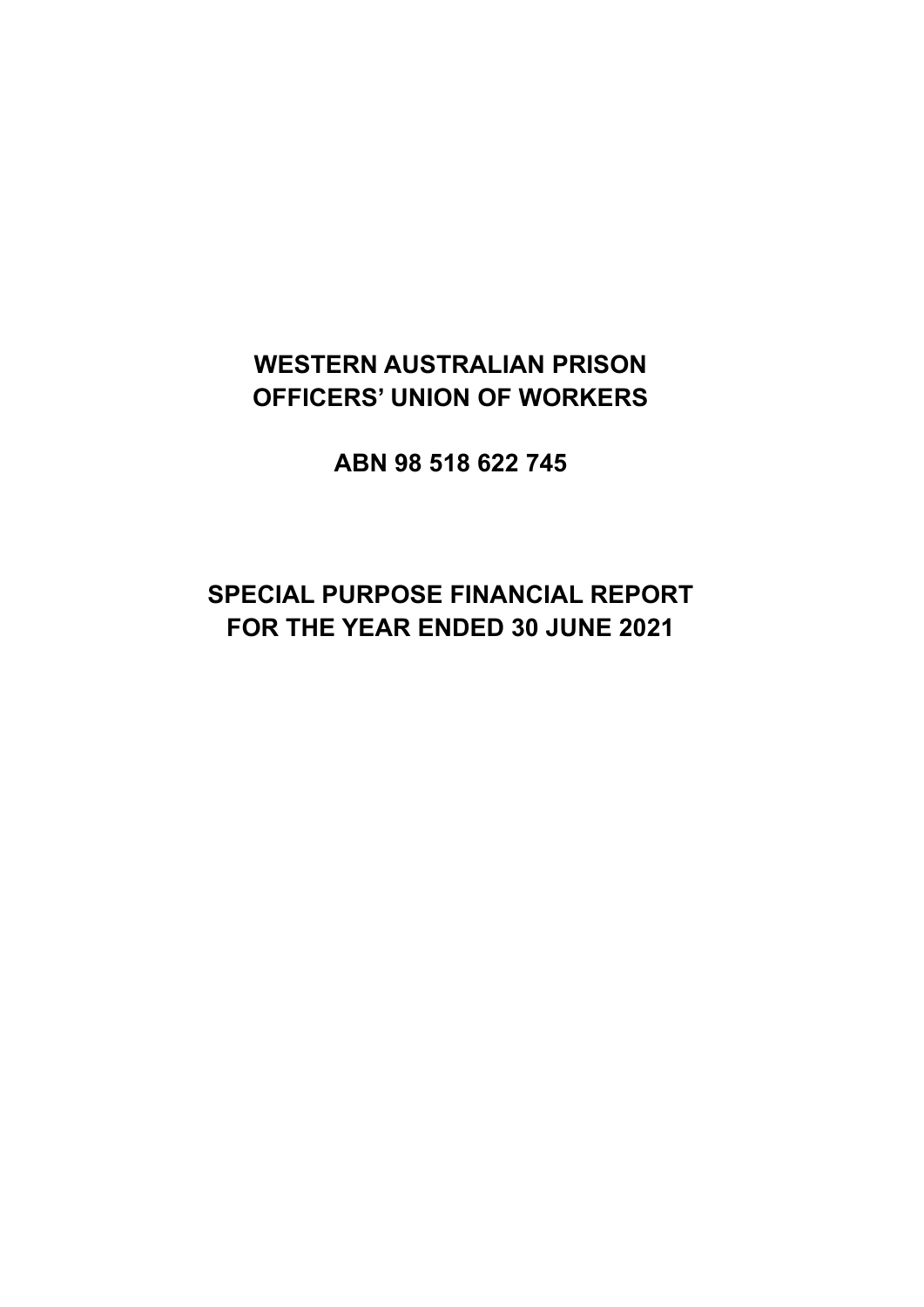## **CONTENTS**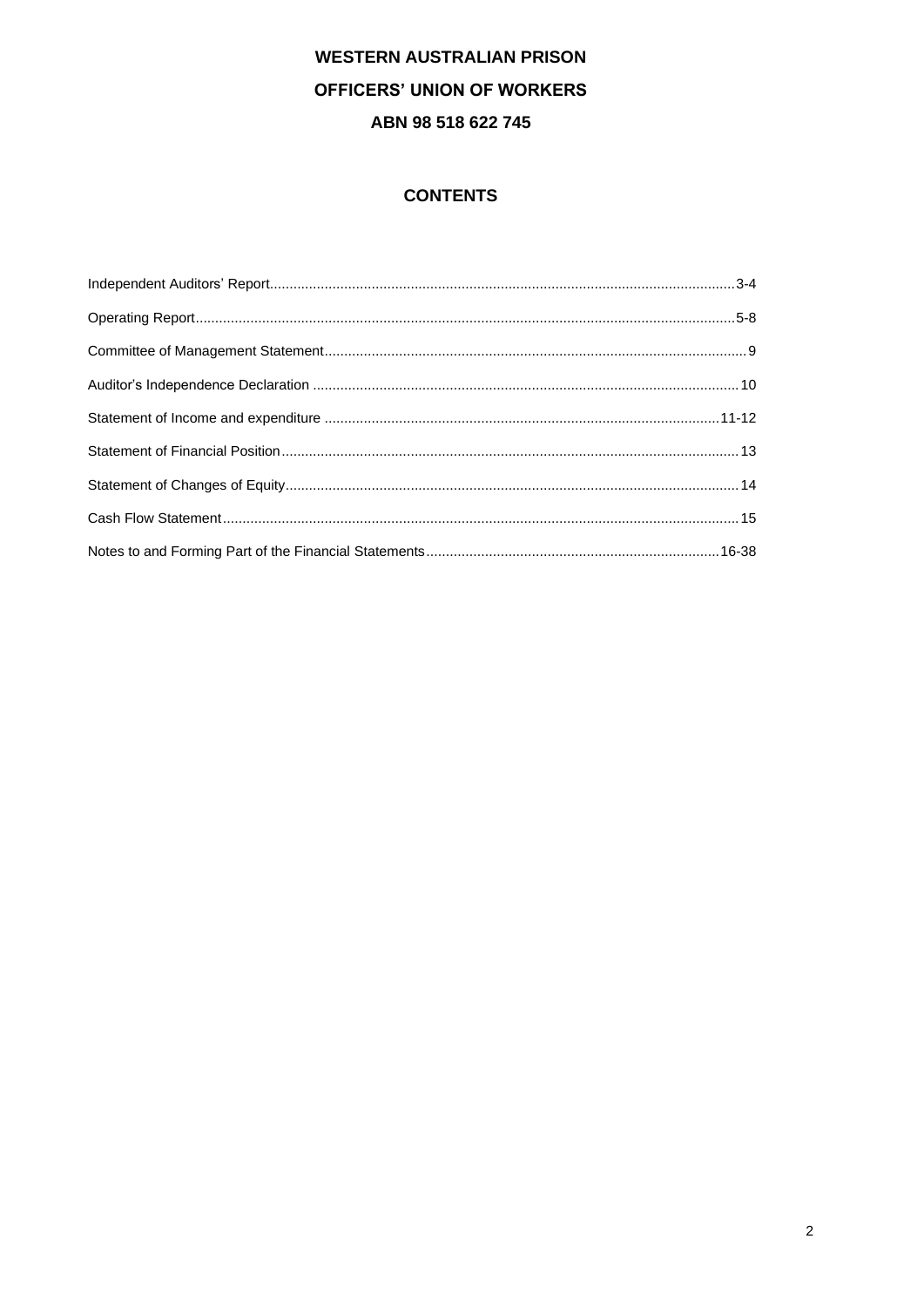

## **INDEPENDENT AUDITORS' REPORT TO THE MEMBERS OF THE WESTERN AUSTRALIAN PRISON OFFICERS' UNION OF WORKERS**

### **Report on the Audit of the Financial Report**

### **Opinion**

I have audited the financial report of The Western Australian Prison Officers' Union of Workers ("Union") which comprises the Statement of Financial Position as at 30 June 2021, the statement of income and expenditure, the statement of changes in equity, the statement of cash flows for the year then ended on that date, notes to the financial statements, including a summary of significant accounting policies; operating report and the committee of management statement.

In our opinion, the accompanying financial report presents fairly, in all material aspects, the financial position of The Western Australian Prison Officers' Union of Workers as at 30 June 2021, and its financial performance and its cash flows for the year ended on that date in accordance with accounting policies described in Note 1 to the financial report, including:

- a) The Union has kept accounting records in a form that have enabled an informed opinion to be expressed
- b) All the information, records, documents and explanations that, under Section 65A of the Industrial Relations Act 1979, I required officers of the Union to furnish, were furnished.
- c) No official of the Union has contravened or failed to comply with Section 74 of the Industrial Relations Act 1979.

### *Basis for Opinion*

I conducted my audit in accordance with Australian Auditing Standards. My responsibilities under those standards are further described in the *Auditor's Responsibilities for the Audit of the Financial Report* section of my report. I am independent of the Union in accordance with the ethical requirements of the Accounting Professional and Ethical Standards Board's APES 110 *Code of Ethics for Professional Accountants* (the Code) that are relevant to my audit of the financial report in Australia. I have also fulfilled my other ethical responsibilities in accordance with the Code.

I confirm that the independence declaration required by Section 307C of the *Corporations Act 2001*, which has been given to the Committee of Management of The Western Australian Prison Officers' Union of Workers, would be in the same terms if given to the directors as at the time of this auditor's report.

I believe that the audit evidence I have obtained is sufficient and appropriate to provide a basis for my opinion.

### *Emphasis of Matter – Basis of Accounting*

I draw attention to Note 1 to the financial report, which describes the basis of accounting. The financial report has been prepared for the purpose of fulfilling the committee of management's financial reporting responsibilities. As a result, the financial report may not be suitable for another purpose. Our opinion is not modified in respect of this matter.

### **Information Other than the Financial Report and Auditor's Report Thereon**

The Committee of Management is responsible for the other information. The other information obtained at the date of this auditor's report is in the Operating Report accompanying the financial report.

My opinion on the financial report does not cover the other information and accordingly I do not express any form of assurance conclusion thereon.

In connection with my audit of the financial report, my responsibility is to read the other information and, in doing so, consider whether the other information is materially inconsistent with the financial report or my knowledge obtained in the audit or otherwise appears to be materially misstated. If, based on the work I have performed, I conclude that there is a material misstatement of this other information, I am required to report that fact. I have nothing to report in this regard.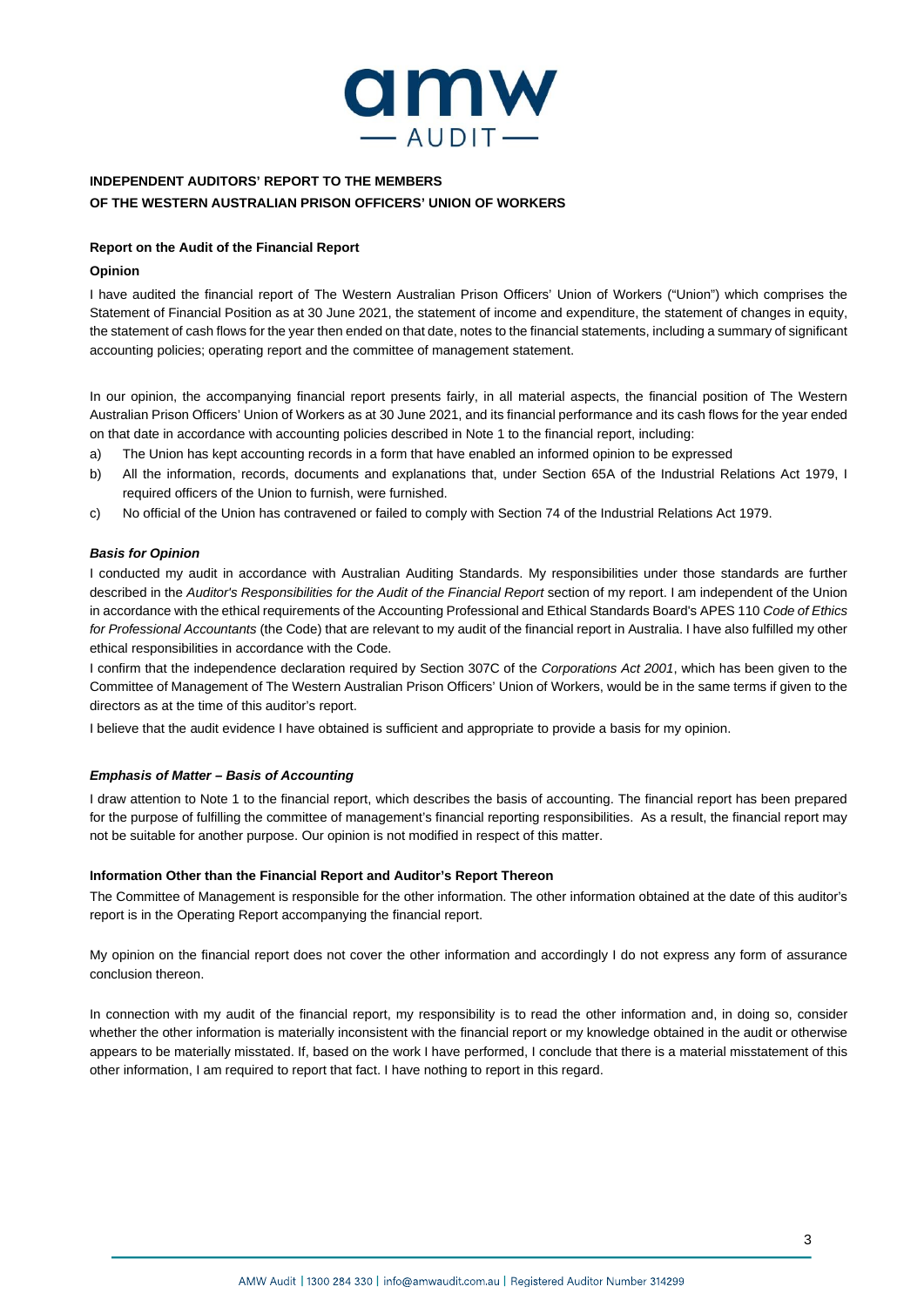# amw

#### **Responsibilities of Committee of Management for the Financial Report**

The Committee of Management of the Union is responsible for the preparation of the financial report in accordance with the accounting policies described in Note 1 of the financial statements and for such internal control as committee of management determines is necessary to enable the preparation of the financial report that is free from material misstatement, whether due to fraud or error.

In preparing the financial report, the Committee of Management is responsible for assessing the Union's ability to continue as a going concern, disclosing, as applicable, matters related to going concern and using the going concern basis of accounting unless the Committee of Management either intend to liquidate the Union or to cease operations, or have no realistic alternative but to do so.

#### **Auditor's Responsibilities for the Audit of the Financial Report**

My objective is to obtain reasonable assurance about whether the financial report as a whole is free from material misstatement, whether due to fraud or error, and to issue an auditor's report that includes my opinion. Reasonable assurance is a high level of assurance, but is not a guarantee that an audit conducted in accordance with Australian Auditing Standards will always detect a material misstatement when it exists. Misstatements can arise from fraud or error and are considered material if, individually or in the aggregate, they could reasonably be expected to influence the economic decisions of users taken on the basis of the financial report.

As part of an audit in accordance with the Australian Auditing Standards, I exercise professional judgement and maintain professional scepticism throughout the audit. I also:

Identify and assess the risks of material misstatement of the financial report, whether due to fraud or error, design and perform audit procedures responsive to those risks, and obtain audit evidence that is sufficient and appropriate to provide a basis for my opinion. The risk of not detecting a material misstatement resulting from fraud is higher than for one resulting from error, as fraud may involve collusion, forgery, intentional omissions, misrepresentations, or the override of internal control.

Obtain an understanding of internal control relevant to the audit in order to design audit procedures that are appropriate in the circumstances, but not for the purpose of expressing an opinion on the effectiveness of the Union's internal control.

Evaluate the appropriateness of accounting policies used and the reasonableness of accounting estimates and related disclosures made by the Committee of Management.

Conclude on the appropriateness of the Committee of Management's use of the going concern basis of accounting and, based on the audit evidence obtained, whether a material uncertainty exists related to events or conditions that may cast significant doubt on the Branch's ability to continue as a going concern. If I conclude that a material uncertainty exists, I am required to draw attention in my auditor's report to the related disclosures in the financial report or, if such disclosures are inadequate, to modify my opinion. My conclusions are based on the audit evidence obtained up to the date of my auditor's report. However, future events or conditions may cause the Union to cease to continue as a going concern.

Evaluate the overall presentation, structure and content of the financial report, including the disclosures, and whether the financial report represents the underlying transactions and events in a manner that achieves fair presentation.

Obtain sufficient appropriate audit evidence regarding the financial information of the entities or business activities within the Union to express an opinion on the financial report. I am responsible for the direction, supervision and performance of the Union audit. I remain solely responsible for my audit opinion.

I communicate with the Committee of Management regarding, among other matters, the planned scope and timing of the audit and significant audit findings, including any significant deficiencies in internal control that I identify during my audit.

I declare that I am an approved auditor, a member of Chartered Accountants Australia and New Zealand and hold a current Public Practice Certificate.

AMW Audit

**AMW AUDIT** Chartered Accountants Address: Unit 8, 210 Winton Road, Joondalup, Western Australia

 $\frac{1}{2}$ 

Director & Registered Company Auditor RO Registration number AA2017/8

Dated at Perth, Western Australia this 31<sup>st</sup> day of August 2021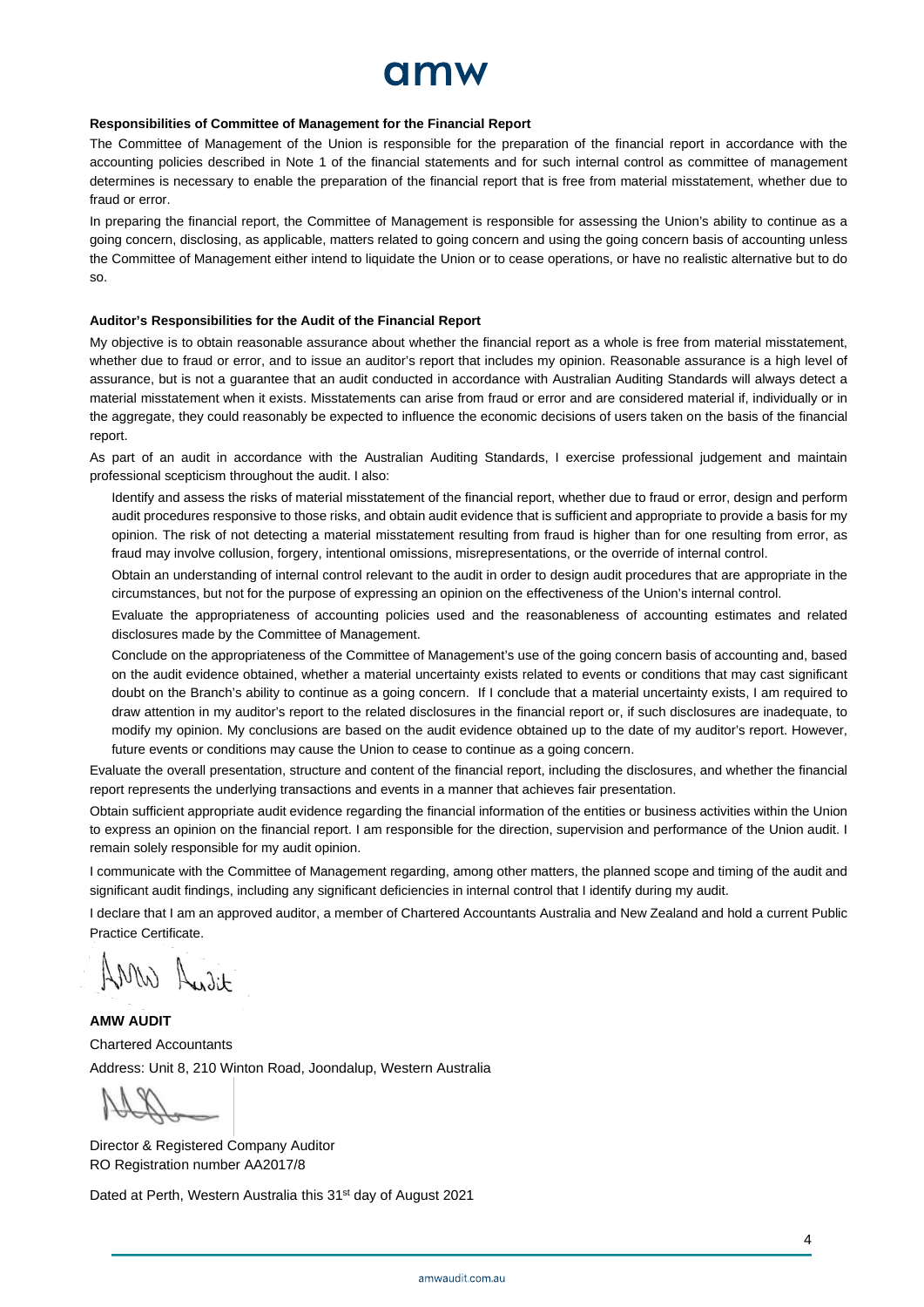## **OPERATING REPORT FOR THE YEAR ENDED 30 JUNE 2021**

The Committee of Management ('the Committee") present their operating report on the Western Australian Prison Officers' Union of Workers ("the Union") for the financial year ended 30 June 2021.

## **Review of principal activities, the results of those activities and any significant changes in the nature of those activities during the year**

The principle activities of the Union during the year ending 30 June 2021 were as follows:

- representing individual members in grievance disputes with employers resulting in members being treated fairly and their rights respected.
- representing all members at various workplaces regarding disputes with employers resulting in a fair outcome.
- negotiating Enterprise Bargaining Agreements resulting in increased wages and conditions for members covered by those Agreements.
- negotiating Industrial Agreements at a number of worksites resulting in the settlement of disputes or the resulting in flexibility working arrangements.
- providing members with professional indemnity insurance.
- providing Union Delegates and Worksite Committee members with training and education to enable them to better represent members in the workplace.

## **Operating Results**

The Union's surplus for the year amounted to \$417,411 (2020: surplus \$467,368).

## **Review of Operations**

A review of the operations of the Union during the year found that there were no significant changes in nature to these principal activities during the year.

## **Significant changes in financial affairs**

Members may resign from the Union by giving written notice to the Union in accordance with the rules of the Union.

## **Right of members to resign**

Members may resign from the Union by giving written notice to the Union in accordance with the rules of the Union.

## **Officers or members who are superannuation fund trustee(s) (include position details) or director of a company that is a superannuation fund trustee where being a member or officer of a registered organisation is a criterion for them holding such position**

Nil

## **Number of members**

Number of members as at 30 June 2021: 2,737 (30 June 2020: 2,721).

### **Number of employees**

At the end of the financial period the Union employed 9 staff (2020: 8 staff).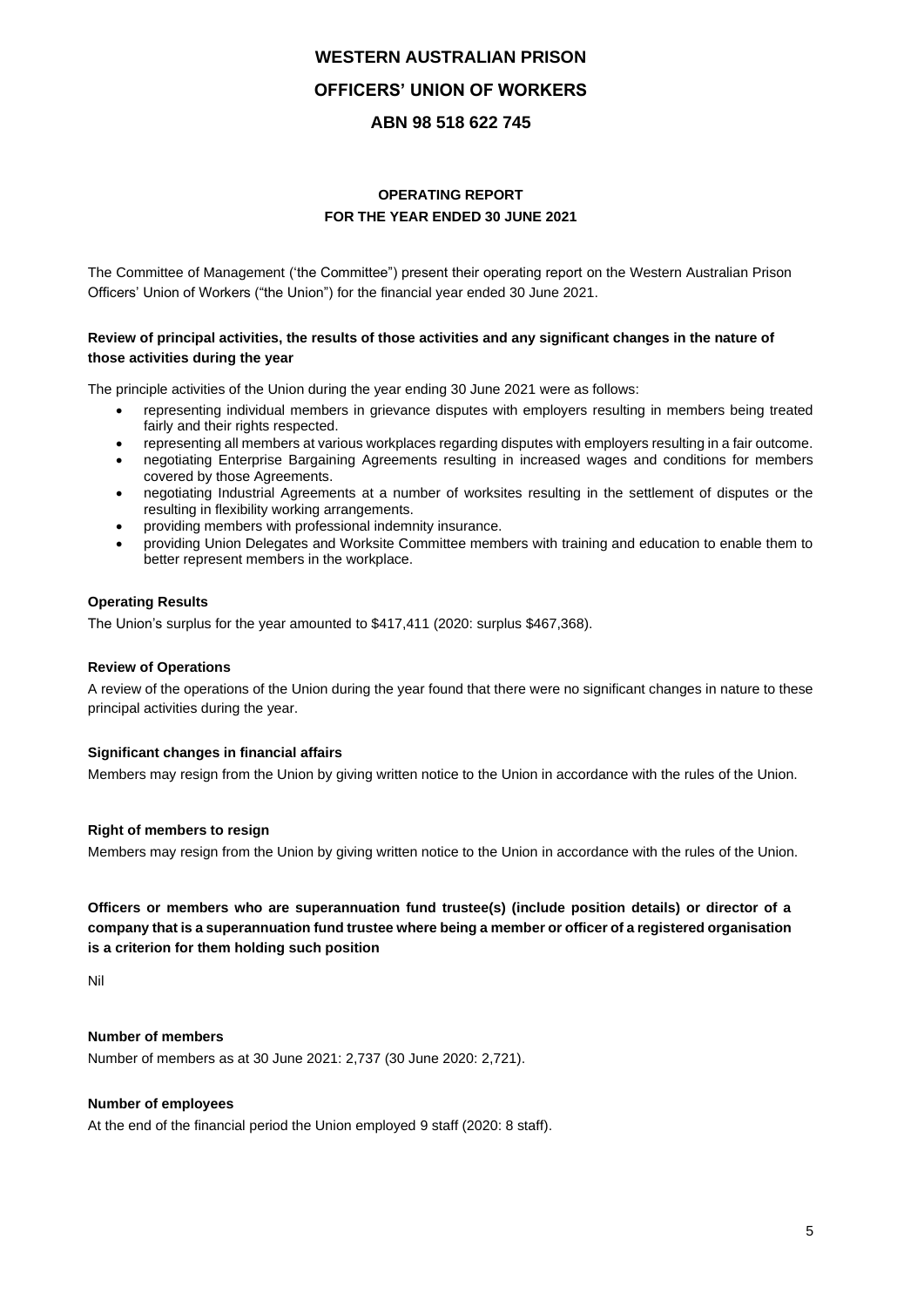## **OPERATING REPORT (CONTINUED) FOR THE YEAR ENDED 30 JUNE 2021**

## **Names of Committee of Management members and period positions held during the financial year**

## **Members of the Committee of Management**

## **The State Executive members who held office during the period were:**

| <b>PRESIDENT</b>        | <b>BROWN</b>           | Kenneth  | 01-Jul-20 | 30-Jun-21 |
|-------------------------|------------------------|----------|-----------|-----------|
| <b>SECRETARY</b>        | SMITH                  | Andrew   | 01-Jul-20 | 30-Jun-21 |
| VICE-PRESIDENT          | <b>CROMB</b>           | Michael  | 01-Jul-20 | 30-Jun-21 |
| <b>TREASURER</b>        | <b>HAMPTON-MEAGHER</b> | Julie    | 01-Jul-20 | 30-Jun-21 |
| EXECUTIVE MEMBER        | KENNEDY                | Terrence | 01-Jul-20 | 30-Jun-21 |
| <b>EXECUTIVE MEMBER</b> | <b>MCATFFR</b>         | Derick   | 01-Jul-20 | 30-Jun-21 |

Members of the State Executive Committee were in office for the period covering the report until the date of this report unless otherwise stated.

## **The State Council members who held office during the period were:**

| <b>ACACIA</b>             | <b>MAKINSON</b>  | Steven            | 01-Jul-20 | 30-Jun-21 |
|---------------------------|------------------|-------------------|-----------|-----------|
| <b>ACADEMY</b>            | <b>GUILFOYLE</b> | Jamie             | 01-Jul-20 | 30-Jun-21 |
| <b>ALBANY</b>             | <b>PENNICOTT</b> | Jason             | 01-Jul-20 | 30-Jun-21 |
| <b>ALBANY</b>             | <b>FERGUSON</b>  | Clare             | 01-Jul-20 | 30-Jun-21 |
| <b>BANDYUP</b>            | <b>MORELL</b>    | Tabitha           | 01-Jul-20 | 30-Jun-21 |
| <b>BANDYUP</b>            | <b>DEIMEL</b>    | <b>Bernadine</b>  | 01-Jul-20 | 30-Jun-21 |
| <b>BORONIA</b>            | <b>HARRIS</b>    | <b>Bernadette</b> | 01-Jul-20 | 30-Jun-21 |
| <b>BUNBURY</b>            | <b>DOW</b>       | Dennis            | 01-Jul-20 | 30-Jun-21 |
| <b>BUNBURY</b>            | <b>LOUW</b>      | Adrian            | 01-Jul-20 | 30-Jun-21 |
| <b>BUNBURY</b>            | <b>BEET</b>      | Richard           | 01-Jul-20 | 30-Jun-21 |
| <b>CASUARINA</b>          | <b>HATTO</b>     | Scott             | 01-Jul-20 | 30-Jul-21 |
| <b>CASUARINA</b>          | <b>BISSON</b>    | Roger             | 01-Jul-20 | 30-Jun-21 |
| <b>CASUARINA</b>          | <b>THIEL</b>     | Uwe               | 01-Jul-20 | 30-Jun-21 |
| <b>CASUARINA</b>          | <b>HEARD</b>     | Dean              | 01-Jul-20 | 30-Jun-21 |
| <b>CASUARINA</b>          | <b>SHERIDAN</b>  | <b>Tim</b>        | 01-Jul-20 | 30-Jun-21 |
| <b>CASUARINA</b>          | <b>GRANT</b>     | Danny             | 01-Jul-20 | 30-Jun-21 |
| <b>EASTERN GOLDFIELDS</b> | <b>PARKER</b>    | Steven            | 01-Jul-20 | 30-Jun-21 |
| <b>EASTERN GOLDFIELDS</b> | CAVAZZI          | Keith             | 01-Jul-20 | 30-Jun-21 |
| <b>GREENOUGH</b>          | <b>MITCHELL</b>  | Nicholas          | 01-Jul-20 | 30-Jun-21 |
| <b>GREENOUGH</b>          | <b>PIZZEY</b>    | Caroline          | 01-Jul-20 | 30-Jun-21 |
| <b>ACACIA</b>             | <b>MAKINSON</b>  | Steven            | 01-Jul-20 | 30-Jun-21 |
| <b>HAKEA</b>              | <b>TAULANGA</b>  | Benjamin          | 01-Jul-20 | 30-Jun-21 |
| <b>HAKEA</b>              | <b>MILLS</b>     | Kevin             | 01-Jul-20 | 30-Jun-21 |
| <b>HAKEA</b>              | <b>FERGUSSON</b> | Clive             | 01-Jul-20 | 30-Jun-21 |
| <b>HAKEA</b>              | <b>POWELL</b>    | Andy              | 01-Jul-20 | 30-Jun-21 |
| <b>KARNET</b>             | <b>HARVEY</b>    | <b>Stuart</b>     | 01-Jul-20 | 30-Jun-21 |
| <b>KARNET</b>             | <b>NIELD</b>     | Peter             | 01-Jul-20 | 30-Jun-21 |
| <b>KARNET</b>             | <b>HARVEY</b>    | Stuart            | 01-Jul-20 | 30-Jun-21 |
|                           |                  |                   |           |           |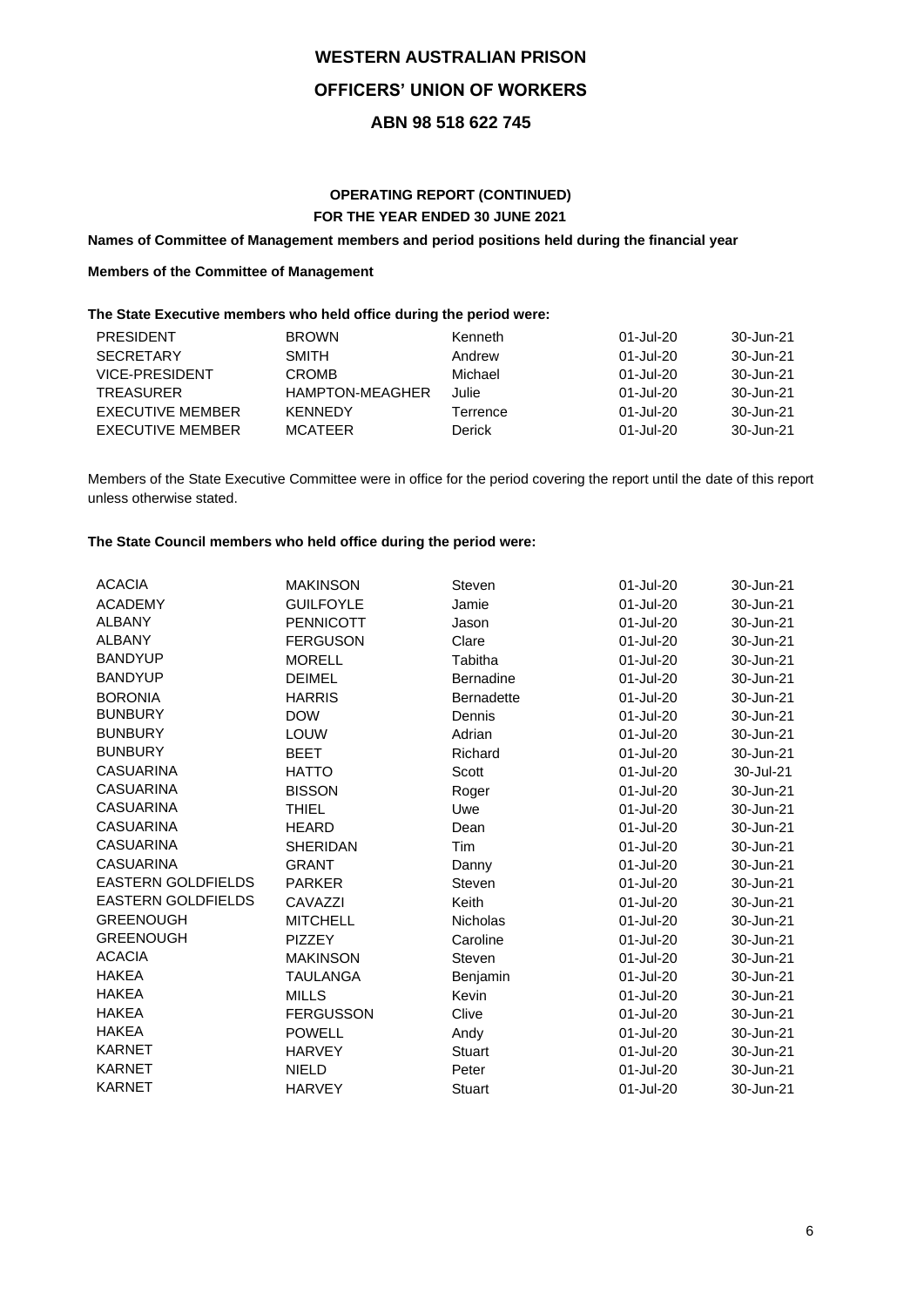## **OPERATING REPORT (CONTINUED) FOR THE YEAR ENDED 30 JUNE 2021**

| MELALEUCA             | <b>IRVING</b>    | <b>Bruce</b> | $01 -$ Jul $-20$ | 30-Jun-21 |
|-----------------------|------------------|--------------|------------------|-----------|
| MELALEUCA             | <b>GREGORY</b>   | Ashlee       | 01-Jul-20        | 30-Jun-21 |
| <b>ROEBOURNE</b>      | <b>OORLOFF</b>   | Henry        | 01-Jul-20        | 30-Jun-21 |
| SPECIAL OPERATIONS    | <b>REID</b>      | Eliot        | 01-Jul-20        | 30-Jun-21 |
| <b>WANDOO</b>         | <b>CARTER</b>    | Harry        | $01$ -Jul-20     | 30-Jun-21 |
| <b>WEST KIMBERLEY</b> | <b>REEVES</b>    | Michael      | $01$ -Jul-20     | 30-Jun-21 |
| <b>WEST KIMBERLEY</b> | <b>MENDES</b>    | Sameer       | 01-Jul-20        | 30-Jun-21 |
| <b>WOOROLOO</b>       | <b>KIRWAN</b>    | Alasdair     | $01$ -Jul-20     | 30-Jun-21 |
| <b>WOOROLOO</b>       | <b>ROBBINS</b>   | <b>Brent</b> | $01 -$ Jul $-20$ | 30-Jun-21 |
| <b>WORK CAMPS</b>     | <b>ZOUCH</b>     | Adrian       | 01-Jul-20        | 30-Jun-21 |
| <b>HAKEA</b>          | TAULANGA         | Benjamin     | $01 -$ Jul $-20$ | 30-Jun-21 |
| <b>HAKEA</b>          | <b>MILLS</b>     | Kevin        | $01$ -Jul-20     | 30-Jun-21 |
| <b>HAKEA</b>          | <b>FERGUSSON</b> | Clive        | 01-Jul-20        | 30-Jun-21 |
| <b>HAKEA</b>          | <b>POWELL</b>    | Andy         | $01$ -Jul-20     | 30-Jun-21 |
|                       |                  |              |                  |           |

Members have been in office for the period covering the report until the date of this report unless otherwise stated.

### **Officers & employees who are directors of a company or a member of a board**

| <b>Name of Officer</b> | Name of Company/Board | <b>Principal Activity</b> | <b>Position Due to</b><br><b>Nomination</b> |
|------------------------|-----------------------|---------------------------|---------------------------------------------|
| NIL                    |                       |                           |                                             |

## **Indemnification of Officer of Auditor**

No indemnities have been given or insurance premiums paid, during or since the end of the financial year, for any person who is or has been an officer of auditor of the Union.

### **Proceedings on Behalf of the Union**

No person has applied for leave of Court to bring proceedings on behalf of the Union or intervene in any proceedings to which the Union is a party for the purpose of taking responsibility on behalf of the Union for all or any part of those proceedings. The Union was not a party to any such proceedings during the year.

## **Wages Recovery Activity**

The Union has not undertaken any recovery of wages activity for the financial year ended 30 June 2021.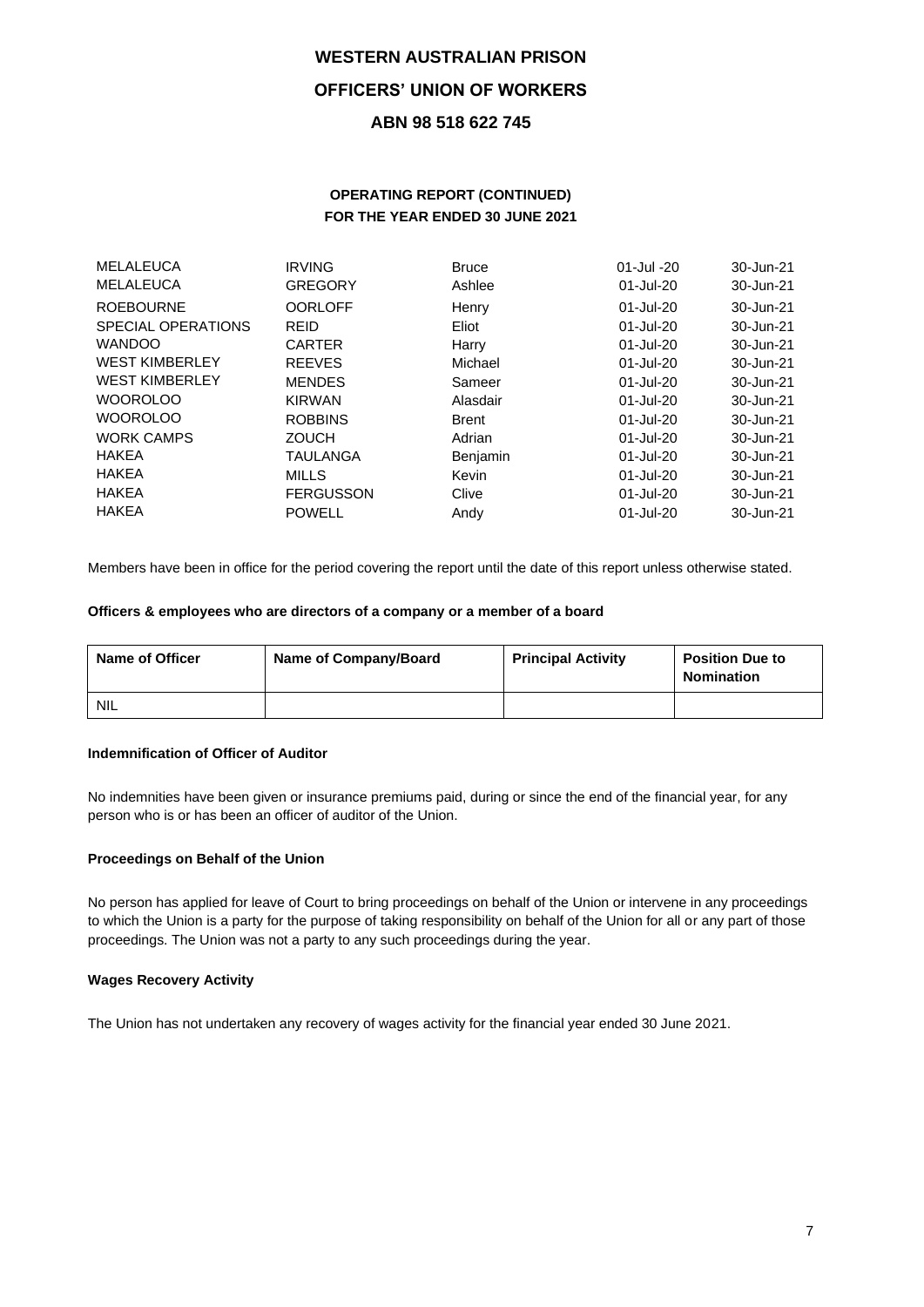## **OPERATING REPORT (CONTINUED)** FOR THE YEAR ENDED 30 JUNE 2021

## Other Information

There is no other information that the Union considers relevant.

## **Auditor's Independent Declaration**

A copy of the auditor's independence declaration is set out on page 10.

Signed in accordance with a resolution of the Committee of Management passed on the 25<sup>th</sup> day of August 2021.

Andrew Smith Secretary Dated: 25 August 2021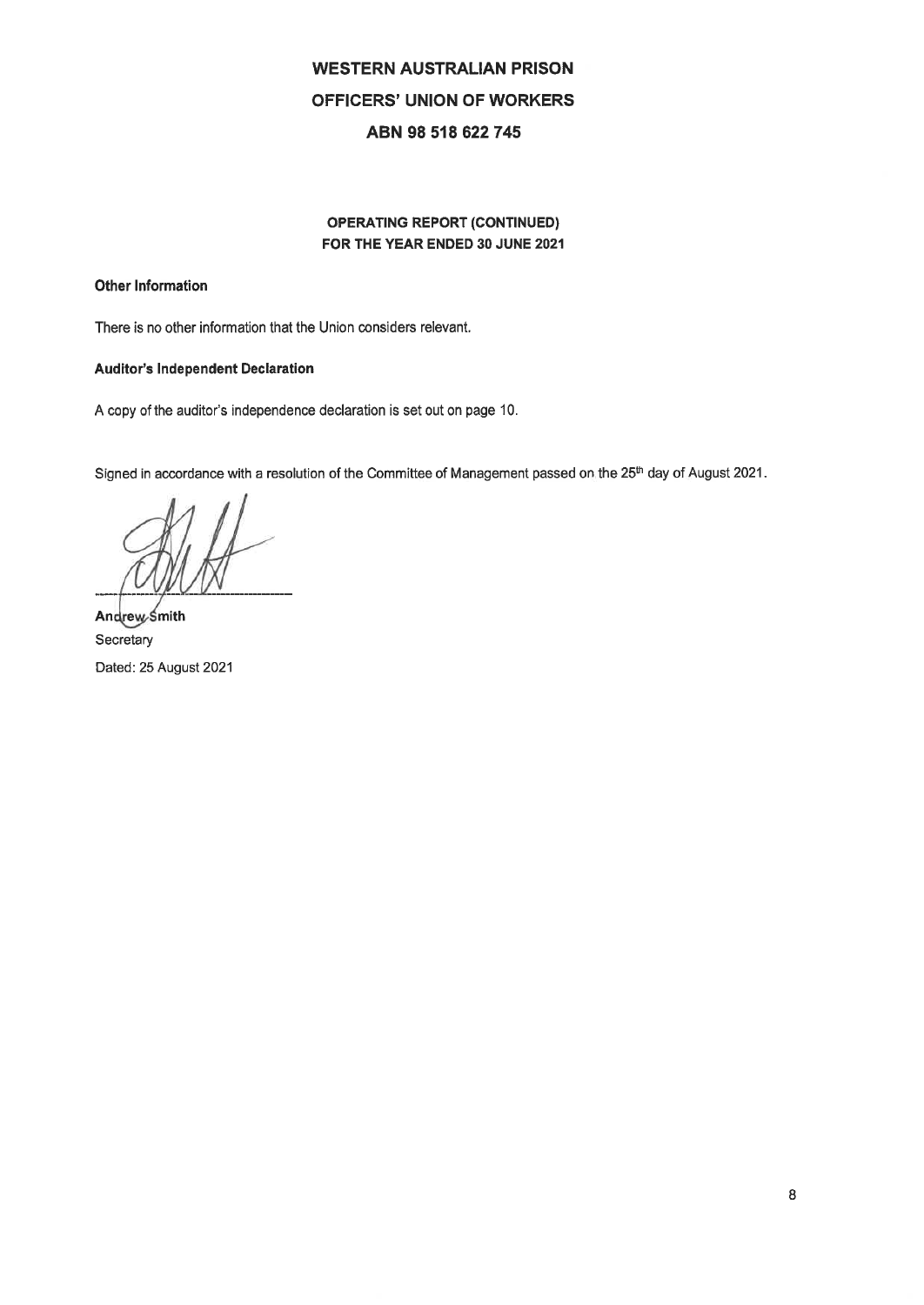### **COMMITTEE OF MANAGEMENT STATEMENT**

### FOR THE YEAR ENDED 30 JUNE 2021

On 25 August 2021 the of Committee of Management of Western Australian Prison Officers' Union of Workers ("the Union") passed the following resolution in relation to the special purpose financial report ("SPFR") for the year ended 30 June 2021:

The Union Committee of Management of the Western Australian Prison Officers' Union of Workers ("the Union") declares that in its opinion:

- (a) the financial statements and notes comply with the Australian Accounting Standards and other mandatory professional reporting requirements;
- (b) comply with the reporting guidelines of the Industrial Registrar;
- (c) the financial statements and notes give a true and fair view of the Union's financial performance, financial position and cash flows, and the changes in equity for the year then ended;
- there are reasonable grounds to believe that the Union will be able to pay its debts as and when they  $(d)$ become due and payable; and
- (e) during the financial year to which the SPFR relates and since the end of that year:
	- $(i)$ meetings of the Committee of Management were held in accordance with the rules of the Union;
	- $(ii)$ the financial affairs of the Union have been managed in accordance with the rules of the organisation including the rules of a branch concerned;
	- $(iii)$ the financial records of the Union have been kept and maintained in accordance with the Industrial Relations Act 1979 (WA) ("IR Act") and Industrial Relations Commission Regulations 2005 (WA) ("IRC Regulations");
	- the Union is a sole reporting unit, therefore the financial records of the Union have been kept in  $(iv)$ a consistent manner specifically in relation to the Union.
- the Committee of Management of the Union declares that the Union has not undertaken any recovery of  $(f)$ wages activity during the financial year.

This declaration is made in accordance with a resolution of the Committee of Management.

Andre  $\rlap/{\color{black}\sqrt{3}}$  Smith Secretary Dated: 25 August 2021

**Julie Hampton-Meaghe** 

Treasurer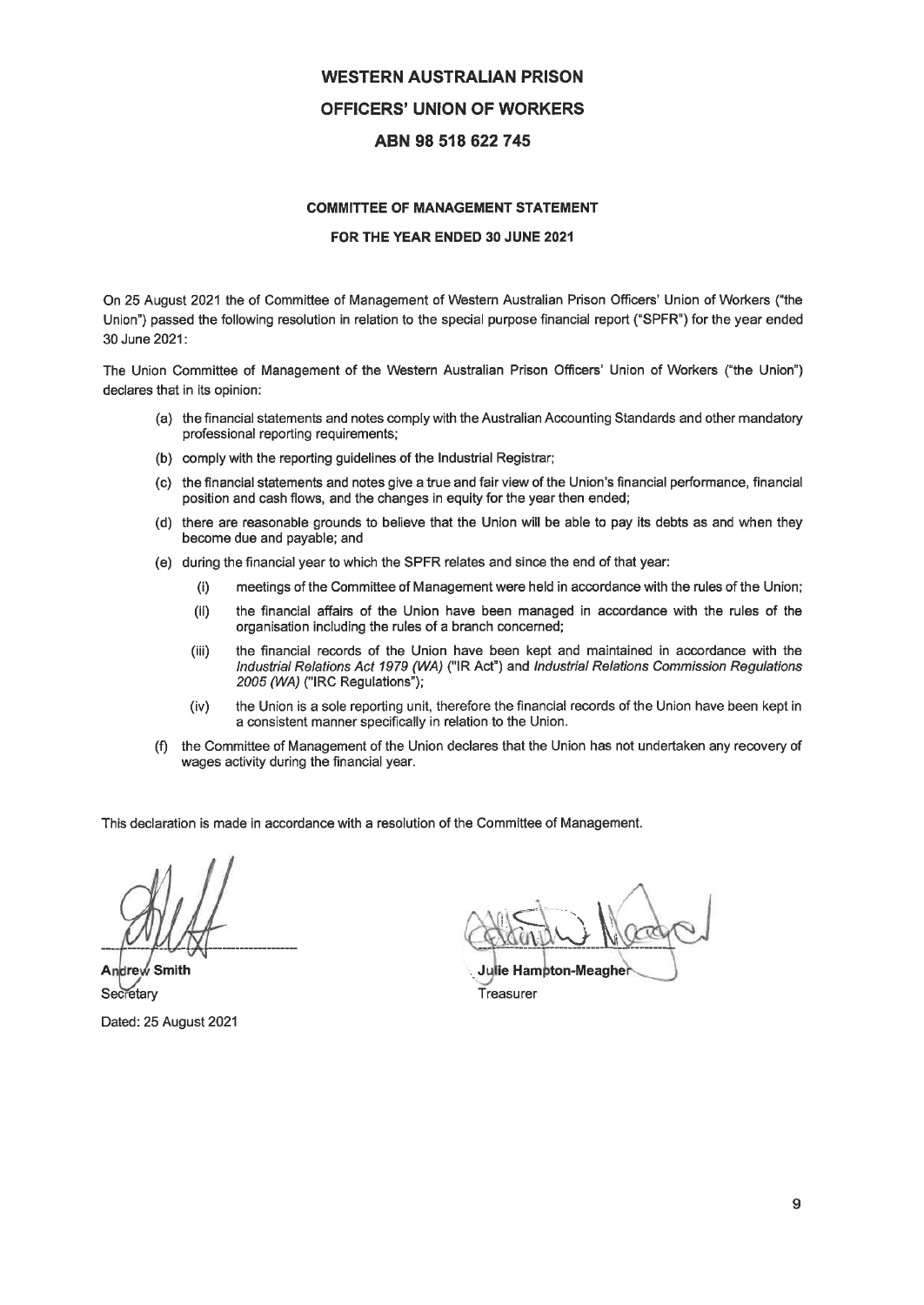

## **AUDITORS' INDEPENDENCE DECLARATION**

## **TO THE MEMBERS OF**

## **WESTERN AUSTRALIAN PRISON OFFICERS' UNION OF WORKERS**

As auditor for the audit of Western Australian Prison Officers' Union of Workers ("Union") for the period ended 30 June 2021, I declare that, to the best of my knowledge and belief, during the period ended 30 June 2021 there has been:

i. No contraventions of any applicable code of professional conduct in relation to the audit.

AMW Audit

**AMW AUDIT** Chartered Accountants

**Martin Shone** Director Dated at Perth, Western Australia this 31<sup>st</sup> day of August 2021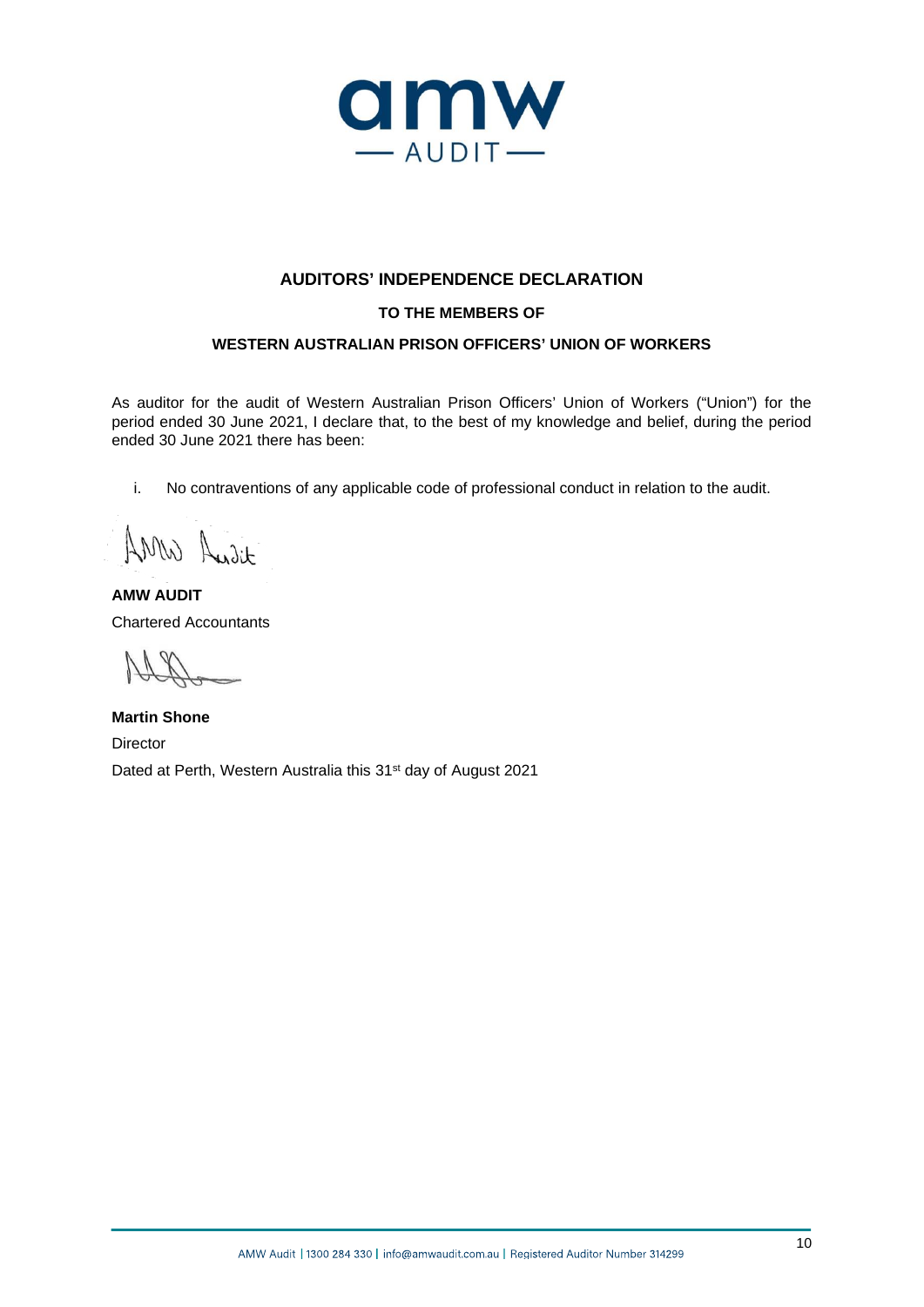## **STATEMENT OF INCOME AND EXPENDITURE FOR THE YEAR ENDED 30 JUNE 2021**

|                                                                                      | 2021      | 2020      |
|--------------------------------------------------------------------------------------|-----------|-----------|
|                                                                                      | \$        | \$        |
| <b>Income</b>                                                                        |           |           |
| Membership Subscription                                                              | 2,258,557 | 2,138,396 |
| <b>Funeral Benefit Fund Subscriptions</b>                                            | 85,493    | 76,674    |
| Death Benefit Levy                                                                   | 128,776   | 116,848   |
| <b>Rental Revenue</b>                                                                | 95,715    | 56,357    |
| Advertising Income                                                                   | 9,659     | 3,614     |
| <b>Interest Received</b>                                                             | 10,721    | 35,543    |
| Other Income                                                                         | 154,933   | 244,264   |
| <b>Total income</b>                                                                  | 2,743,854 | 2,671,696 |
| <b>Expenditure</b>                                                                   |           |           |
| Advertising                                                                          | 1,658     | 1,873     |
| Accounting fees                                                                      | 2,350     | 3,150     |
| Affiliation and membership fees                                                      | 62,190    | 57,843    |
| Agency staff                                                                         | 1,642     |           |
| Transfers to CPSU-SPSF Group - Western Australian Prison Officers'<br>(WAPOU) Branch |           |           |
|                                                                                      | 48,285    | 44,989    |
| Audit fees                                                                           | 18,682    | 18,117    |
| <b>Bank</b> fees                                                                     | 8,089     | 7,881     |
| Computer and software expenses                                                       | 34,877    | 17,507    |
| Conferences                                                                          | 118,875   | 139,597   |
| <b>Consultant fees</b>                                                               | 2,777     | 975       |
| Council and delegate expenses                                                        | 98,470    | 96,364    |
| Death benefit levy                                                                   | 94,920    | 76,960    |
| Depreciation                                                                         | 66,796    | 88,562    |
| Donations                                                                            | 8,030     | 26,845    |
| Entertainment                                                                        | 2,323     | 2,567     |
| Executive committee expenses                                                         | 34,895    | 18,430    |
| Fringe benefit tax                                                                   | 14,173    | 16,103    |
| Funeral benefits paid                                                                | 58,000    | 46,000    |
| General office expenses                                                              | (763)     | 1,013     |
| Gifts                                                                                | 1,552     | 2,932     |
| Insurance expenses                                                                   | 15,856    | 16,024    |
| Industrial officer expenses                                                          | 20,851    | 20,403    |
| Sub-total                                                                            | 714,528   | 704,135   |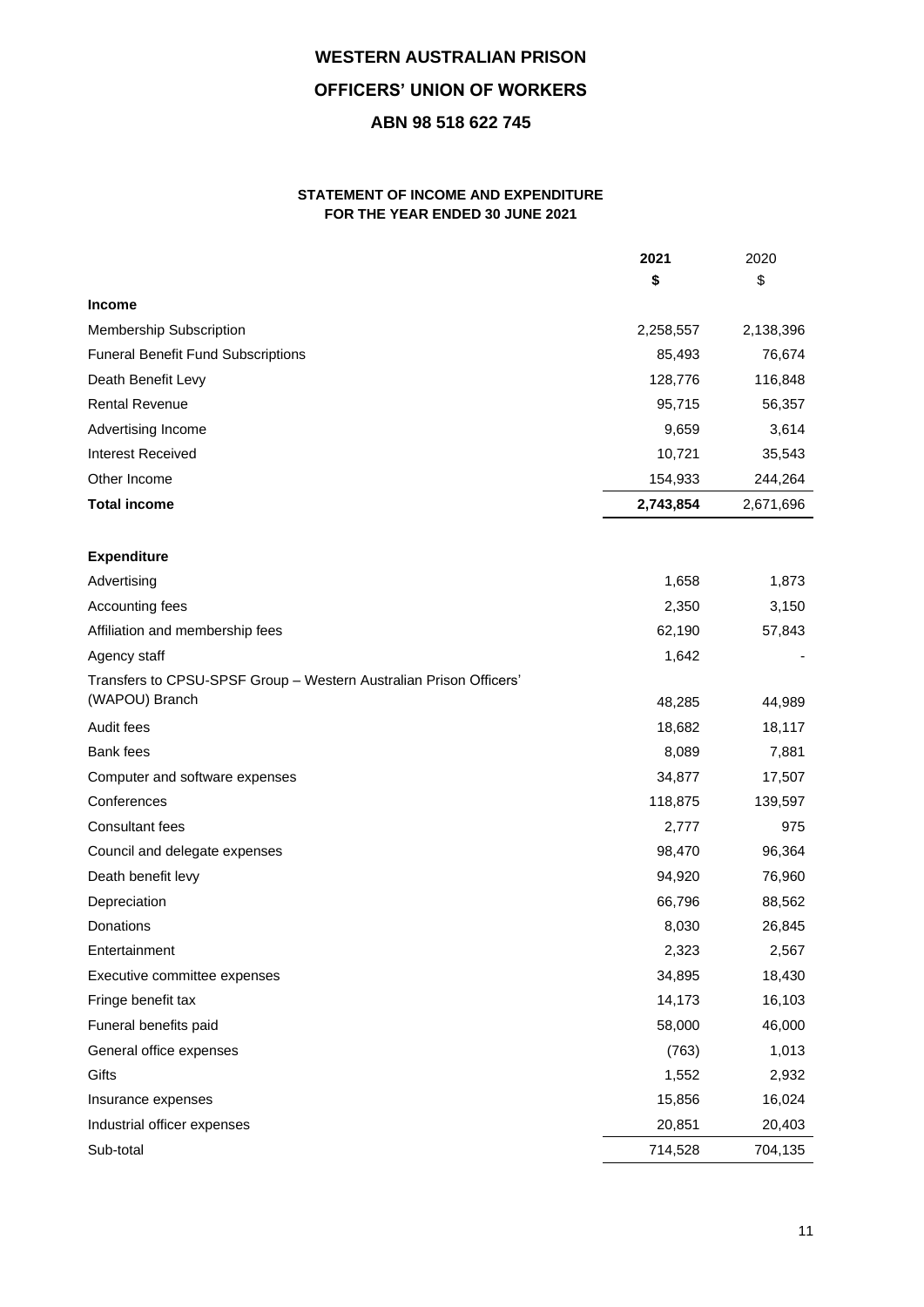## **STATEMENT OF INCOME AND EXPENDITURE FOR THE YEAR ENDED 30 JUNE 2021**

|                                                | 2021      | 2020      |
|------------------------------------------------|-----------|-----------|
|                                                | \$        | \$        |
| Legal fees                                     | 256,037   | 147,530   |
| Loss/(Gain) on disposal of plant and equipment |           | 2,202     |
| Membership expenses                            | 55,097    | 52,486    |
| Meeting room expenses                          | 2,505     | 28,029    |
| Motor vehicle expenses                         | 36,532    | 30,153    |
| Payroll tax                                    | (12, 564) | 12,312    |
| Rental property expenses                       | 108,517   | 58,840    |
| Property expenses                              | 59,206    | 59,598    |
| Promotional material                           | 24,758    | 3,430     |
| Printing, Postage and Stationery               | 10,944    | 9,173     |
| Subscriptions                                  | 2,691     | 3,040     |
| Leave expense                                  | (4,299)   | 1,088     |
| Salaries and wages                             | 926,270   | 933,110   |
| Staff amenities                                | 2,465     | 1,975     |
| Staff training                                 | 1,290     |           |
| Staff travel, accommodation and allowances     | 49        | 601       |
| Superannuation                                 | 98,021    | 105,795   |
| Training expenses                              | 32,575    | 32,210    |
| Telephone and internet                         | 11,821    | 18,621    |
| Sub-total                                      | 1,611,915 | 1,500,193 |
| <b>Total expenditure</b>                       | 2,326,443 | 2,204,328 |
|                                                |           |           |
| Surplus for the year                           | 417,411   | 467,368   |

The accompanying notes form part of these financial statements.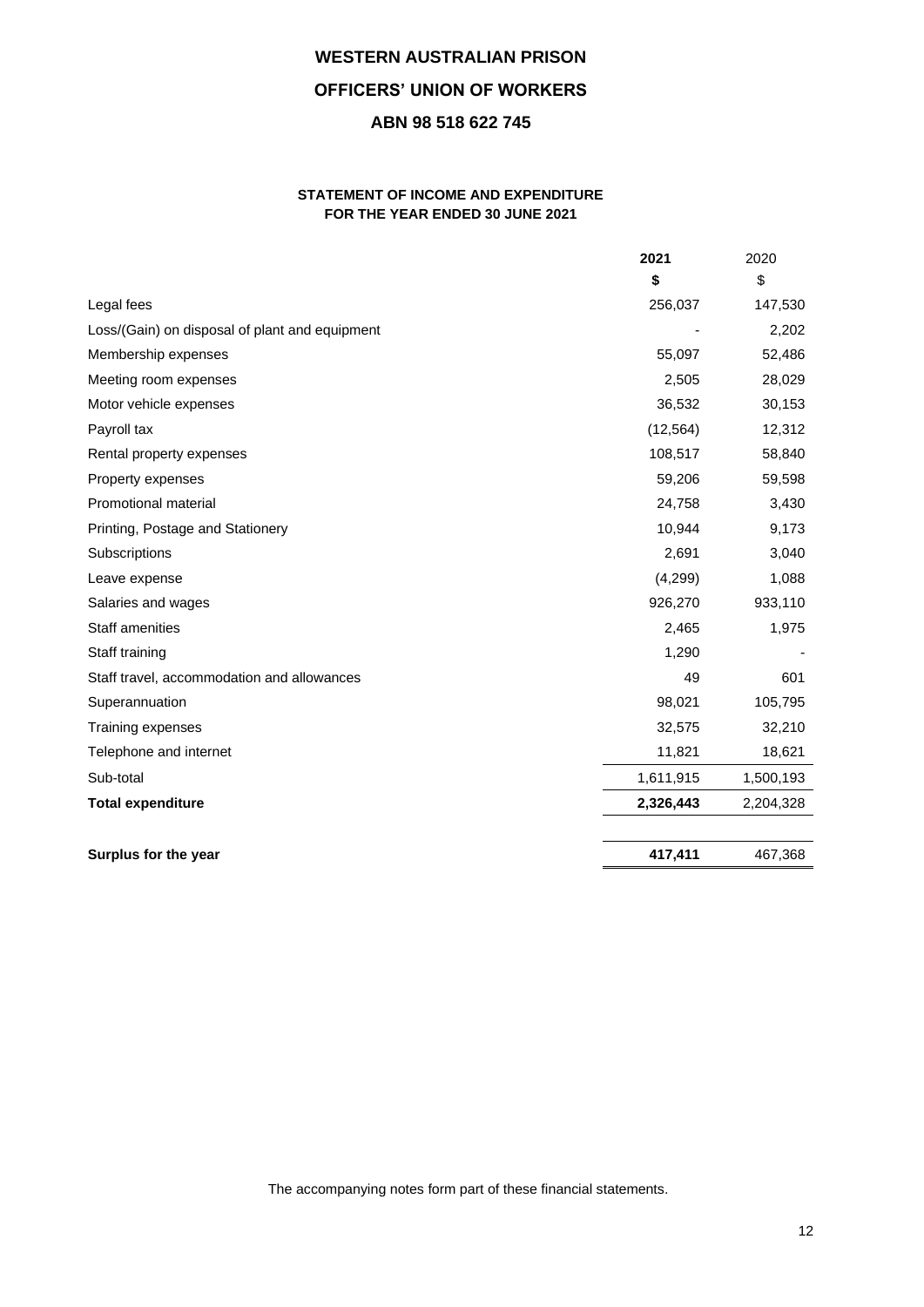## **STATEMENT OF FINANCIAL POSITION AS AT 30 JUNE 2021**

|                                      | <b>Note</b> | 2021      | 2020      |
|--------------------------------------|-------------|-----------|-----------|
| <b>ASSETS</b>                        |             | \$        | \$        |
| <b>CURRENT ASSETS</b>                |             |           |           |
| Cash and Cash Equivalents            | 3           | 2,268,924 | 2,728,379 |
| <b>Trade and Other Receivables</b>   | 4           | 60,552    | 47,023    |
| <b>Other Current Assets</b>          | 5           | 14,228    | 17,990    |
| <b>TOTAL CURRENT ASSETS</b>          |             | 2,343,704 | 2,793,392 |
| <b>NON-CURRENT ASSETS</b>            |             |           |           |
| Property, Plant and Equipment        | 6           | 3,088,620 | 2,108,749 |
| <b>TOTAL NON-CURRENT ASSETS</b>      |             | 3,088,620 | 2,108,749 |
| <b>TOTAL ASSETS</b>                  |             | 5,432,324 | 4,902,141 |
| <b>LIABILITIES</b>                   |             |           |           |
| <b>CURRENT LIABILITIES</b>           |             |           |           |
| <b>Trade Payables</b>                | 7A          | 77,362    | 34,620    |
| Other payables                       | 7B          | 70,908    | (3,729)   |
| <b>Employee Provisions</b>           | 8           | 186,038   | 164,505   |
| <b>TOTAL CURRENT LIABILITIES</b>     |             | 334,308   | 195,396   |
| <b>NON-CURRENT LIABILITIES</b>       |             |           |           |
| <b>Employee Provisions</b>           | 8           | 21,498    | 47,638    |
| <b>TOTAL NON-CURRENT LIABILITIES</b> |             | 21,498    | 47,638    |
| <b>TOTAL LIABILITIES</b>             |             | 355,806   | 243,034   |
| <b>NET ASSETS</b>                    |             | 5,076,518 | 4,659,107 |
| <b>EQUITY</b>                        |             |           |           |
| <b>Retained Earnings</b>             |             | 4,784,162 | 4,376,780 |
| Reserves                             | 9           | 292,356   | 282,327   |
| <b>TOTAL EQUITY</b>                  |             | 5,076,518 | 4,659,107 |

The accompanying notes form part of these financial statements.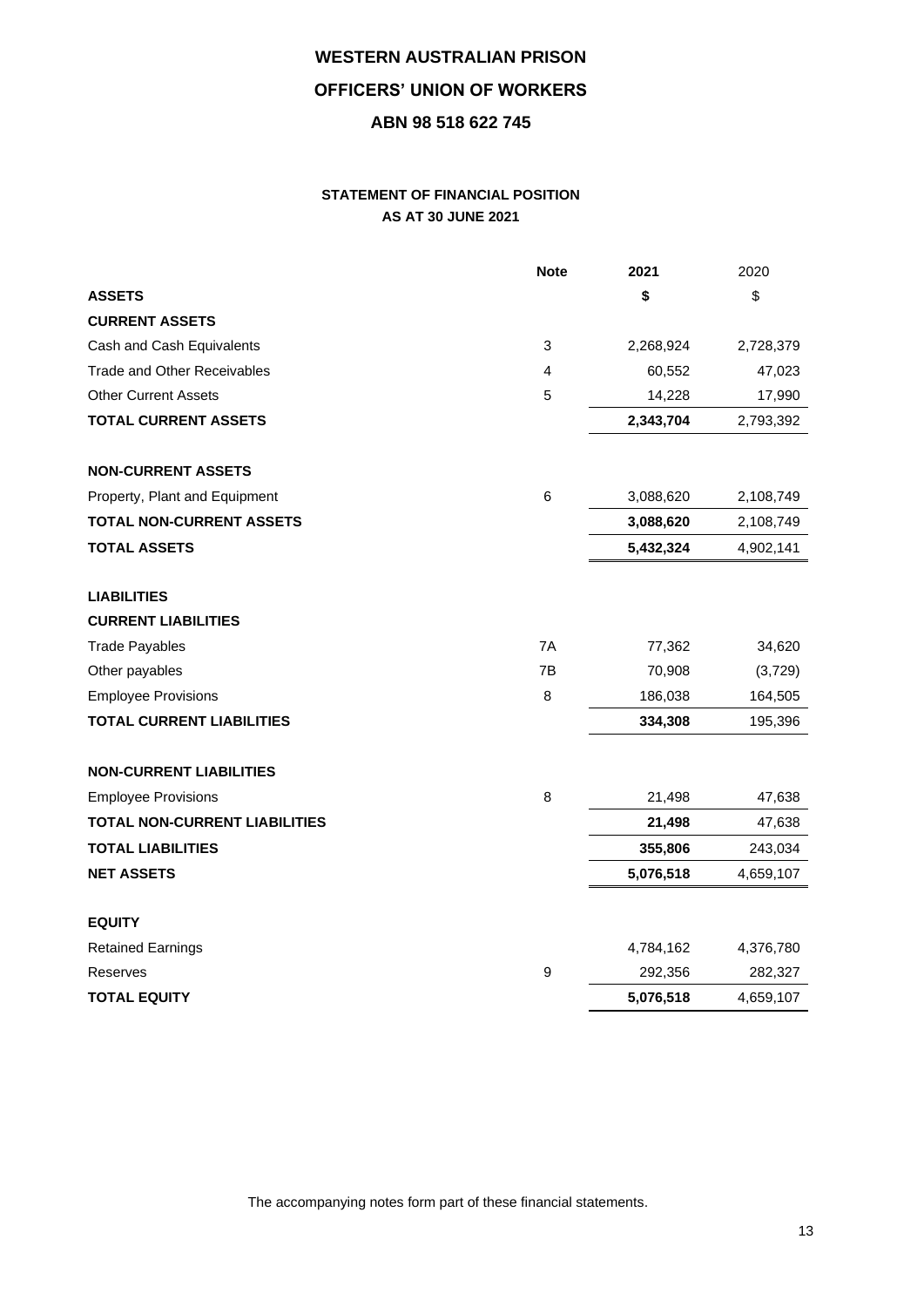## **STATEMENT OF CHANGES OF EQUITY FOR THE YEAR ENDED 30 JUNE 2021**

|                              | <b>Retained</b><br><b>Earnings</b> | <b>Funeral and</b><br><b>Death Benefit</b><br><b>Fund Reserve</b> | <b>Crisis Relief</b><br><b>Fund</b><br><b>Reserve</b> | Other<br><b>Reserves</b>     | <b>Total</b> |
|------------------------------|------------------------------------|-------------------------------------------------------------------|-------------------------------------------------------|------------------------------|--------------|
|                              | \$                                 | \$                                                                | \$                                                    | \$                           | \$           |
| Balance at 30 June 2019      | 3,909,412                          | 42,143                                                            | 240,184                                               | ۰                            | 4,191,739    |
| Surplus for the Year         | 467,368                            |                                                                   |                                                       |                              | 467,368      |
| Balance at 30 June 2020      | 4,376,780                          | 42,143                                                            | 240,184                                               | ۰                            | 4,659,107    |
| Surplus for the Year         | 417,411                            |                                                                   |                                                       |                              | 417,411      |
| Transfers to/(from) reserves | (10,029)                           | ۰                                                                 | 10,029                                                | $\qquad \qquad \blacksquare$ |              |
| Balance at 30 June 2021      | 4,784,162                          | 42,143                                                            | 250,213                                               | $\blacksquare$               | 5,076,518    |

The accompanying notes form part of these financial statements.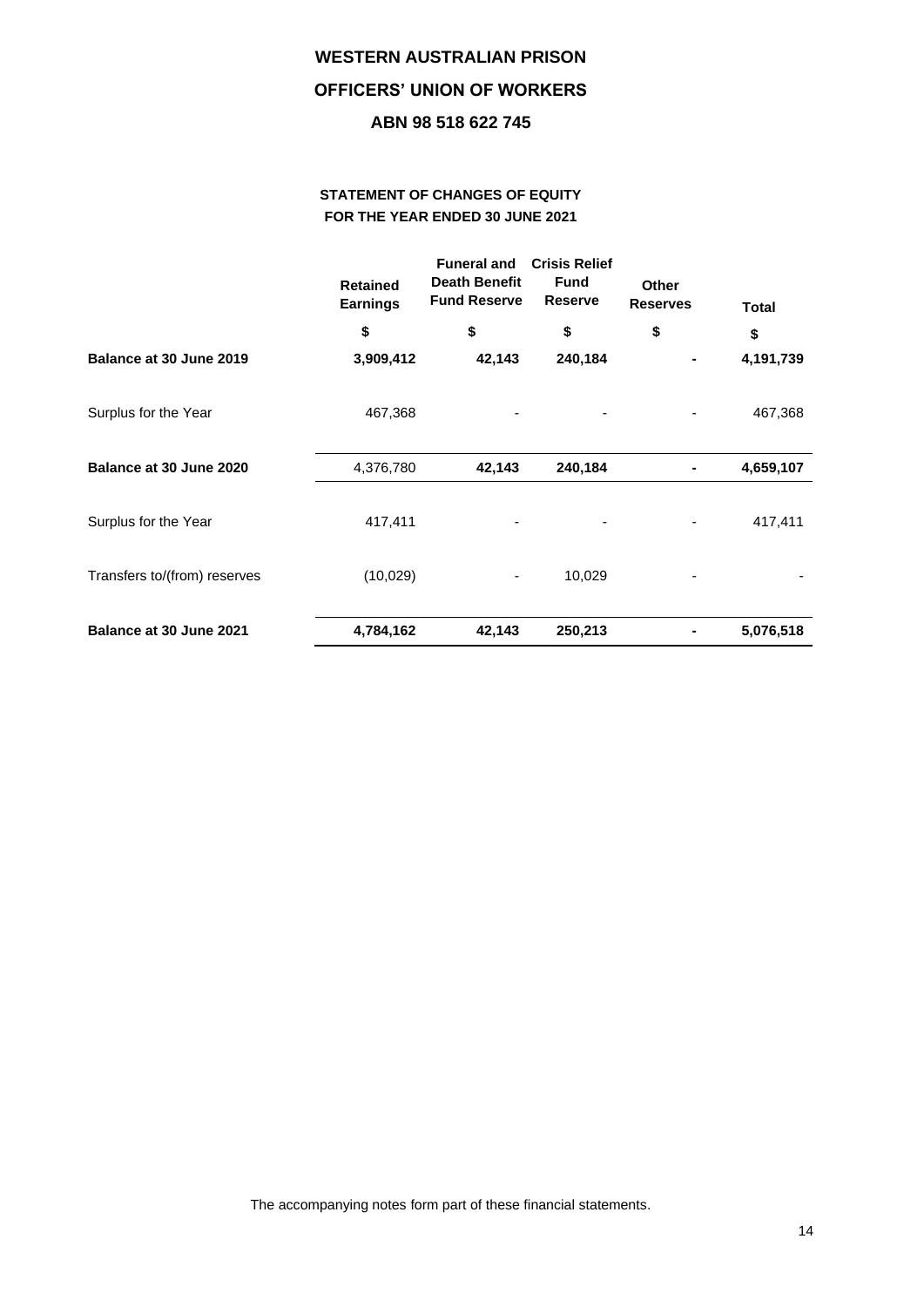## **STATEMENT OF CASH FLOWS FOR THE YEAR ENDED 30 JUNE 2021**

|                                                                                           |    | 2021        | 2020          |
|-------------------------------------------------------------------------------------------|----|-------------|---------------|
|                                                                                           |    | \$          | \$            |
| <b>CASH FLOWS FROM OPERATING ACTIVITIES</b>                                               |    |             |               |
| <b>Receipt from Members</b>                                                               |    | 2,723,995   | 2,636,148     |
| Payments to CPSU-SPSF Group - Western Australian<br>Prison Officers' Union (WAPOU) Branch |    | (48, 285)   | (44, 989)     |
| Payment to Suppliers and Employees                                                        |    | (2,099,219) | (2, 156, 026) |
| <b>Interest Received</b>                                                                  |    | 10,721      | 38,999        |
| Net cash generated from Operating Activities                                              | 3B | 587,212     | 474,132       |
| <b>CASH FLOWS FROM INVESTING ACTIVITIES</b><br>Purchase of Non-Current Assets             |    | (1,088,986) | (82, 899)     |
| Proceeds on Disposal of Non-Current Assets                                                |    | 42,319      | 1,948         |
| <b>Cash Used in Investing Activities</b>                                                  |    | (1,046,667) | (80, 951)     |
| <b>CASH FLOWS FROM FINANCING ACTIVITIES</b>                                               |    |             |               |
| Cash Used in Financing Activities                                                         |    |             |               |
| Net (decrease)/increase in cash held                                                      |    | (459, 455)  | 393,181       |
| Cash and Cash Equivalents at the Beginning of the Year                                    |    | 2,728,379   | 2,335,198     |
| Cash and Cash Equivalents at the End of the Year                                          | 3A | 2,268,924   | 2,728,379     |

The accompanying notes form part of these financial statements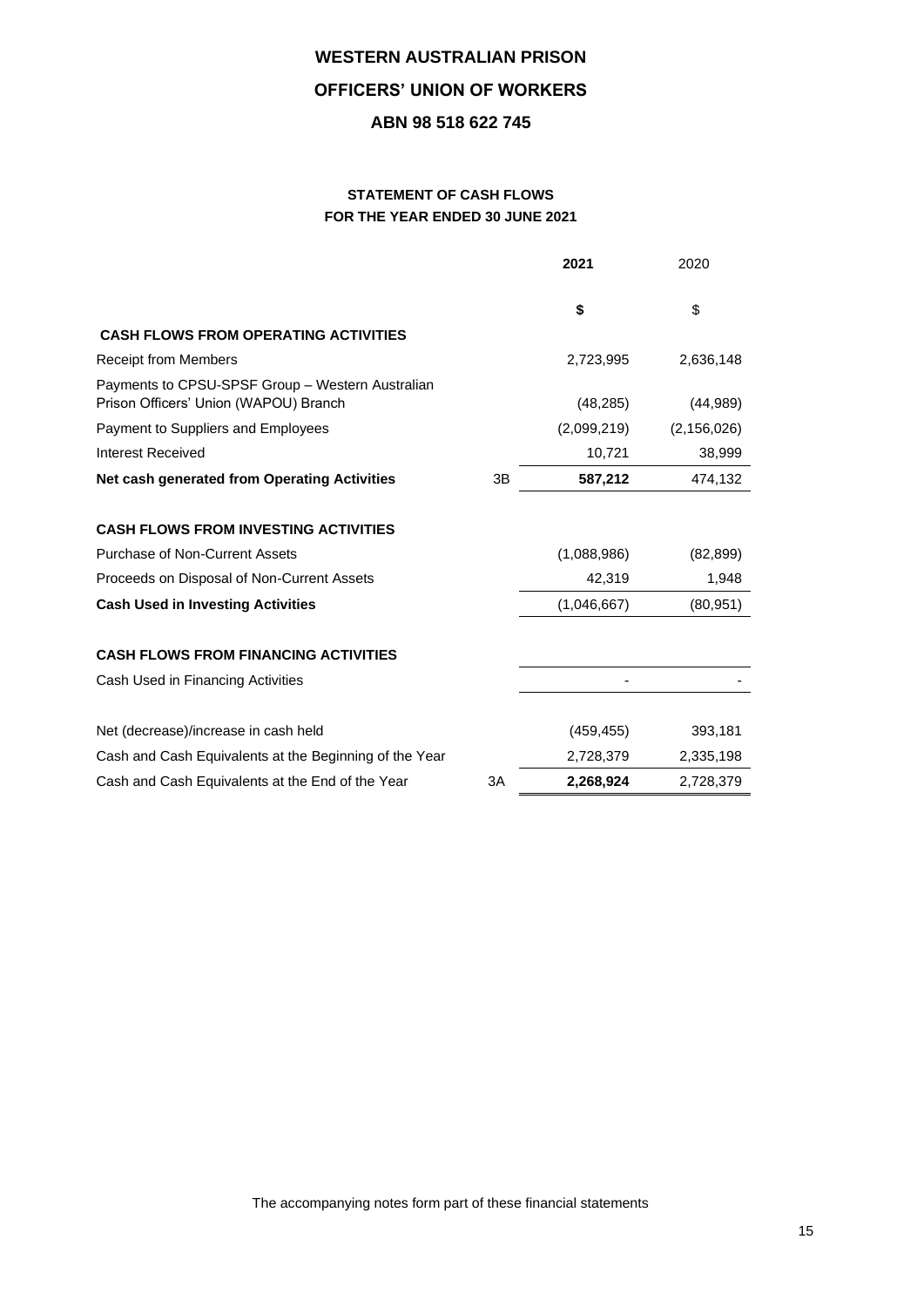## **NOTES TO AND FORMING PART OF THE FINANCIAL STATEMENTS FOR THE YEAR ENDED 30 JUNE 2021**

### **Note 1 Summary of significant accounting policies**

### **1.1 Basis of preparation of the financial statements**

The financial statements are special purpose financial statements and have been prepared in accordance with Australian Accounting Standards and Interpretations issued by the Australian Accounting Standards Board ("AASB") that apply for the reporting period, and the *Industrial Regulations Act 1979 (WA)* ("IR Act") and *Industrial Relations Commission Regulations 2005 (WA)* ("IRC Regulations"). For the purpose of preparing the special purpose financial statements, the Union is a not-for-profit entity.

The financial statements have been prepared on an accrual basis and in accordance with the historical cost, except for certain assets and liabilities measured at fair value, as explained in the accounting policies below. Historical cost is generally based on the fair values of the consideration given in exchange for assets. Except where stated, no allowance is made for the effect of changing prices on the results or the financial position. The financial statements are presented in Australian dollars.

## **1.2 Comparative amounts**

When required by Accounting Standards, comparative figures have been adjusted to conform to changes in presentation for the current financial year.

### **1.3 Significant accounting judgements and estimates**

The Committee of Management evaluates estimates and judgements incorporated into the financial statements based on historical knowledge and best available current information. Estimates assumed a reasonable expectation of future events and are based on current trends and economic data, obtained both externally and within the Union.

### **Key estimates**

*Impairment* Nil **Key judgments** *Available-for-sale investments*

Nil

### **1.4 New Australian Accounting Standards**

### *Adoption of New Australian Accounting Standard requirements*

The accounting policies adopted are consistent with those of the previous financial year except for the following standards and amendments, which have been adopted for the first time this financial year:

- AASB 2018-7 Amendments to Australian Accounting Standards Definition of Material
- AASB 2020-4 Amendments to Australian Accounting Standards Covid-19-Related Rent Concessions
- AASB 2019-1 Amendments to Australian Accounting Standards References to the Conceptual Framework
- AASB 2018-6 Amendments to Australian Accounting Standards Definition of a Business

No accounting standard has been adopted earlier than the application date stated in the standard.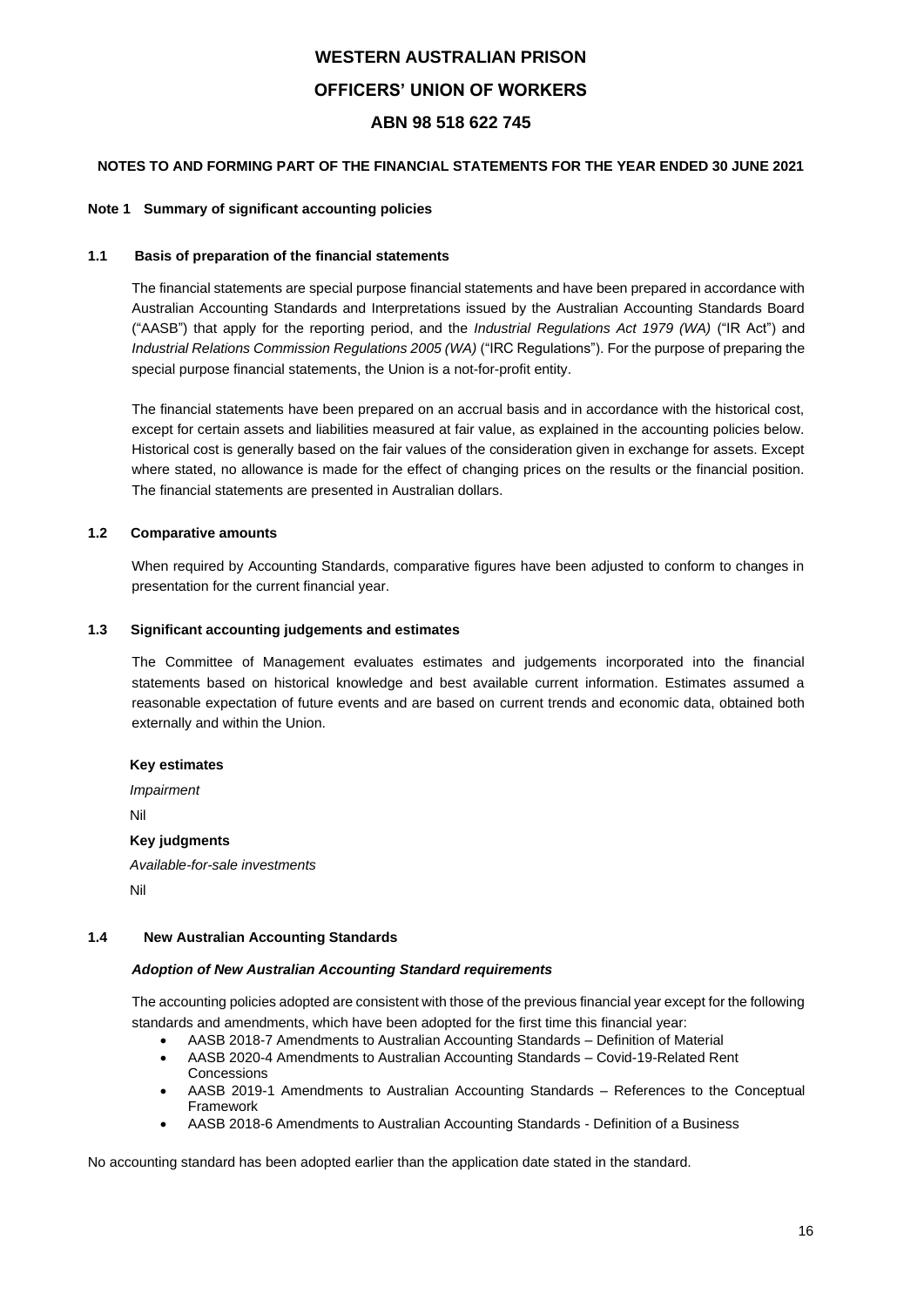## **NOTES TO AND FORMING PART OF THE FINANCIAL STATEMENTS FOR THE YEAR ENDED 30 JUNE 2021**

### **Note 1 Summary of significant accounting policies (continued)**

## **Impact on adoption of AASB 2018-7 Amendments to Australian Accounting Standards - Definition of Material**

The amendments provide a new definition of material that states, "information is material if omitting, misstating or obscuring it could reasonably be expected to influence decisions that the primary users of special purpose financial statements make on the basis of those financial statements, which provide financial information about a specific reporting entity." The amendments clarify that materiality will depend on the nature or magnitude of information, either individually or in combination with other information, in the context of the financial statements. A misstatement of information is material if it could reasonably be expected to influence decisions made by the primary users.

These amendments had no impact on the financial statements of, nor is there expected to be any future impact to the Union.

## **Future Australian Accounting Standards**

The Union has assessed the new and amended pronouncements applicable to future reporting periods and has determined that their effect on the Union is NIL.

### **1.5 Basis of consolidation**

The financial statements have not been consolidated.

### **1.6 Investment in associates and joint arrangements**

The Union does not have any investment in associates and joint ventures.

## **1.7 Business combinations**

The Union does not have any business combinations to account for.

## **1.8 Acquisition of assets and/or liabilities that do not constitute a business combination**

No merger has taken place.

## **1.9 Revenue**

The Union enters into various arrangements where it received consideration from another party. These arrangements include consideration in the form of membership subscriptions, capitation fees, levies, grants, and donations.

The timing of recognition of these amounts as either revenue or income depends on the rights and obligations in those arrangements.

## **Revenue from contracts with customers**

Where the Union has a contract with a customer, the Union recognises revenue when or as it transfers control of goods or services to the customer. The Union accounts for an arrangement as a contract with a customer if the following criteria are met:

- the arrangement is enforceable; and
- the arrangement contains promises (that are also known as performance obligations) to transfer goods or services to the customer (or to other parties on behalf of the customer) that are sufficiently specific so that it can be determined when the performance obligation has been satisfied.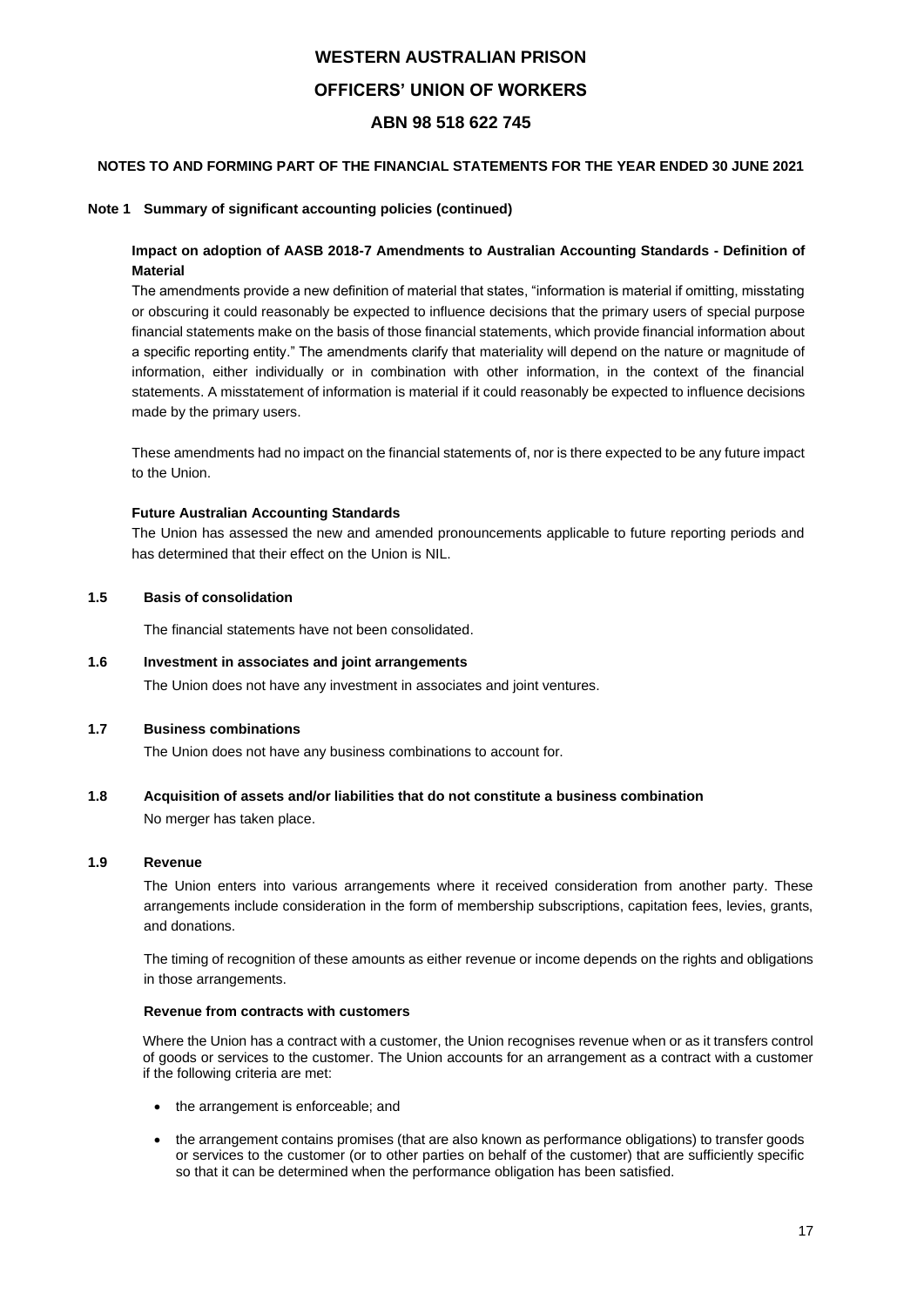## **NOTES TO AND FORMING PART OF THE FINANCIAL STATEMENTS FOR THE YEAR ENDED 30 JUNE 2021**

### **Note 1 Summary of significant accounting policies (continued)**

## **Membership subscriptions**

For membership subscription arrangements that meet the criteria to be contracts with customers, revenue is recognised when the promised goods or services transfer to the customer as a member of the Union.

If there is only one distinct membership service promised in the arrangement, the Union recognises revenue as the membership service is provided, which is typically based on the passage of time over the subscription period to reflect the Union's promise to stand ready to provide assistance and support to the member as required.

If there is more than one distinct good or service promised in the membership subscription, the Union allocates the transaction price to each performance obligation based on the relative standalone selling prices of each promised good or service. In performing this allocation, standalone selling prices are estimated if there is no observable evidence of the price that the Union charges for that good or service in a standalone sale. When a performance obligation is satisfied, which is either when the customer obtains control of the good (for example, books or clothing) or as the service transfers to the customer (for example, member services or training course), the Union recognises revenue at the amount of the transaction price that was allocated to that performance obligation.

For member subscriptions paid annually in advance, the Union has elected to apply the practical expedient to not adjust the transaction price for the effects of a significant financing component because the period from when the customer pays and the good or services will transfer to the customer will be one year or less.

When a member subsequently purchases additional goods or services from the Union at their standalone selling price, the Union accounts for those sales as a separate contract with a customer.

### **Capitation fees**

Where the Union's arrangement with a branch or another reporting unit meets the criteria to be a contract with a customer, the Union recognises the capitation fees promised under that arrangement when or as it transfers the funds.

In circumstances where the criteria for a contract with a customer are not met, the Union will recognise capitation fees as income upon receipt (as specified in the income recognition policy below).

### **Levies**

Levies paid by a member (or other party) in an arrangement that meets the criteria to be a contract with a customer is recognised as revenue when or as the Union transfers the funds.

In circumstances where the criteria for a contract with a customer are not met, the Union will recognise levies as income upon receipt (as specified in the income recognition policy below).

### **Income of the Union as a Not-for-Profit Entity**

Consideration is received by the Union to enable the entity to further its objectives. The Union recognises each of these amounts of consideration as income when the consideration is received (which is when the Union obtains control of the cash) because, based on the rights and obligations in each arrangement:

- the arrangements do not meet the criteria to be contracts with customers because either the arrangement is unenforceable or lacks sufficiently specific promises to transfer goods or services to the customer; and
- the Union's recognition of the cash contribution does not give to any related liabilities.

Cash consideration received by the Union will be recognised as income upon receipt.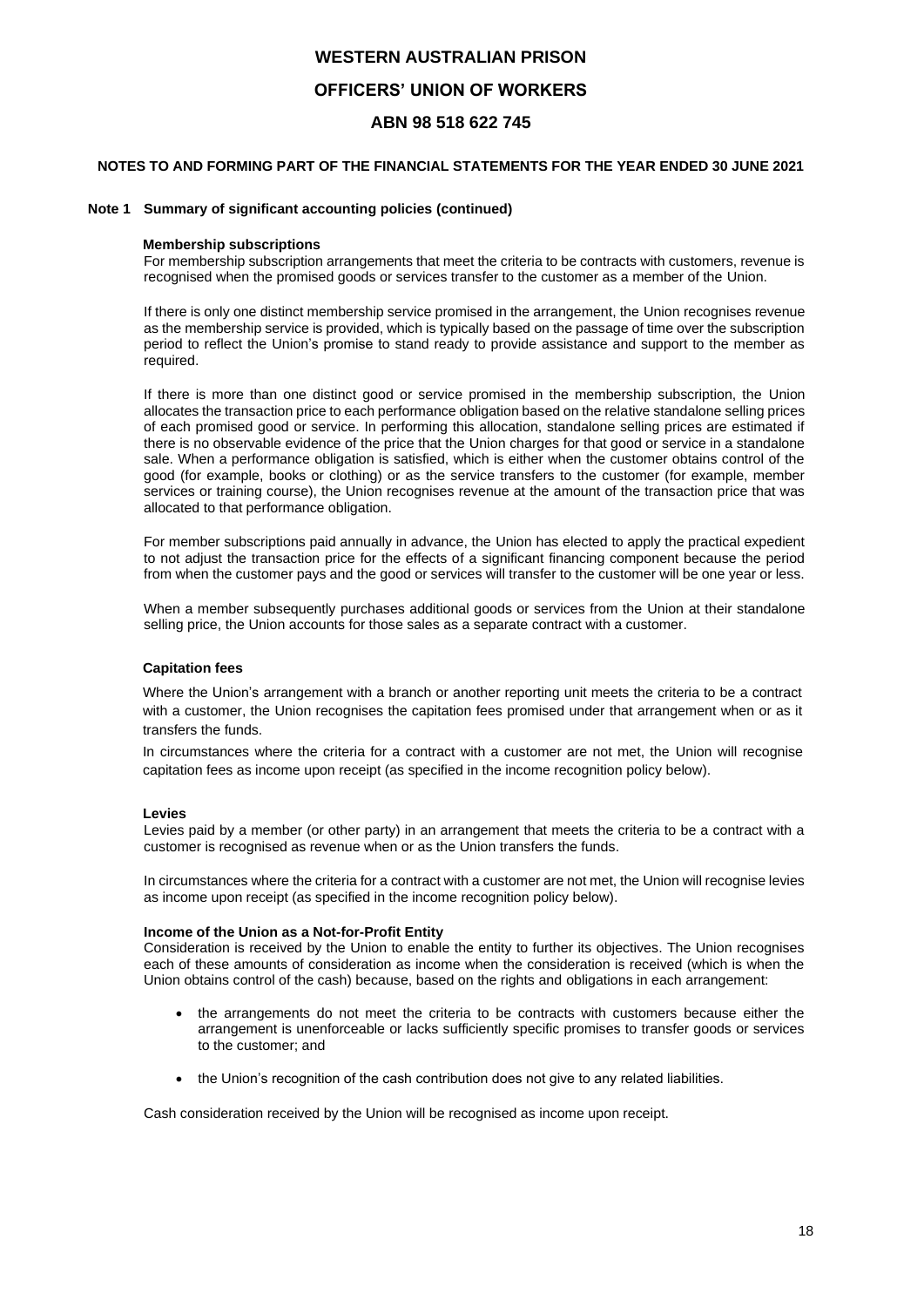## **NOTES TO AND FORMING PART OF THE FINANCIAL STATEMENTS FOR THE YEAR ENDED 30 JUNE 2021**

### **Note 1 Summary of significant accounting policies (continued)**

#### **Volunteer services**

In circumstances where the fair value of the volunteer services can be measured reliably, the Union recognises the fair value of volunteer services received as income together with a corresponding expense where the economic benefits of the volunteer services are consumed as the services are acquired. Where the volunteer services will contribute to the development of an asset, the fair value is included in the carrying amount of that asset.

### **Income recognised from transfers**

Where, as part of an enforceable agreement, the Union receives consideration to acquire or construct a nonfinancial asset such as property, plant and equipment to an identified specification and for the Union's own use, a liability is recognised for the obligation to acquire or construct the asset. Income is recognised as the obligation to acquire or construct the asset is satisfied, which is typically over time. The asset that is being acquired or constructed is recognised in accordance with the policy on property, plant and equipment.

#### **Gains from sale of assets**

An item of property, plant and equipment is derecognised upon disposal (which is at the date the recipient obtains control) or when no future economic benefits are expected from its use or disposal. Any gain or loss arising on derecognition of the asset (calculated as the difference between the net disposal proceeds and the carrying amount of the asset) is included in the statement of profit or loss when the asset is derecognised.

#### **Interest income**

Interest revenue is recognised on an accrual basis using the effective interest method.

#### **Rental income**

Leases in which the Union as a lessor, does not transfer substantially all the risks and rewards incidental to ownership of an asset are classified as operating leases. Rental income arising is accounted for on a straightline basis over the relevant lease term. Initial direct costs incurred in negotiating and arranging an operating lease are added to the carrying amount of the leased asset and recognised over the lease term on the same basis as rental income. Contingent rents are recognised as revenue in the period in which they are earned.

## **1.10 Government grants**

Government grants are not recognised until there is reasonable assurance that the Union will comply with the conditions attaching to them and that the grants will be received.

Government grants are recognised in profit or loss on a systematic basis over the periods in which the Union recognises as expenses the related costs for which the grants are intended to compensate. Specifically, government grants whose primary condition is that the Union should purchase, construct otherwise acquire non-current assets are recognised as deferred revenue in the statement of financial position and transferred to profit or loss on a systematic and rational basis over the useful lives of the related assets.

Government grants that are receivable as compensation for expenses or losses already incurred or for the purpose of giving immediate financial support to the Union with no future related costs are recognised in profit or loss in the period in which they become receivable.

## **1.11 Employee benefits**

A liability is recognised for benefits accruing to employees in respect of wages and salaries, annual leave, long service leave and termination benefits when it is probable that settlement will be required and they are capable of being measured reliably.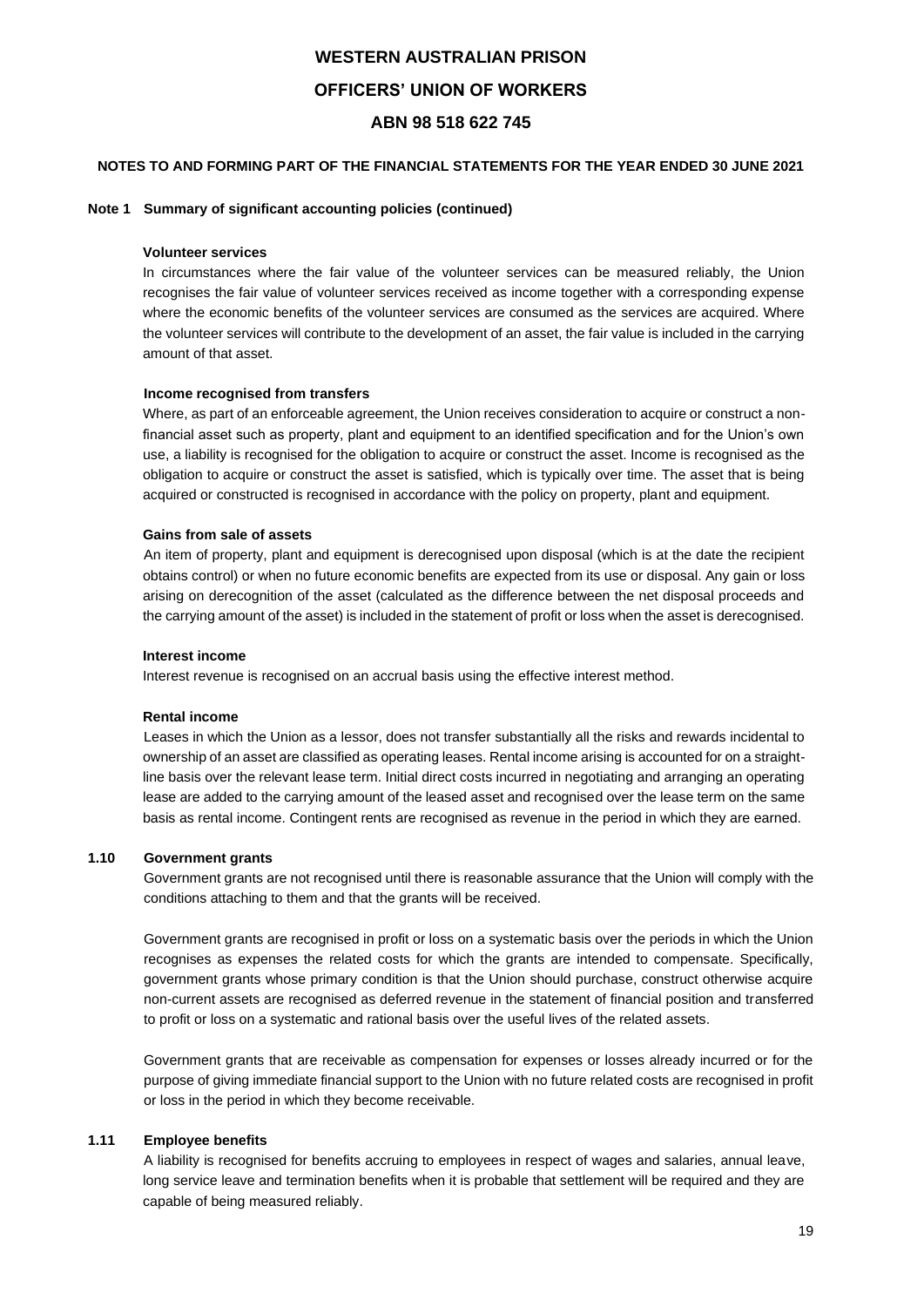## **NOTES TO AND FORMING PART OF THE FINANCIAL STATEMENTS FOR THE YEAR ENDED 30 JUNE 2021**

### **Note 1 Summary of significant accounting policies (continued)**

Liabilities for short-term employee benefits (as defined in AASB 119 *Employee Benefits*) and termination benefits which are expected to be settled within twelve months of the end of reporting period are measured at their nominal amounts. The nominal amount is calculated with regard to the rates expected to be paid on settlement of the liability.

Other long-term employee benefits which are expected to be settled beyond twelve months are measured as the present value of the estimated future cash outflows to be made by the Union in respect of services provided by employees up to reporting date.

Payments to defined contribution retirement benefit plans are recognised as an expense when employees have rendered service entitling them to the contributions.

Provision is made for separation and redundancy benefit payments. The Union recognises a provision for termination as part of a broader restructuring when it has developed a detailed formal plan for the terminations and has informed those employees affected that it will carry out the terminations. A provision for voluntary termination is recognised when the employee has accepted the offer of termination.

## **1.12 Leases**

The Union assesses at contract inception whether a contract is, or contains, a lease. That is, if the contract conveys the right to control the use of an identified asset for a period of time in exchange for consideration.

### **Union as a lessee**

The Union applies a single recognition and measurement approach for all leases, except for short-term leases and leases of low-value assets. The Union recognises lease liabilities to make lease payments and right-of-use assets representing the right to use the underlying assets.

### **Right-of-use assets**

The Union recognises right-of-use assets at the commencement date of the lease (i.e., the date the underlying asset is available for use). Right-of-use assets are measured at cost, less any accumulated depreciation and impairment losses, and adjusted for any remeasurement of lease liabilities. The cost of right-of-use assets includes the amount of lease liabilities recognised, initial direct costs incurred, and lease payments made at or before the commencement date less any lease incentives received. Right-of-use assets are amortised on a straight-line basis over the shorter of the lease term and the estimated useful lives of the assets.

If ownership of the leased asset transfers to the Union at the end of the lease term or the cost reflects the exercise of a purchase option, depreciation is calculated using the estimated useful life of the asset. The right-of-use assets are also subject to impairment.

## **Lease liabilities**

At the commencement date of the lease, the Union recognises lease liabilities measured at the present value of lease payments to be made over the lease term. The lease payments include fixed payments (including in-substance fixed payments) less any lease incentives receivable, variable lease payments that depend on an index or a rate, and amounts expected to be paid under residual value guarantees. The lease payments also include the exercise price of a purchase option reasonably certain to be exercised by the Union and payments of penalties for terminating the lease, if the lease term reflects the Union exercising the option to terminate. Variable lease payments that do not depend on an index or a rate are recognised as expenses (unless they are incurred to produce inventories) in the period in which the event or condition that triggers the payment occurs.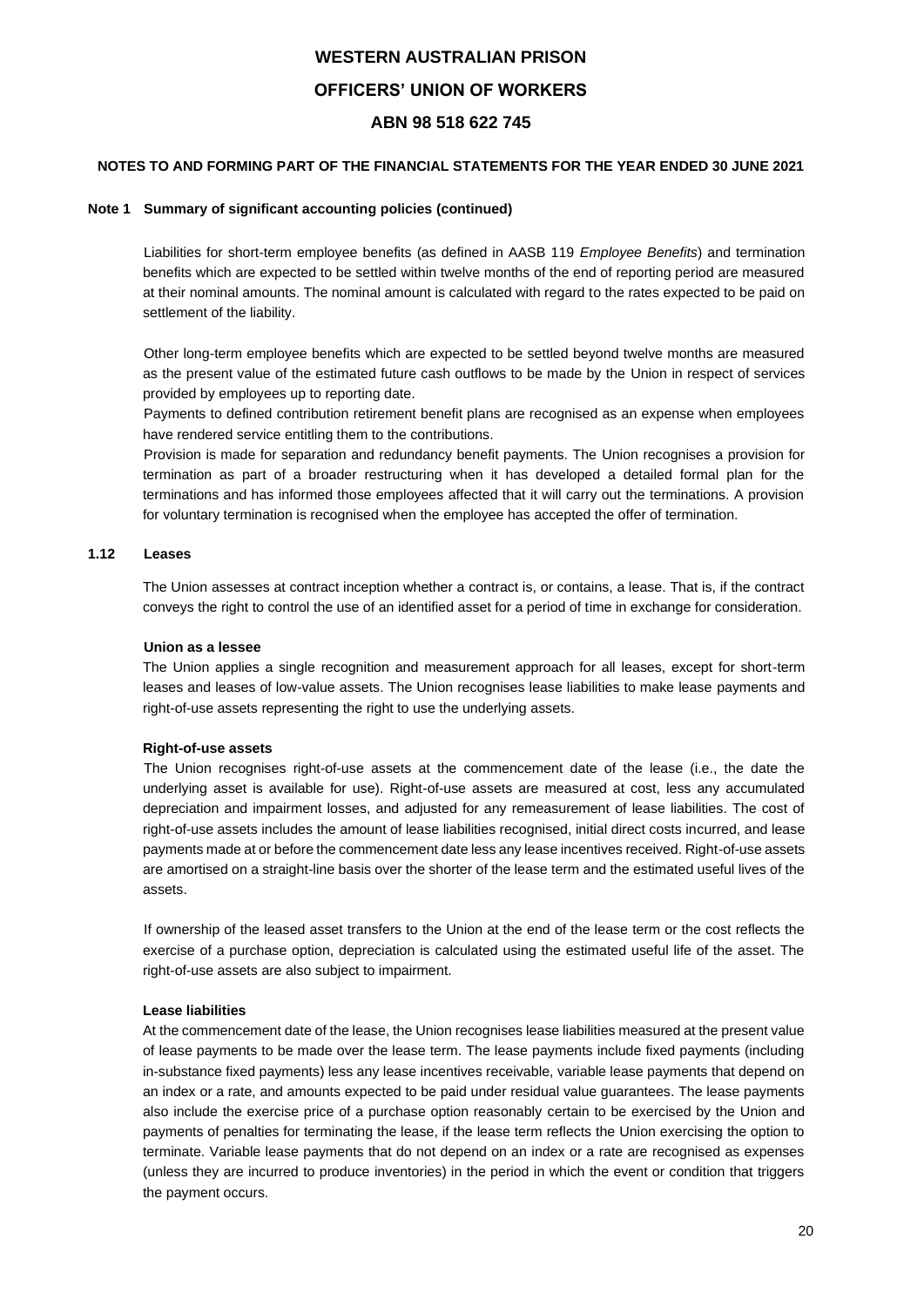## **NOTES TO AND FORMING PART OF THE FINANCIAL STATEMENTS FOR THE YEAR ENDED 30 JUNE 2021**

### **Note 1 Summary of significant accounting policies (continued)**

In calculating the present value of lease payments, the Union uses the [implicit the interest rate or incremental borrowing rate if the implicit lease rate is not readily determinable, Union to use as applicable]. After the commencement date, the amount of lease liabilities is increased to reflect the accretion of interest and reduced for the lease payments made. In addition, the carrying amount of lease liabilities is remeasured if there is a modification, a change in the lease term, a change in the lease payments (e.g., changes to future payments resulting from a change in an index or rate used to determine such lease payments) or a change in the assessment of an option to purchase the underlying asset.

### **Peppercorn or below market leases**

The Union has elected to recognise the fair value of the leased property at inception of the lease. The difference between the fair value of the leased asset and the lease liability measured at the present value of the 'peppercorn' lease rental, is recognised as income.

### **Short-term leases and leases of low-value assets**

The Union's short-term leases are those that have a lease term of 12 months or less from the commencement. It also applies the lease of low-value assets recognition exemption to leases that are below \$7,000. Lease payments on short-term leases and leases of low-value assets are recognised as expense on a straight-line basis over the lease term.

## **1.13 Borrowing costs**

All borrowing costs are recognised in profit and loss in the period in which they are incurred.

## **1.14 Cash and cash equivalents**

Cash is recognised at its nominal amount. Cash and cash equivalents includes cash on hand, deposits held at call with bank, other short-term highly liquid investments with original maturity of 3 months or less that are readily convertible to known amounts of cash and subject to insignificant risk of changes in value and bank overdrafts. Bank overdrafts are shown within short-term borrowings in current liabilities on the consolidated statement of financial position.

## **1.15 Financial instruments**

Financial assets and financial liabilities are recognised when the entity becomes a party to the contractual provisions of the instrument.

Financial assets and financial liabilities are initially measured at fair value. Transaction costs that are directly attributable to the acquisition or issue of financial assets and financial liabilities (other than financial assets and financial liabilities at fair value through profit or loss) are added to or deducted from the fair value of the financial assets or financial liabilities, as appropriate, on initial recognition. Transaction costs directly attributable to the acquisition of financial assets or financial liabilities at fair value through profit or loss are recognised immediately in profit or loss.

## **1.16 Financial assets**

## **Contract assets and receivables**

A contract asset is recognised when the Union's right to consideration in exchange goods or services that has transferred to the customer when that right is conditioned on the Union's future performance or some other condition.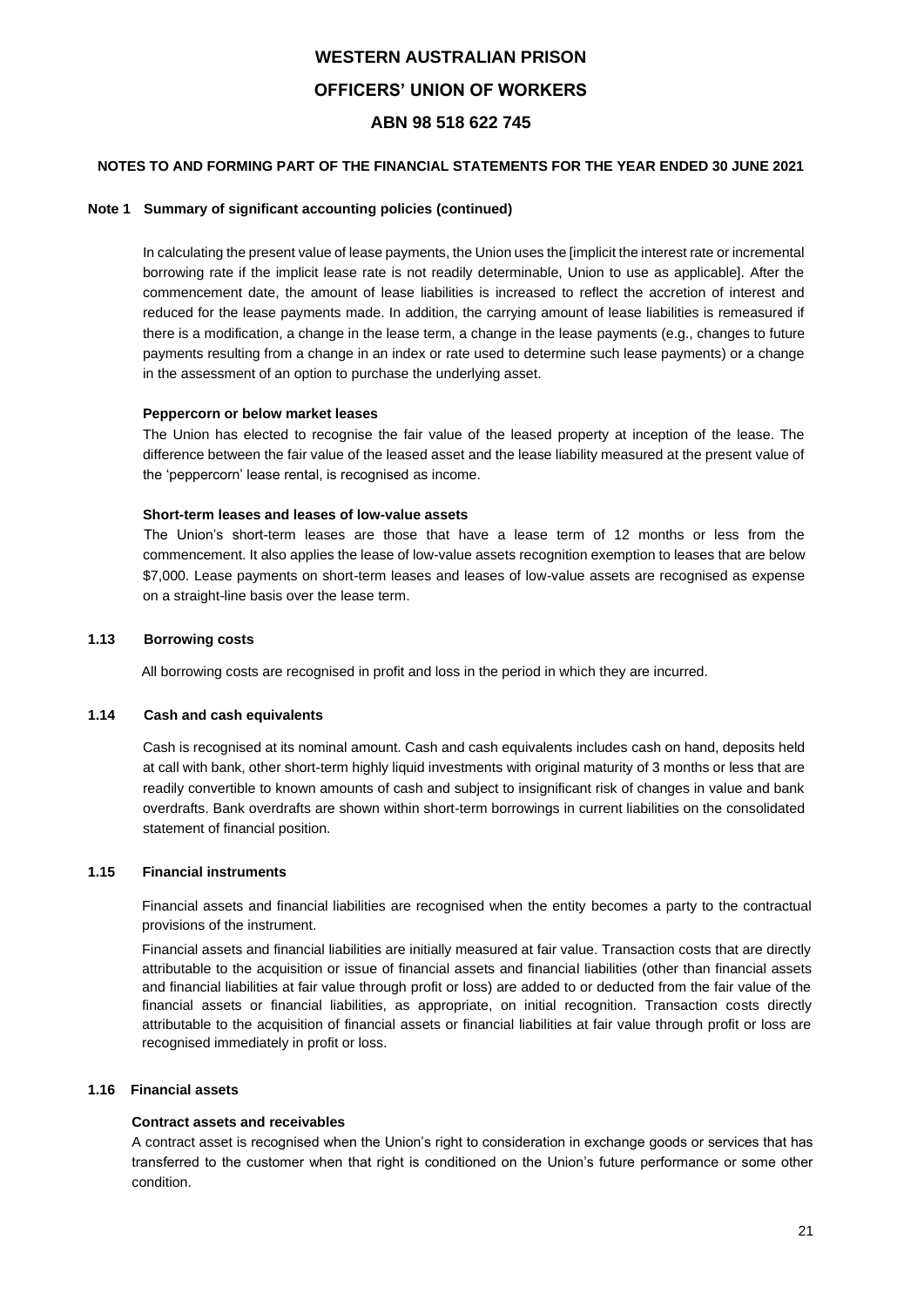## **NOTES TO AND FORMING PART OF THE FINANCIAL STATEMENTS FOR THE YEAR ENDED 30 JUNE 2021**

## **Note 1 Summary of significant accounting policies (continued)**

A receivable is recognised if an amount of consideration that is unconditional is due from the customer (i.e., only the passage of time is required before payment of the consideration is due).

Contract assets and receivables are subject to impairment assessment. Refer to accounting policies on impairment of financial assets below.

## **Initial recognition and measurement**

Financial assets are classified, at initial recognition, and subsequently measured at amortised cost, fair value through other comprehensive income (OCI), or fair value through profit or loss.

The classification of financial assets at initial recognition depends on the financial asset's contractual cash flow characteristics and the Union's business model for managing them. With the exception of trade receivables that do not contain a significant financing component, the Union initially measures a financial asset at its fair value plus, in the case of a financial asset not at fair value through profit or loss, transaction costs.

In order for a financial asset to be classified and measured at amortised cost or fair value through OCI, it needs to give rise to cash flows that are 'solely payments of principal and interest' (SPPI) on the principal amount outstanding. This assessment is referred to as the SPPI test and is performed at an instrument level.

The Union's business model for managing financial assets refers to how it manages its financial assets in order to generate cash flows. The business model determines whether cash flows will result from collecting contractual cash flows, selling the financial assets, or both.

Purchases or sales of financial assets that require delivery of assets within a time frame established by regulation or convention in the market place (regular way trades) are recognised on the trade date, i.e., the date that the Union commits to purchase or sell the asset.

### **Subsequent measurement**

For purposes of subsequent measurement, financial assets are classified in five categories:

- (Other) financial assets at amortised cost
- (Other) financial assets at fair value through other comprehensive income
- Investments in equity instruments designated at fair value through other comprehensive income
- (Other) financial assets at fair value through profit or loss
- (Other) financial assets designated at fair value through profit or loss

### **Financial assets at amortised cost**

The Union measures financial assets at amortised cost if both of the following conditions are met:

- The financial asset is held within a business model with the objective to hold financial assets in order to collect contractual cash flows and
- The contractual terms of the financial asset give rise on specified dates to cash flows that are solely payments of principal and interest on the principal amount outstanding.

Financial assets at amortised cost are subsequently measured using the effective interest (EIR) method and are subject to impairment. Gains and losses are recognised in profit or loss when the asset is derecognised, modified or impaired.

The Union's financial assets at amortised cost includes trade receivables and loans to related parties.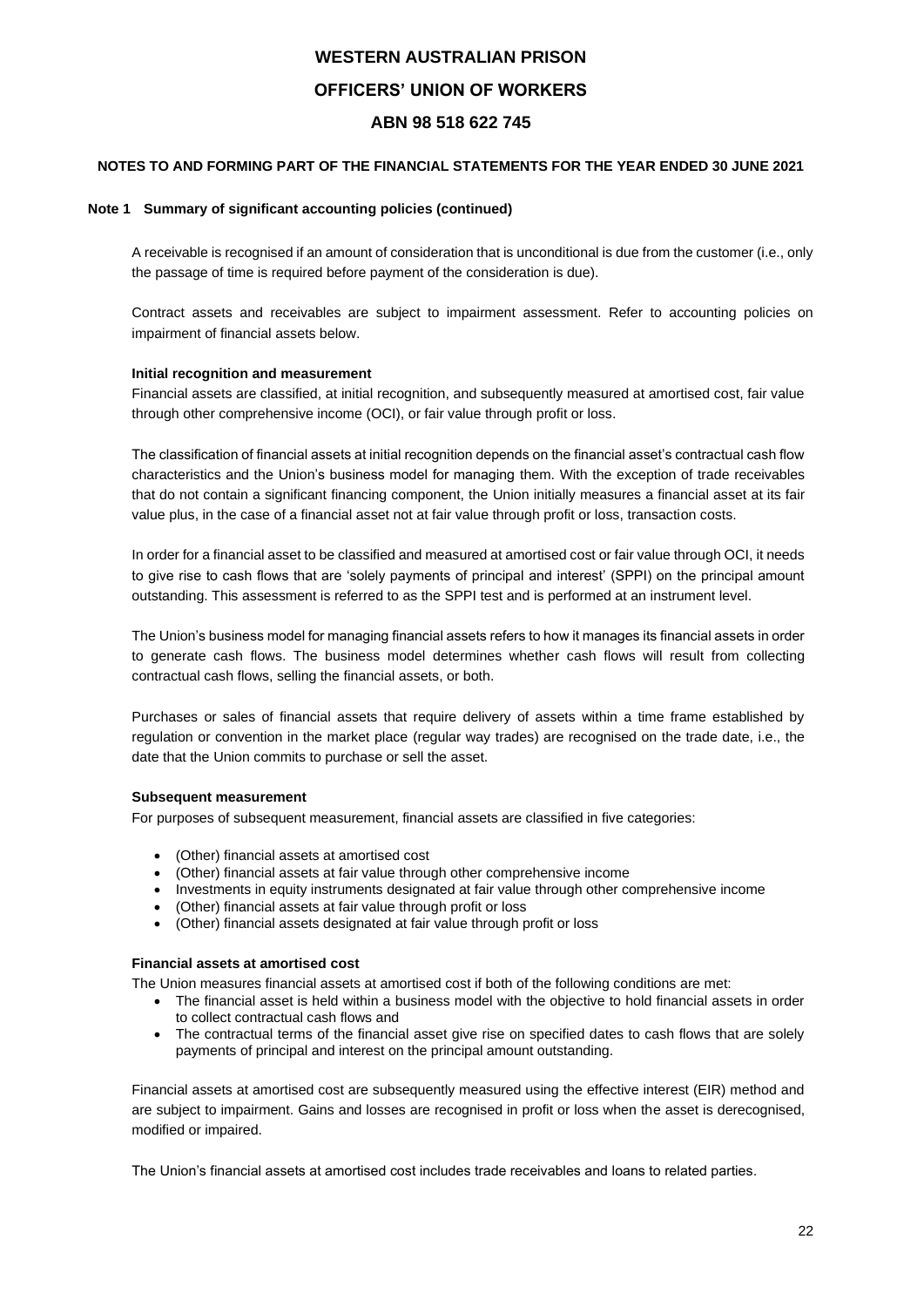## **NOTES TO AND FORMING PART OF THE FINANCIAL STATEMENTS FOR THE YEAR ENDED 30 JUNE 2021**

### **Note 1 Summary of significant accounting policies (continued)**

### **Financial assets at fair value through other comprehensive income**

The Union measures debt instruments at fair value through OCI if both of the following conditions are met:

- The financial asset is held within a business model with the objective of both holding to collect contractual cash flows and selling and
- The contractual terms of the financial asset give rise on specified dates to cash flows that are solely payments of principal and interest on the principal amount outstanding.

For debt instruments at fair value through OCI, interest income, foreign exchange revaluation and impairment losses or reversals are recognised in profit or loss and computed in the same manner as for financial assets measured at amortised cost.

The remaining fair value changes are recognised in OCI. Upon derecognition, the cumulative fair value change recognised in OCI is recycled to profit or loss.

The Union's debt instruments at fair value through OCI includes investments in quoted debt instruments included under other non-current financial assets.

## **Investments in equity instruments designated at fair value through other comprehensive income**

Upon initial recognition, the Union can elect to classify irrevocably its equity investments as equity instruments designated at fair value through other comprehensive income when they meet the definition of equity under AASB 132 Financial Instruments: Presentation and are not held for trading. The classification is determined on an instrument-by-instrument basis.

Gains and losses on these financial assets are never recycled to profit or loss. Dividends are recognised as other income in profit or loss when the right of payment has been established, except when the Union benefits from such proceeds as a recovery of part of the cost of the financial asset, in which case, such gains are recorded in OCI. Equity instruments designated at fair value through other comprehensive income are not subject to impairment assessment.

### **Financial assets at fair value through profit or loss (including designated)**

Financial assets at fair value through profit or loss include financial assets held for trading, financial assets designated upon initial recognition at fair value through profit or loss, or financial assets mandatorily required to be measured at fair value. Financial assets are classified as held for trading if they are acquired for the purpose of selling or repurchasing in the near term. Derivatives, including separated embedded derivatives, are also classified as held for trading unless they are designated as effective hedging instruments. Financial assets with cash flows that are not solely payments of principal and interest are classified and measured at fair value through profit or loss, irrespective of the business model. Notwithstanding the criteria for debt instruments to be classified at amortised cost or at fair value through other comprehensive income, as described above, debt instruments may be designated at fair value through profit or loss on initial recognition if doing so eliminates, or significantly reduces, an accounting mismatch.

Financial assets at fair value through profit or loss are carried in the statement of financial position at fair value with net changes in fair value recognised in profit or loss.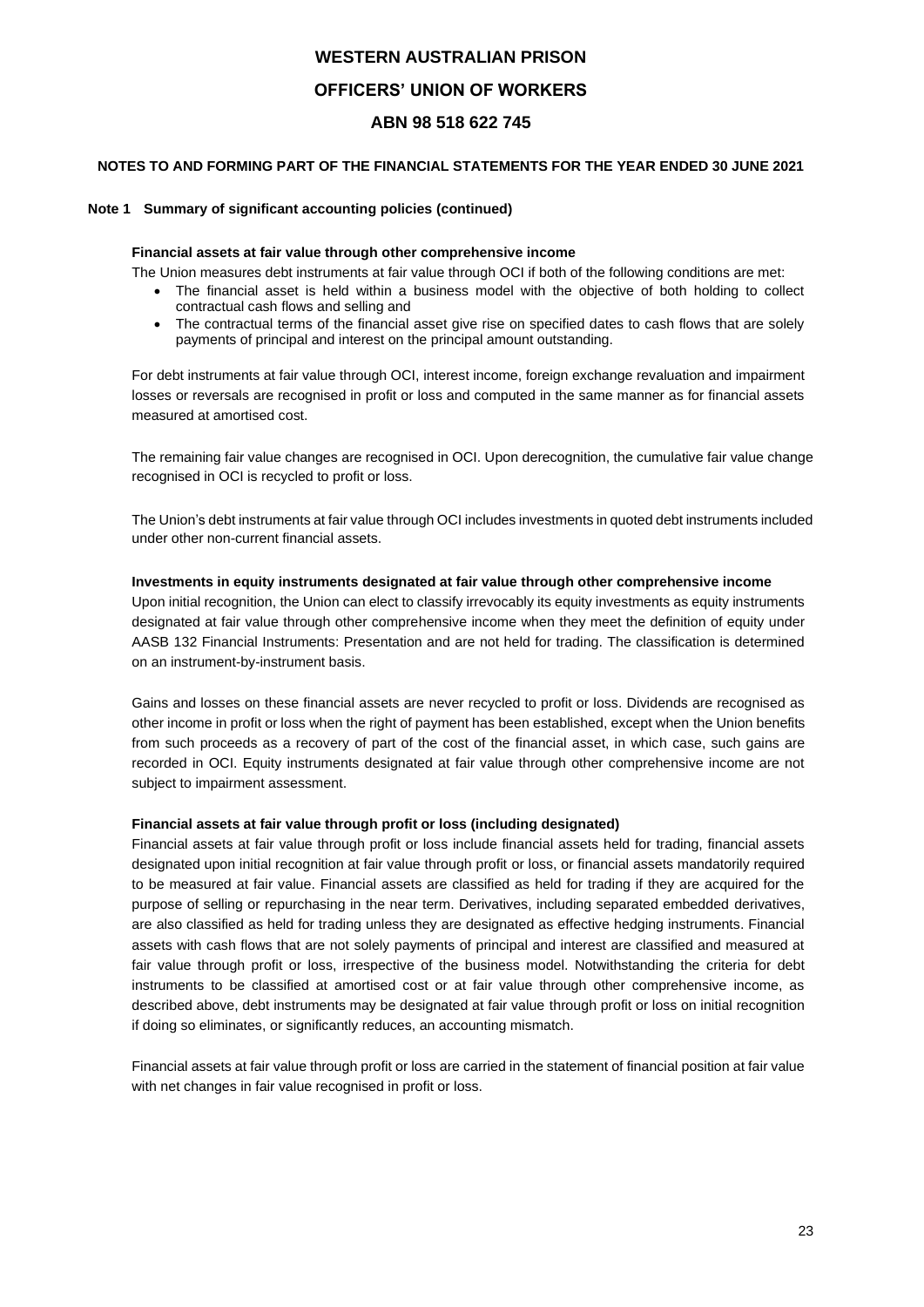## **NOTES TO AND FORMING PART OF THE FINANCIAL STATEMENTS FOR THE YEAR ENDED 30 JUNE 2021**

## **Note 1 Summary of significant accounting policies (continued)**

### **Derecognition**

A financial asset is derecognised when:

- The rights to receive cash flows from the asset have expired or
- The Union has transferred its rights to receive cash flows from the asset or has assumed an obligation to pay the received cash flows in full without material delay to a third party under a 'pass-through' arrangement; and either:
	- a) the Union has transferred substantially all the risks and rewards of the asset, or
	- b) the Union has neither transferred nor retained substantially all the risks and rewards of the asset but has transferred control of the asset.

When the Union has transferred its rights to receive cash flows from an asset or has entered into a pass-through arrangement, it evaluates if, and to what extent, it has retained the risks and rewards of ownership.

When it has neither transferred nor retained substantially all of the risks and rewards of the asset, nor transferred control of the asset, the Union continues to recognise the transferred asset to the extent of its continuing involvement together with associated liability.

## **Offsetting**

Financial assets and financial liabilities are offset and the net amount is reported in the statement of financial position if there is a currently enforceable legal right to offset the recognised amounts and there is an intention to settle on a net basis, to realise the assets and settle the liabilities simultaneously.

## **Impairment**

## **Expected credit losses**

Receivables for goods and services, which have 30-day terms, are recognised at the nominal amounts due less any loss allowance due to expected credit losses at each reporting date. A provision matrix that is based on historical credit loss experience, adjusted for forward-looking factors specific to the debtors and the economic environment has been established.

## **(i) Trade receivables**

For trade receivables that do not have a significant financing component, the Union applies a simplified approach in calculating expected credit losses (**ECLs**) which requires lifetime expected credit losses to be recognised from initial recognition of the receivables.

Therefore, the Union does not track changes in credit risk, but instead recognises a loss allowance based on lifetime ECLs at each reporting date. The Union has established a provision matrix that is based on its historical credit loss experience, adjusted for forward-looking factors specific to the debtors and the economic environment.

## **(ii) Debt instruments other than trade receivables**

For all debt instruments other than trade receivables and debt instruments not held at fair value through profit or loss, the Union recognises an allowance for expected credit losses using the general approach. ECLs are based on the difference between the contractual cash flows due in accordance with the contract and all the cash flows that the Union expects to receive, discounted at an approximation of the original effective interest rate.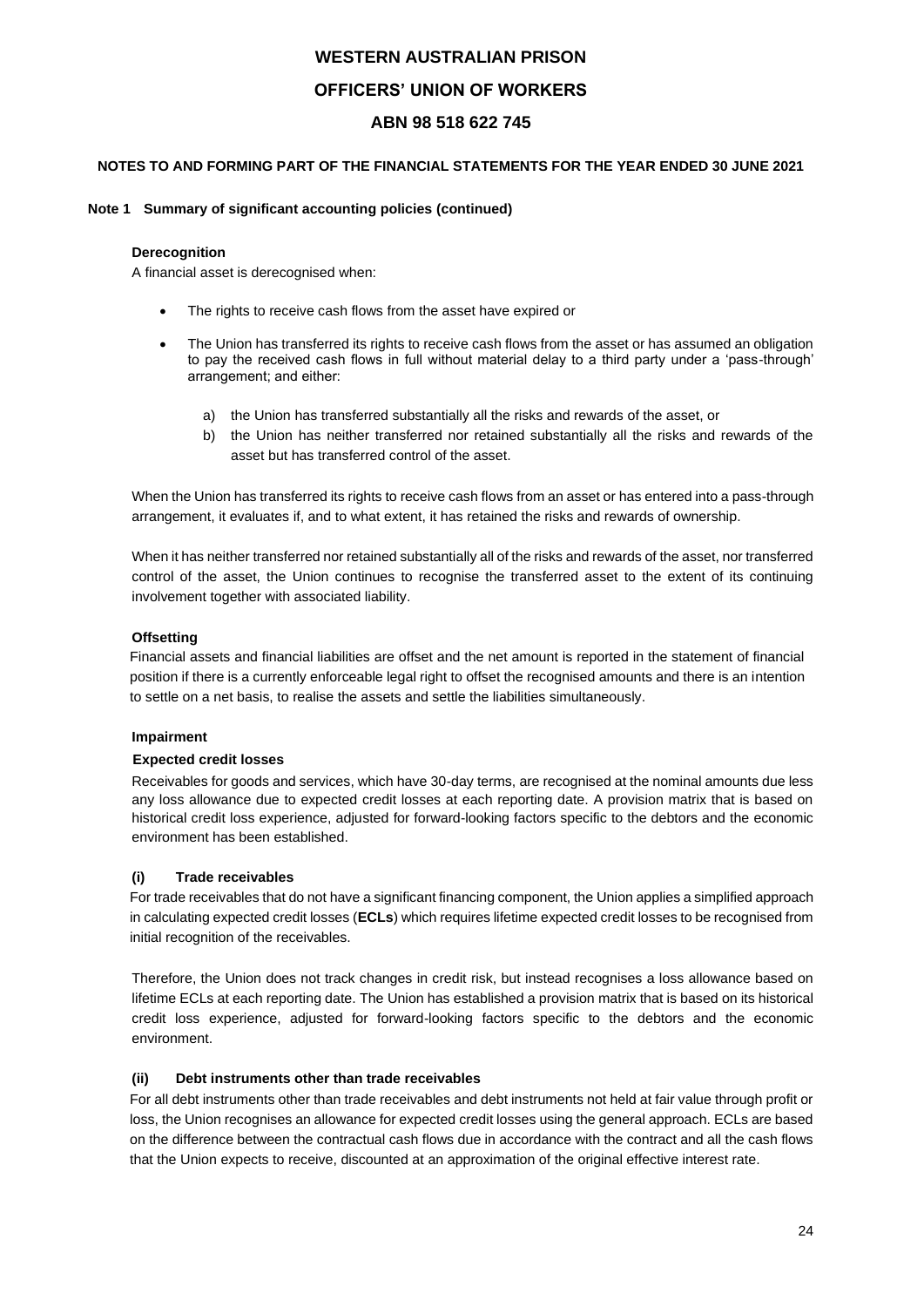## **NOTES TO AND FORMING PART OF THE FINANCIAL STATEMENTS FOR THE YEAR ENDED 30 JUNE 2021**

### **Note 1 Summary of significant accounting policies (continued)**

ECLs are recognised in two stages:

- Where there has not been a significant increase in credit risk since initial recognition. ECLs are provided for credit losses from possible default events within the next 12-months (a 12-month ECL).
- Where there has been a significant increase in credit risk since initial recognition, a loss allowance is required for credit losses expected over the remaining life of the debt, irrespective of the timing of the default (a lifetime ECL).

The Union considers a financial asset in default when contractual payments are 90 days past due. However, in certain cases, the Union may also consider a financial asset to be in default when internal or external information indicates that the Union is unlikely to receive the outstanding contractual amounts in full. A financial asset is written off when there is no reasonable expectation of recovering the contractual cash flows.

## **1.17 Financial Liabilities**

## **Initial recognition and measurement**

Financial liabilities are classified, at initial recognition, at amortised cost unless or at fair value through profit or loss.

All financial liabilities are recognised initially at fair value and, in the case of financial liabilities at amortised cost, net of directly attributable transaction costs.

The Union's financial liabilities include trade and other payables.

### **Subsequent measurement**

### **Financial liabilities at amortised cost**

After initial recognition, trade payables and interest-bearing loans and borrowings are subsequently measured at amortised cost using the EIR method. Gains and losses are recognised in profit or loss when the liabilities are derecognised as well as through the EIR amortisation process.

Amortised cost is calculated by taking into account any discount or premium on acquisition and fees or costs that are an integral part of the EIR. The EIR amortisation is included as finance costs in profit or loss.

## **Derecognition**

A financial liability is derecognised when the obligation under the liability is discharged or cancelled or expires. When an existing financial liability is replaced by another from the same lender on substantially different terms, or the terms of an existing liability are substantially modified, such an exchange or modification is treated as the derecognition of the original liability and the recognition of a new liability. The difference in the respective carrying amounts is recognised in profit or loss.

## **1.18 Contingent Liabilities and Contingent Assets**

Contingent liabilities and contingent assets are not recognised in the Statement of Financial Position but are reported in the relevant notes. They may arise from uncertainty as to the existence of a liability or asset or represent an existing liability or asset in respect of which the amount cannot be reliably measured. Contingent assets are disclosed when settlement is probable but not virtually certain, and contingent liabilities are disclosed when settlement is greater than remote.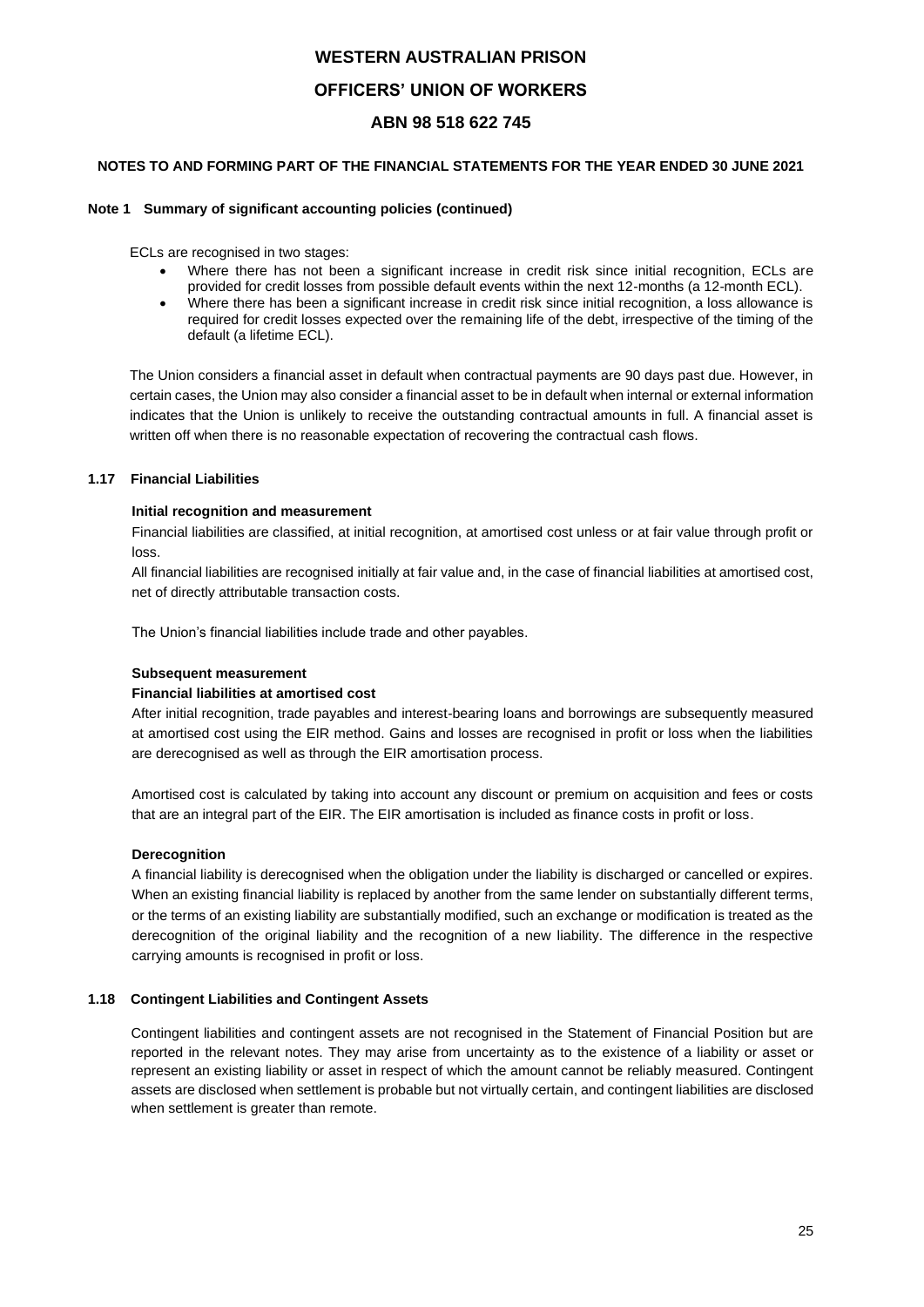## **NOTES TO AND FORMING PART OF THE FINANCIAL STATEMENTS FOR THE YEAR ENDED 30 JUNE 2021**

### **Note 1 Summary of significant accounting policies (continued)**

### **1.19 Land, Buildings, Plant and Equipment**

#### **Asset recognition threshold**

Purchases of land, buildings, plant and equipment are recognised initially at cost in the Statement of Financial Position. The initial cost of an asset includes an estimate of the cost of dismantling and removing the item and restoring the site on which it is located.

### **Revaluations – land and buildings**

Following initial recognition at cost, land and buildings are carried at fair value less subsequent accumulated depreciation and accumulated impairment losses. Revaluations are performed with sufficient frequency such that the carrying amount of assets do not differ materially from those that would be determined using fair values as at the reporting date.

Revaluation adjustments are made on a class basis. Any revaluation increment is credited to equity under the heading of asset revaluation reserve except to the extent that it reversed a previous revaluation decrement of the same asset class that was previously recognised in the surplus/deficit. Revaluation decrements for a class of assets are recognised directly in the profit or loss except to the extent that they reverse a previous revaluation increment for that class. Any accumulated depreciation as at the revaluation date is eliminated against the gross carrying amount of the asset and the asset is restated to the revalued amount.

### *Depreciation*

Depreciable property, plant and equipment assets, excluding buildings and improvements, are written-off to their estimated residual values over their estimated useful life using the diminishing value method of depreciation. Depreciation rates (useful lives), residual values and methods are reviewed at each reporting date and necessary adjustments are recognised in the current, or current and future reporting periods, as appropriate.

The depreciation rates used for each class of depreciable assets are:

| <b>Class of Fixed Asset</b> | <b>Depreciation Rate</b> |
|-----------------------------|--------------------------|
| Buildings and improvements  | $2.5\% - 25\%$           |
| Furniture and equipment     | $5\%$ - 40%              |
| Motor vehicles              | 25%                      |

#### *Derecognition*

An item of land, buildings, plant and equipment is derecognised upon disposal or when no future economic benefits are expected from its use or disposal. Any gain or loss arising on the disposal or retirement of an item of property, plant and equipment is determined as the difference between the sales proceeds and the carrying amount of the asset and is recognised in the profit and loss.

#### **1.20 Investment property**

Investment properties are properties held to earn rentals and/or for capital appreciation (including property under construction for such purposes). Investment properties are measured initially at its cost, including transaction costs. Subsequent to initial recognition, investment properties are measured at fair value. Gains and losses arising from changes in the fair value of investment properties are included in profit and loss in the period in which they arise.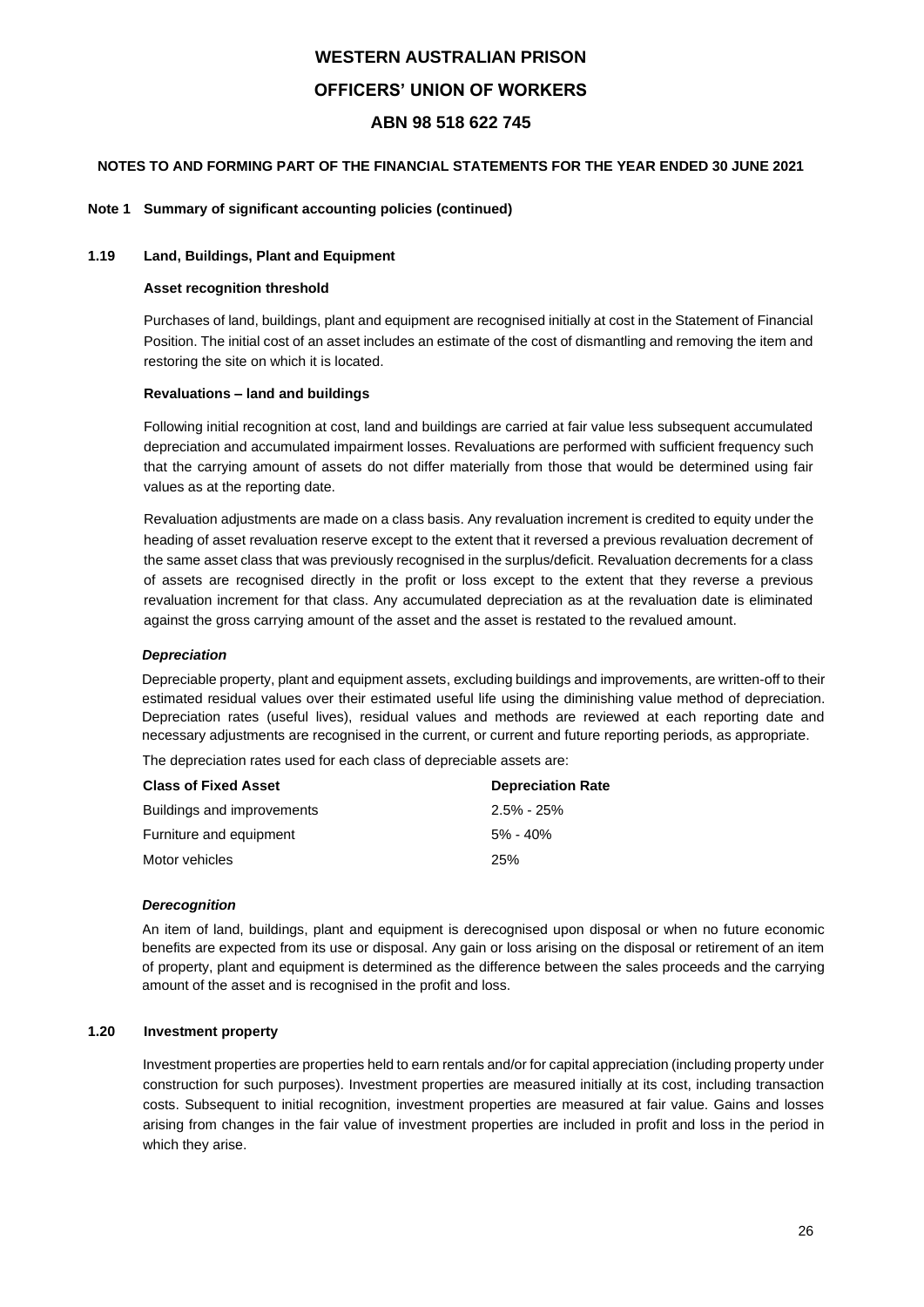## **NOTES TO AND FORMING PART OF THE FINANCIAL STATEMENTS FOR THE YEAR ENDED 30 JUNE 2021**

### **Note 1 Summary of significant accounting policies (continued)**

An investment property is derecognised upon disposal or when the investment property is permanently withdrawn from use and no future economic benefits are expected from the disposal. Any gain or loss arising on derecognition of the property (calculated as the difference between the net disposal proceeds and the carrying amount of the asset) is included in profit or loss in the period in which the property is derecognised.

## **1.21 Impairment of non-financial assets**

All assets are assessed for impairment at the end of each reporting period to the extent that there is an impairment trigger. Where indications of impairment exist, the asset's recoverable amount is estimated and an impairment adjustment made if the asset's recoverable amount is less than its carrying amount.

The recoverable amount of an asset is the higher of its fair value less costs to sell and its value in use. Value in use is the present value of the future cash flows expected to be derived from the asset. Where the future economic benefit of an asset is not primarily dependent on the asset's ability to generate future cash flows, and the asset would be replaced if the Union was deprived of the asset, its value in use is taken to be its depreciated replacement cost.

## **1.22 Taxation**

The Union is exempt from income tax under section 50.1 of the Income Tax Assessment Act 1997 however still has obligation for Fringe Benefits Tax (FBT) and the Goods and Services Tax (GST). Revenues, expenses and assets are recognised net of GST except:

- where the amount of GST incurred is not recoverable from the Australian Taxation Office; and
- for receivables and payables.

The net amount of GST recoverable from, or payable to, the taxation authority is included as part of receivables or payables.

Cash flows are included in the cash flow statement on a gross basis. The GST component of cash flows arising from investing and financing activities which is recoverable from, or payable to, the Australian Taxation Office is classified within operating cash flows.

### **1.23 Fair value measurement**

The Union measures financial instruments, such as, financial asset as at fair value through the profit and loss, available for sale financial assets, and non-financial assets such as land and buildings and investment properties, at fair value at each balance sheet date. Also, fair values of financial instruments measured at amortised cost are disclosed in Note 15A.

Fair value is the price that would be received to sell an asset or paid to transfer a liability in an orderly transaction between market participants at the measurement date. The fair value measurement is based on the presumption that the transaction to sell the asset or transfer the liability takes place either:

- *In the principal market for the asset or liability, or*
- *In the absence of a principal market, in the most advantageous market for the asset or liability*

The principal or the most advantageous market must be accessible by the Union. The fair value of an asset or a liability is measured using the assumptions that market participants would use when pricing the asset or liability, assuming that market participants act in their economic best interest.

A fair value measurement of a non-financial asset takes into account a market participant's ability to generate economic benefits by using the asset in its highest and best use or by selling it to another market participant that would use the asset in its highest and best use.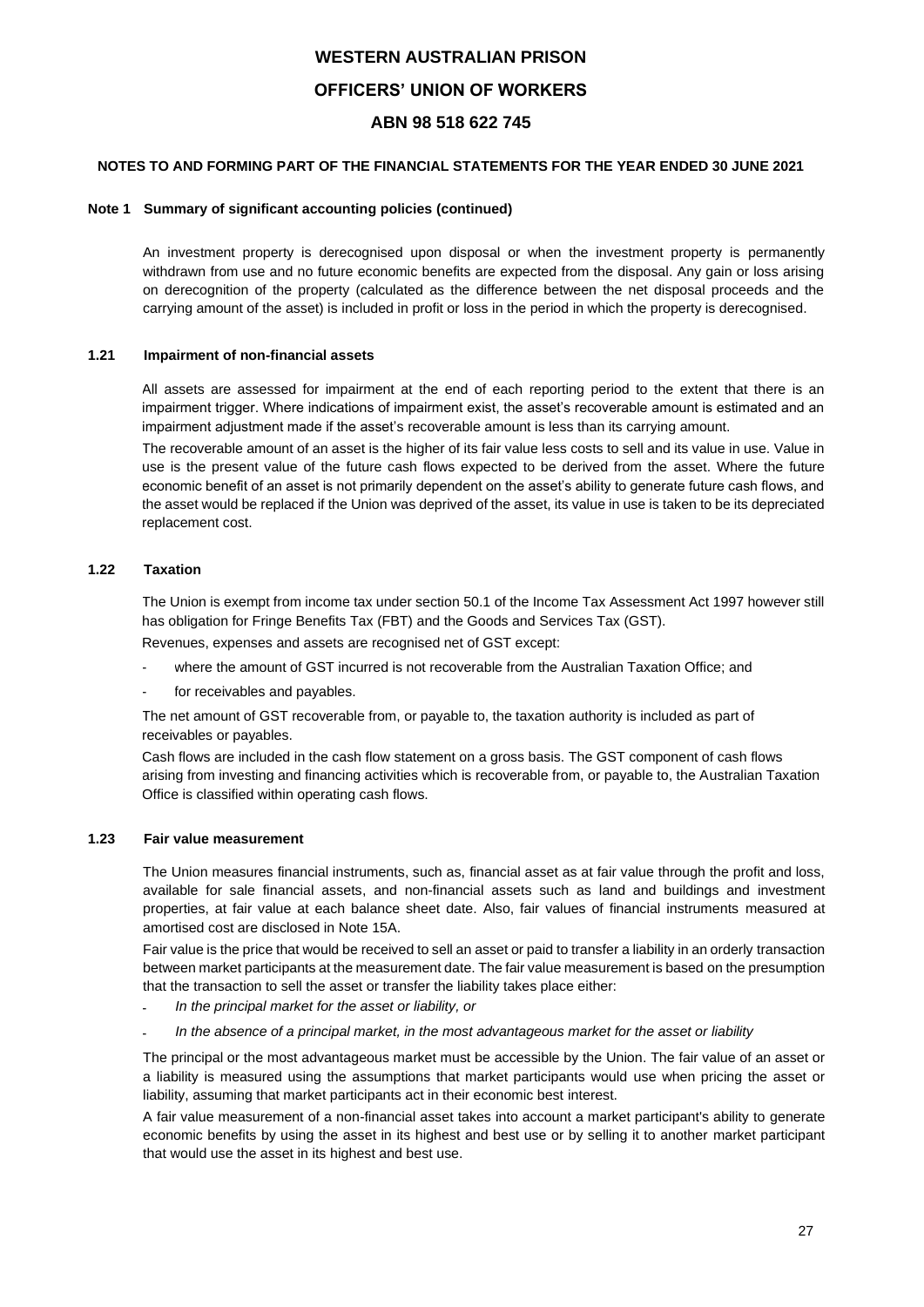## **NOTES TO AND FORMING PART OF THE FINANCIAL STATEMENTS FOR THE YEAR ENDED 30 JUNE 2021**

## **Note 1 Summary of significant accounting policies (continued)**

The Union uses valuation techniques that are appropriate in the circumstances and for which sufficient data are available to measure fair value, maximising the use of relevant observable inputs and minimising the use of unobservable inputs

All assets and liabilities for which fair value is measured or disclosed in the financial statements are categorised within the fair value hierarchy, described as follows, based on the lowest level input that is significant to the fair value measurement as a whole:

Level 1 – Quoted (unadjusted) market prices in active markets for identical assets or liabilities

Level 2 – Valuation techniques for which the lowest level input that is significant to the fair value measurement is directly or indirectly observable.

Level 3 – Valuation techniques for which the lowest level input that is significant to the fair value measurement is unobservable.

For assets and liabilities that are recognised in the financial statements on a recurring basis, the Union determines whether transfers have occurred between Levels in the hierarchy by re-assessing categorisation (based on the lowest level input that is significant to the fair value measurement as a whole) at the end of each reporting period.

External valuers are involved for valuation of significant assets, such as land and buildings and investment properties. Selection criteria include market knowledge, reputation, independence and whether professional standards are maintained. For the purpose of fair value disclosures, the Union has determined classes of assets and liabilities on the basis of the nature, characteristics and risks of the asset or liability and the level of the fair value hierarchy.

## **1.24 Accounts payable and other payables**

Accounts payable and other payables represent the liability outstanding at the end of the reporting period for goods and services received by the Union during the reporting period which remain unpaid. The balance is recognised as a current liability with the amounts normally paid within 30 days of recognition of the liability.

## **1.25 Going concern**

The Union is not reliant on financial support of another reporting unit to continue on a going concern basis.

The Union provides no financial support to ensure another reporting unit can continue on a going concern basis.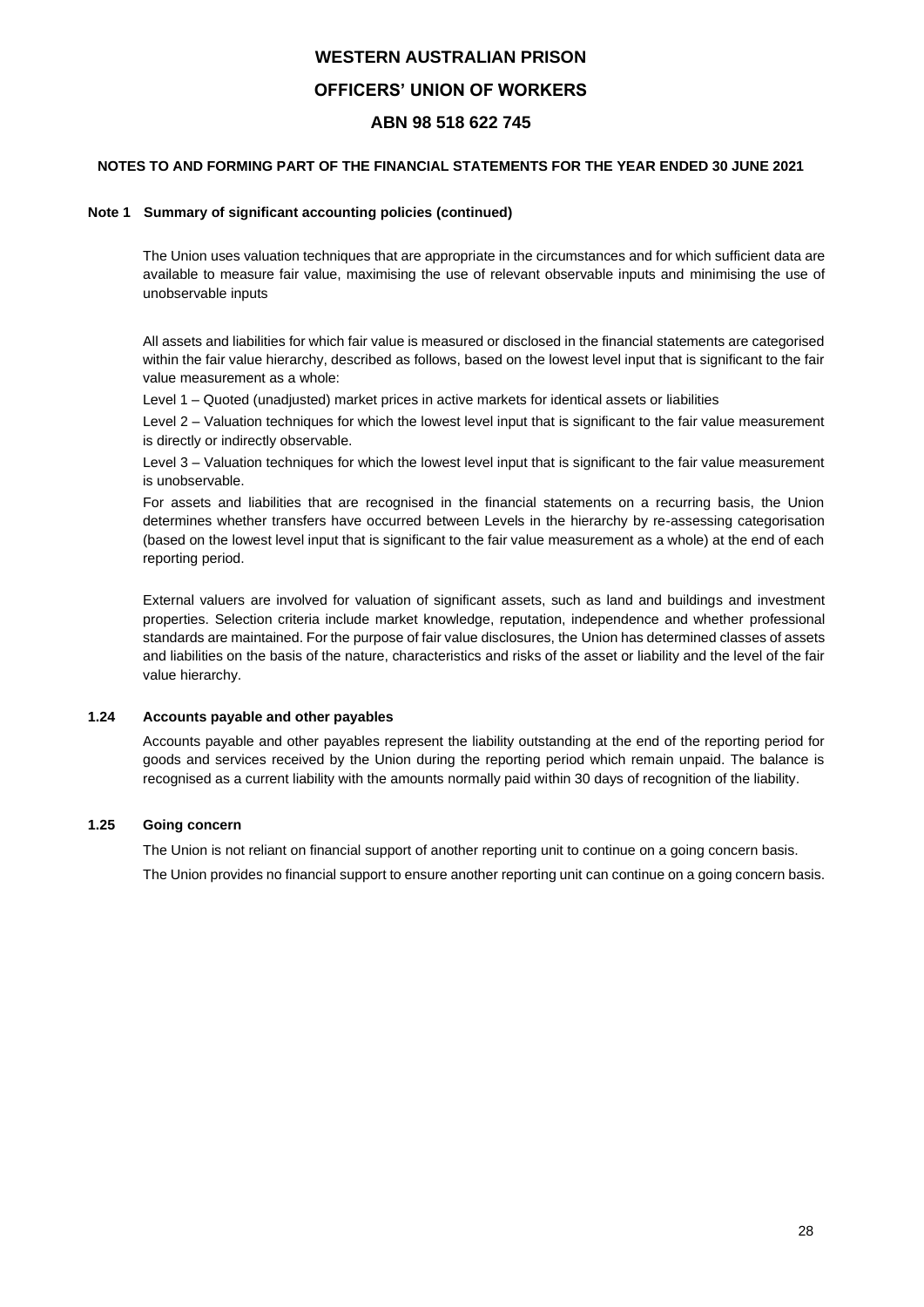## **NOTES TO AND FORMING PART OF THE FINANCIAL STATEMENTS FOR THE YEAR ENDED 30 JUNE 2021**

## **Note 2 Events after the reporting period**

As a result of the evolving nature of the COVID-19 outbreak and the rapidly evolving government policies of restrictive measures put in place to contain it, as at the date of these financial statements, the Union is not in a position to reasonably estimate the financial effects of the COVID-19 outbreak on the future financial performance and financial position of the Union. Other than the current disclosures, there has not been any other matter or circumstance occurring subsequent to the end of the financial year that has significantly affected, or may significantly affect, the operations of the Union, the results of those operations, or the state of affairs of the Union in subsequent financial periods.

|    |                                                                   | 2021      | 2020      |
|----|-------------------------------------------------------------------|-----------|-----------|
|    |                                                                   | \$        | \$        |
|    | Note 3 Cash and cash equivalents                                  |           |           |
| a) | Cash at bank                                                      | 1,359,263 | 1,181,345 |
|    | Cash on hand                                                      | 1,000     | 1,011     |
|    | Short term deposits                                               | 908,661   | 1,546,023 |
|    | Total cash and cash equivalents                                   | 2,268,924 | 2,728,379 |
| b) | Reconciliation of operating cash flows from operating activities: |           |           |
|    | Surplus for the year                                              | 417,411   | 467,368   |
|    | Adjustments for non-cash items:                                   |           |           |
|    | Depreciation of non-current assets                                | 66,796    | 88,562    |
|    | Gain/loss on sale of plant and equipment                          |           | 2,202     |
|    | <b>Changes in assets/liabilities</b>                              |           |           |
|    | (Increase)/decrease in trade and other receivables                | (13,529)  | 3,451     |
|    | (Increase)/decrease in other current assets                       | 3,762     | (1,780)   |
|    | Increase/(decrease) in trade payables                             | 42,742    | (9, 146)  |
|    | Increase/(decrease) in other payables                             | 74,637    | (77, 138) |
|    | Increase/(decrease) in employee provisions                        | (4,607)   | 613       |
|    | Net cash generated from operating activities                      | 587,212   | 474,132   |
|    | Note 4 Trade and other receivables                                |           |           |
|    | Trade receivables                                                 | 60,552    | 47,023    |
|    | Receivables from other reporting units                            |           |           |
|    | Less provision for doubtful debts                                 |           |           |
|    | Total trade and other receivables                                 | 60,552    | 47,023    |
|    | Note 5 Other current assets                                       |           |           |
|    | Prepayments                                                       | 13,564    | 12,935    |
|    | Accrued income                                                    | 664       | 5,055     |
|    | <b>Total other current assets</b>                                 | 14,228    | 17,990    |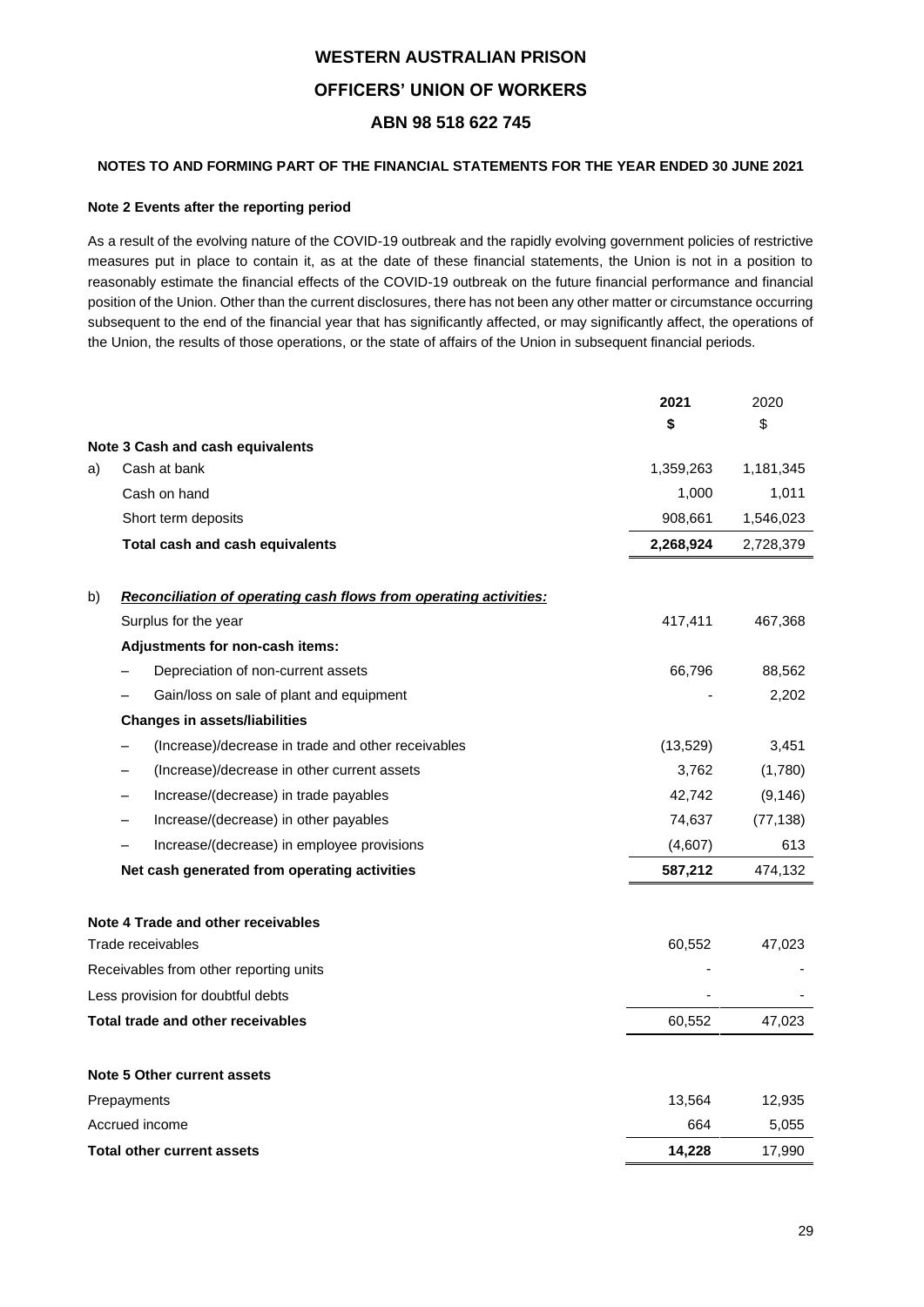## **NOTES TO AND FORMING PART OF THE FINANCIAL STATEMENTS FOR THE YEAR ENDED 30 JUNE 2021**

| \$<br>\$                                              |  |
|-------------------------------------------------------|--|
|                                                       |  |
| Note 6 Non-current assets                             |  |
| <b>Note 6A Land and buildings</b>                     |  |
| Land and buildings:                                   |  |
| 920.770<br>925,759<br>Cost                            |  |
| (172, 106)<br>(168,567)<br>Accumulated depreciation   |  |
| 757,192<br>748,664<br><b>Total land and buildings</b> |  |

| Reconciliation of the opening and closing balances of land and buildings: | <b>Land and</b><br><b>Building</b> | <b>Total</b> |
|---------------------------------------------------------------------------|------------------------------------|--------------|
| As at 30 June 2020                                                        |                                    |              |
| Gross book value                                                          | 925,759                            | 925,759      |
| Accumulated depreciation and impairment                                   | (168, 567)                         | (168, 567)   |
| Net book value 30 June 2020                                               | 757,192                            | 757,192      |
| Movements:                                                                |                                    |              |
| Additions by purchase                                                     |                                    |              |
| Depreciation expense                                                      | (8,270)                            | (8,270)      |
| <b>Disposals</b>                                                          | (259)                              | (259)        |
| Net book value 30 June 2021                                               | 748,663                            | 748,664      |
| Net book value as of 30 June represented by:                              |                                    |              |
| Gross book value                                                          | 920,769                            | 920,770      |
| Accumulated depreciation and impairment                                   | (172, 106)                         | (172, 106)   |
| Net book value 30 June 2021                                               | 748,663                            | 748,664      |

## **Note 6B Plant and equipment**

| Total plant and equipment | 213.243   | 181,939    |
|---------------------------|-----------|------------|
| Accumulated depreciation  | (176.529) | (179, 822) |
| Cost                      | 389,772   | 361.761    |
| Plant and equipment:      |           |            |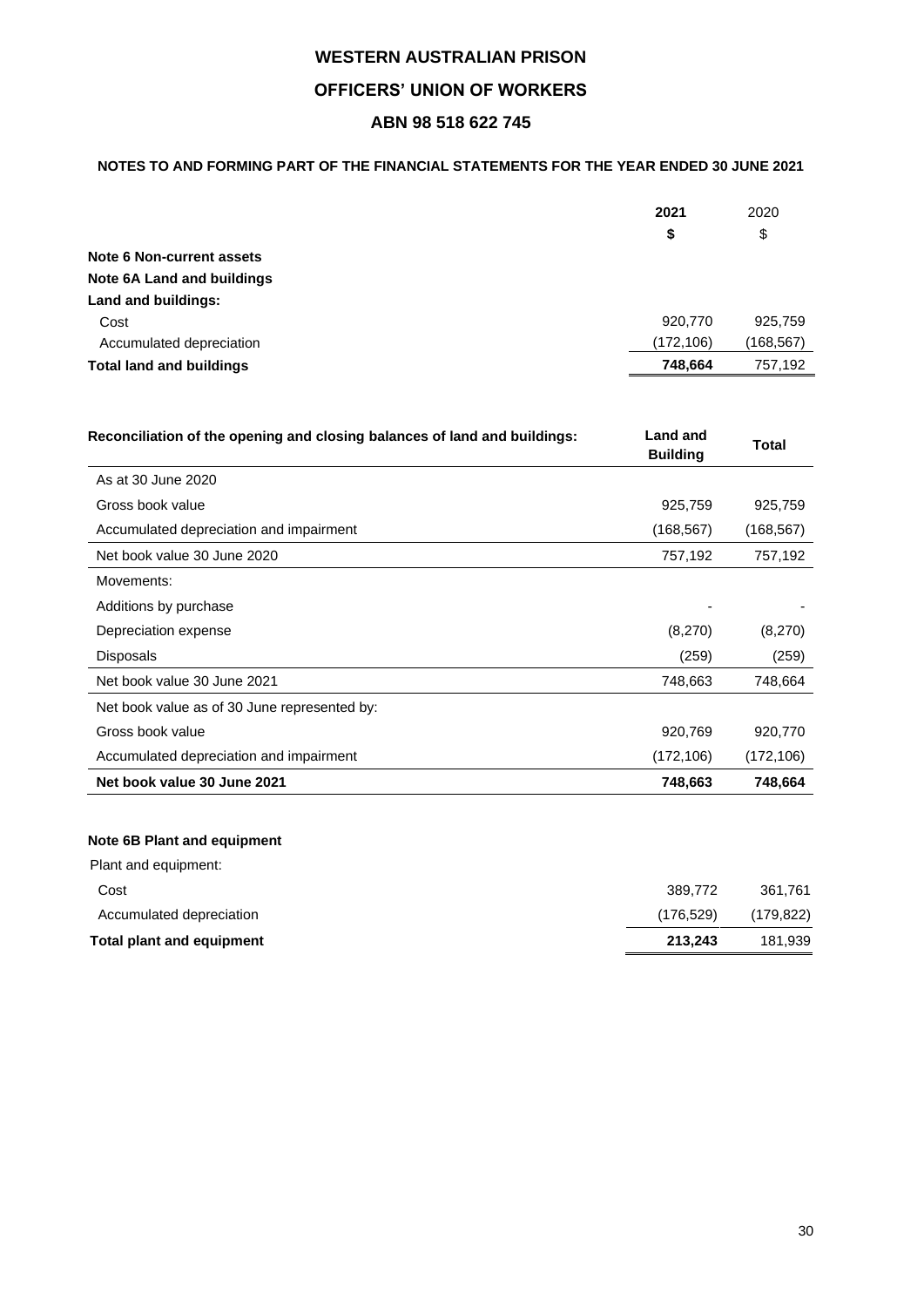## **NOTES TO AND FORMING PART OF THE FINANCIAL STATEMENTS FOR THE YEAR ENDED 30 JUNE 2021**

**Note 6 Non-current assets (continued)**

## **Note 6B Plant and equipment (continued)**

**Reconciliation of the opening and closing balances of plant and equipment:**

|                                         | <b>Fixtures</b><br>and<br><b>Fittings</b> | <b>Motor</b><br><b>Vehicles</b> | <b>Computer</b><br><b>Equipment</b> | <b>Office</b><br><b>Furniture</b><br>and<br><b>Equipment</b> | Total      |
|-----------------------------------------|-------------------------------------------|---------------------------------|-------------------------------------|--------------------------------------------------------------|------------|
| As at 30 June 2020                      |                                           |                                 |                                     |                                                              |            |
| Gross book value                        | 53,667                                    | 173,358                         | 79,906                              | 54,831                                                       | 361,762    |
| Accumulated depreciation and impairment | (22, 443)                                 | (69, 582)                       | (53, 939)                           | (33, 859)                                                    | (179, 823) |
| Net book value 30 June 2020             | 31,224                                    | 103,776                         | 25,967                              | 20,972                                                       | 181,939    |
| Movements:                              |                                           |                                 |                                     |                                                              |            |
| Additions by purchase                   |                                           | 95,886                          | 13,904                              | 2,075                                                        | 111,864    |
| Depreciation expense                    | (3, 421)                                  | (21, 409)                       | (12, 530)                           | (4,201)                                                      | (41, 561)  |
| Disposals                               | -                                         | (38, 983)                       |                                     | (16)                                                         | (38,999)   |
| Net book value 30 June 2021             | 27,803                                    | 139,269                         | 27,341                              | 18,830                                                       | 213,243    |
|                                         |                                           |                                 |                                     |                                                              |            |
| Gross book value                        | 53,667                                    | 185,434                         | 93,810                              | 56,861                                                       | 389,772    |
| Accumulated depreciation and impairment | (25, 864)                                 | (46, 165)                       | (66, 469)                           | (38,031)                                                     | (176,529)  |
| Net book value 30 June 2021             | 27,803                                    | 139,269                         | 27,341                              | 18,830                                                       | 213,243    |
|                                         |                                           |                                 |                                     | 2021                                                         | 2020       |

|                                  | S          | \$         |
|----------------------------------|------------|------------|
| Note 6C Investment property      |            |            |
| Investment property:             |            |            |
| Cost                             | 2,410,920  | 1.445.987  |
| Accumulated depreciation         | (284, 206) | (276, 369) |
| <b>Total investment property</b> | 2,126,714  | 1,169,618  |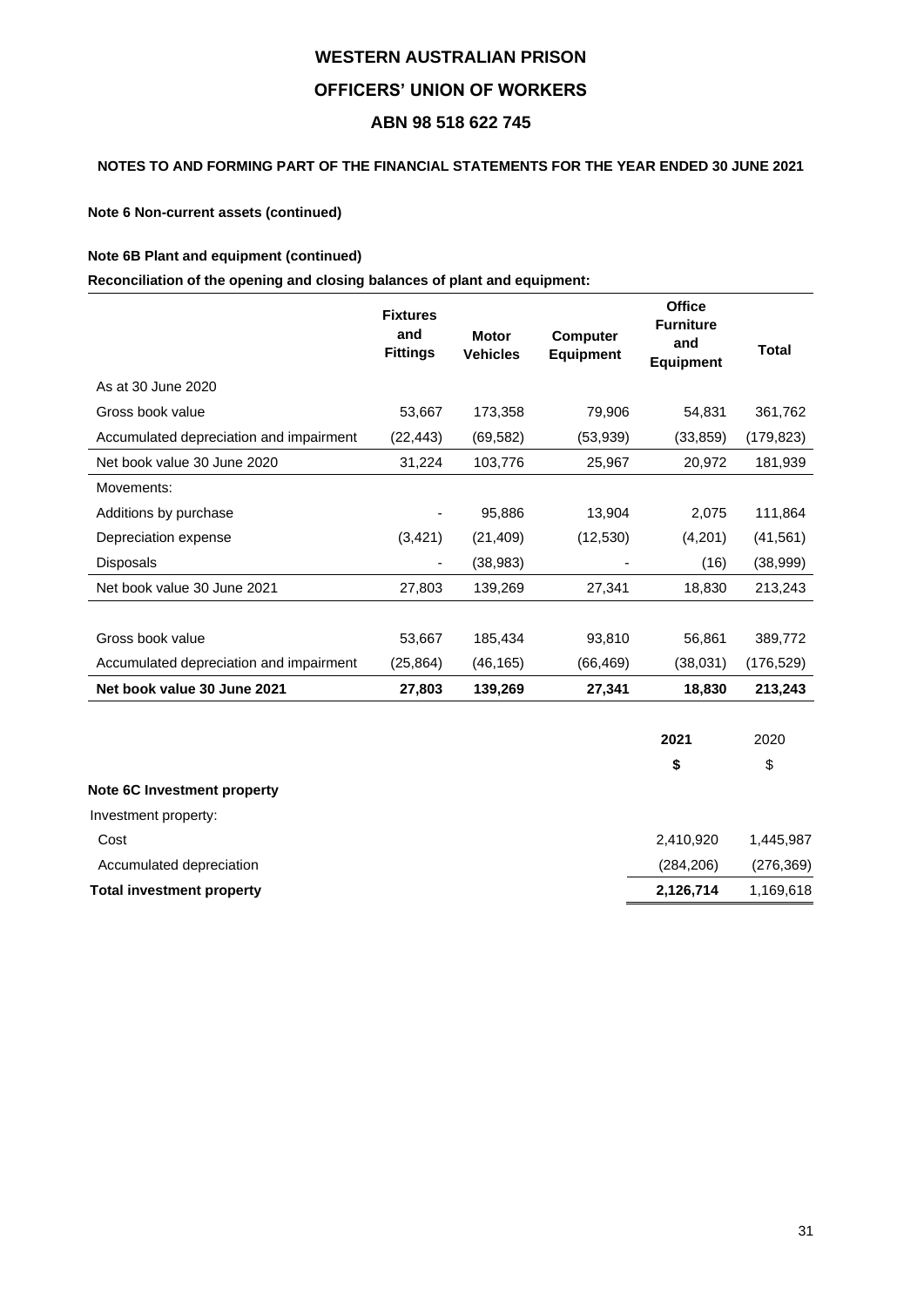## **NOTES TO AND FORMING PART OF THE FINANCIAL STATEMENTS FOR THE YEAR ENDED 30 JUNE 2021**

**Note 6 Non-current assets (continued)**

## **Note 6C Investment property (continued)**

**Reconciliation of the opening and closing balances of investment property:**

|                                              | Furniture,<br><b>Fixtures and</b><br><b>Fittings</b> | <b>Land and</b><br><b>Building</b> | Total      |
|----------------------------------------------|------------------------------------------------------|------------------------------------|------------|
| As at 30 June 2020                           |                                                      |                                    |            |
| Gross book value                             | 96,233                                               | 1,349,754                          | 1,445,987  |
| Accumulated depreciation and impairment      | (51, 272)                                            | (225,097)                          | (276, 368) |
| Net book value 30 June 2020                  | 44,961                                               | 1,124,657                          | 1,169,618  |
| Movements:                                   |                                                      |                                    |            |
| Additions by purchase                        | 38,408                                               | 938,714                            | 977,122    |
| Depreciation expense                         | (5, 541)                                             | (11, 424)                          | (16, 965)  |
| <b>Disposals</b>                             | (3,061)                                              |                                    | (3,061)    |
| Net book value 30 June 2021                  | 74,767                                               | 2,051,947                          | 2,126,714  |
| Net book value as of 30 June represented by: |                                                      |                                    |            |
| Gross book value                             | 125,775                                              | 2,285,145                          | 2,410,920  |
| Accumulated depreciation and impairment      | (51,007)                                             | (233, 199)                         | (284, 206) |
| Net book value 30 June 2021                  | 74,768                                               | 2,051,946                          | 2,126,714  |

The highest and best use of the investment properties is not considered to be different from its current use. Additions during the year relate to the purchase of new fridges, bathroom renovations, electrical work and carpet replacements.

Rental income earned and received from the investment properties during the year ended 30 June 2021 was \$95,715 (30 June 2020: \$56,357).

Direct expenses incurred in relation to the investment properties that generated rental income during the year ended 30 June 2021 was \$108,517 (30 June 2020: \$58,840). During the financial year, no restrictions on the realisability of investment property or the remittance of income and proceeds of disposal were present. The Union does not have any contractual obligations to purchase, construct or develop investment property or for repairs, maintenance or enhancements.

|    | 2021      | 2020      |
|----|-----------|-----------|
|    |           |           |
|    |           |           |
| 6A | 748.663   | 757.192   |
| 6Β | 213.243   | 181.939   |
| 6C | 2.126.714 | 1.169.618 |
|    | 3,088,620 | 2.108.749 |
|    |           |           |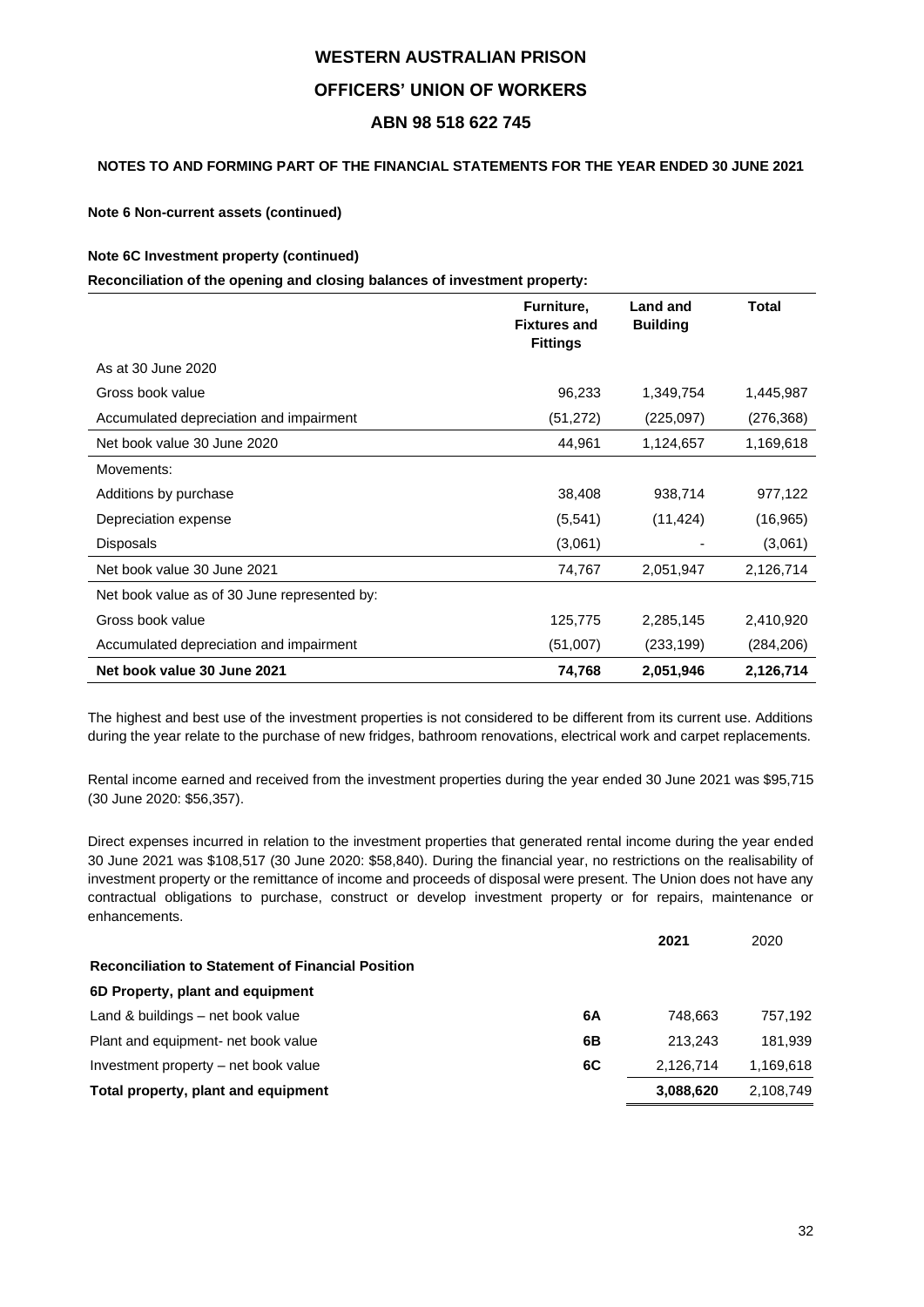## **NOTES TO AND FORMING PART OF THE FINANCIAL STATEMENTS FOR THE YEAR ENDED 30 JUNE 2021**

## **Note 7 Current liabilities**

|                                                                          | 2021   | 2020      |
|--------------------------------------------------------------------------|--------|-----------|
|                                                                          | \$     | \$        |
| Note 7A Trade payables                                                   |        |           |
| Trade creditors and accruals                                             | 77,362 | 34,620    |
| Payables to:                                                             |        |           |
| CPSU-SPSF Group Western Australian Prison Officers' Union (WAPOU) Branch |        |           |
|                                                                          |        |           |
| <b>Total trade payables</b>                                              | 77,362 | 34,620    |
| Settlement is usually made within 30 days.                               |        |           |
| Note 7B Other payables                                                   |        |           |
| Superannuation                                                           | 8,248  | 12,328    |
| Credit cards                                                             | 11,238 | 5,862     |
| Legal costs                                                              |        |           |
| Litigation                                                               |        |           |
| Other legal costs                                                        |        |           |
| GST payable                                                              | 34,360 | 47,647    |
| PAYG payable (refundable)                                                | 17,062 | (69, 566) |
| <b>Total other payables</b>                                              | 70,908 | (3,729)   |
| Other payables are expected to be settled in no more than 12 months.     |        |           |

**Note 8 Employee provisions**

Office holders:

| Annual leave       |                                               | 19.878 | 31.303 |
|--------------------|-----------------------------------------------|--------|--------|
| Long service leave |                                               | 43.073 | 64.412 |
|                    | Subtotal employee provisions – office holders | 62.951 | 95.715 |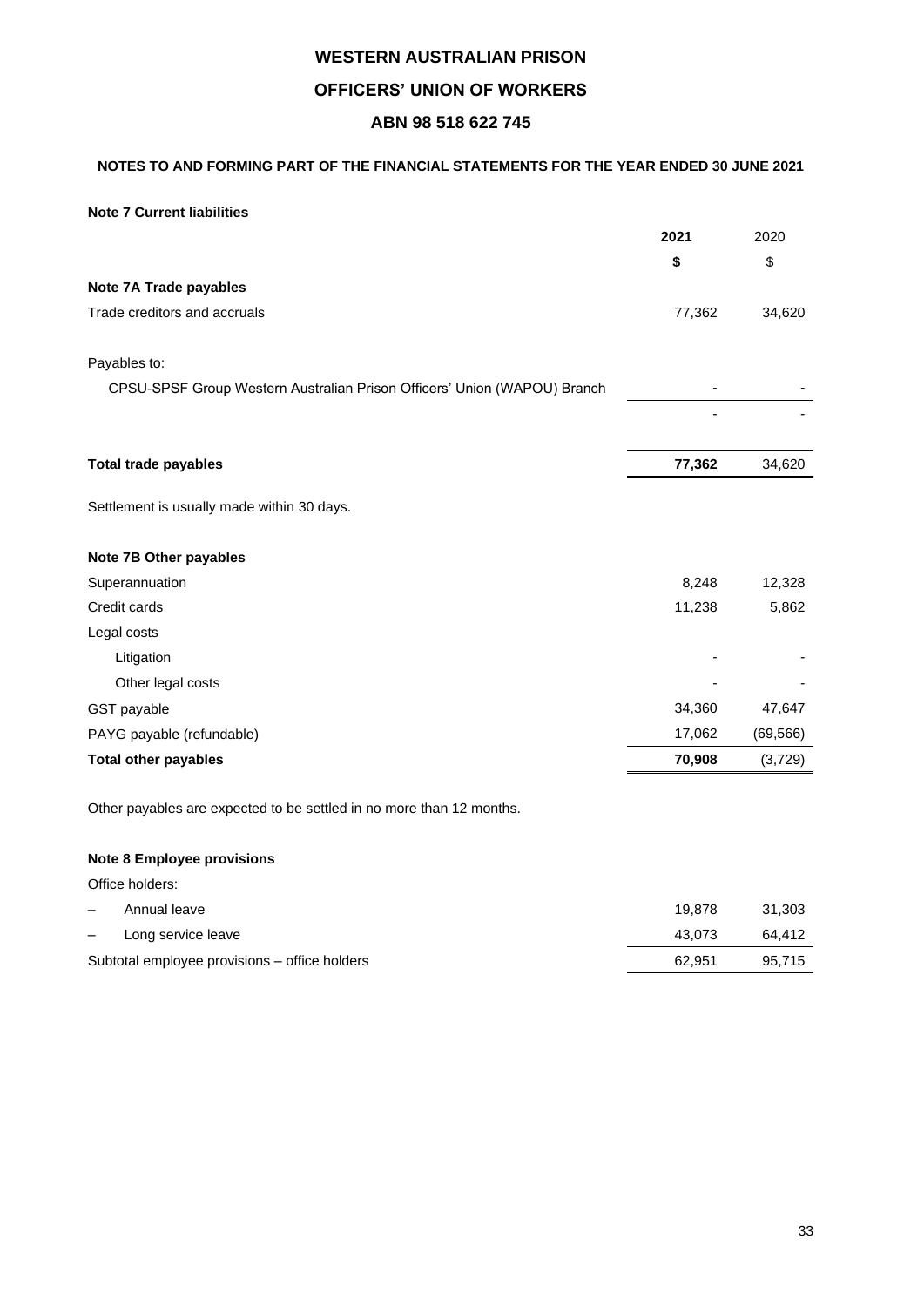## **NOTES TO AND FORMING PART OF THE FINANCIAL STATEMENTS FOR THE YEAR ENDED 30 JUNE 2021**

| <b>Note 8 Employee provisions (continued)</b>                      | 2021    | 2020    |
|--------------------------------------------------------------------|---------|---------|
|                                                                    | \$      | \$      |
| Employees other than office holders:                               |         |         |
| Annual leave                                                       | 53,267  | 80,142  |
| Long service leave                                                 | 91,318  | 36,286  |
| Subtotal employee provisions – employees other than office holders | 144,585 | 116,428 |
| <b>Total employee provisions</b>                                   | 207,536 | 212,143 |
|                                                                    |         |         |
| Current                                                            | 186,038 | 164,505 |
| Non-current                                                        | 21,498  | 47,638  |
| <b>Total employee provisions</b>                                   | 207,536 | 212,143 |
| <b>Note 9 Reserves</b>                                             |         |         |
| <b>Other reserves</b>                                              |         |         |
| Provision for Future Funds                                         |         |         |
| Provision for Vehicles                                             |         |         |
| <b>Sub-total other reserves</b>                                    |         |         |
| Funeral and Death benefit fund reserve                             | 42,143  | 42,143  |
| Crisis Relief fund reserve                                         | 250,213 | 240,184 |
| <b>Total reserves</b>                                              | 292,356 | 282,327 |

## **Note 10 Consideration for employers for payroll deductions**

There are no expenses incurred as consideration for employers making payroll deductions of membership subscriptions.

## **Note 11 Segment information**

The Union operates in one business and one geographic segment. Hence no separate segment information has been provided.

## **Note 12 Contingent liabilities, assets and commitments**

**Note 12A: Commitments and contingencies**

## **Operating lease commitments – as lessee**

The Union has no operating lease commitments for the year ended 30 June 2021.

## **Operating lease commitments – as lessor**

The Union has no operating lease commitments for the year ended 30 June 2021.

## **Capital commitments**

As at 30 June 2021 the Union had not committed to any capital expenditure.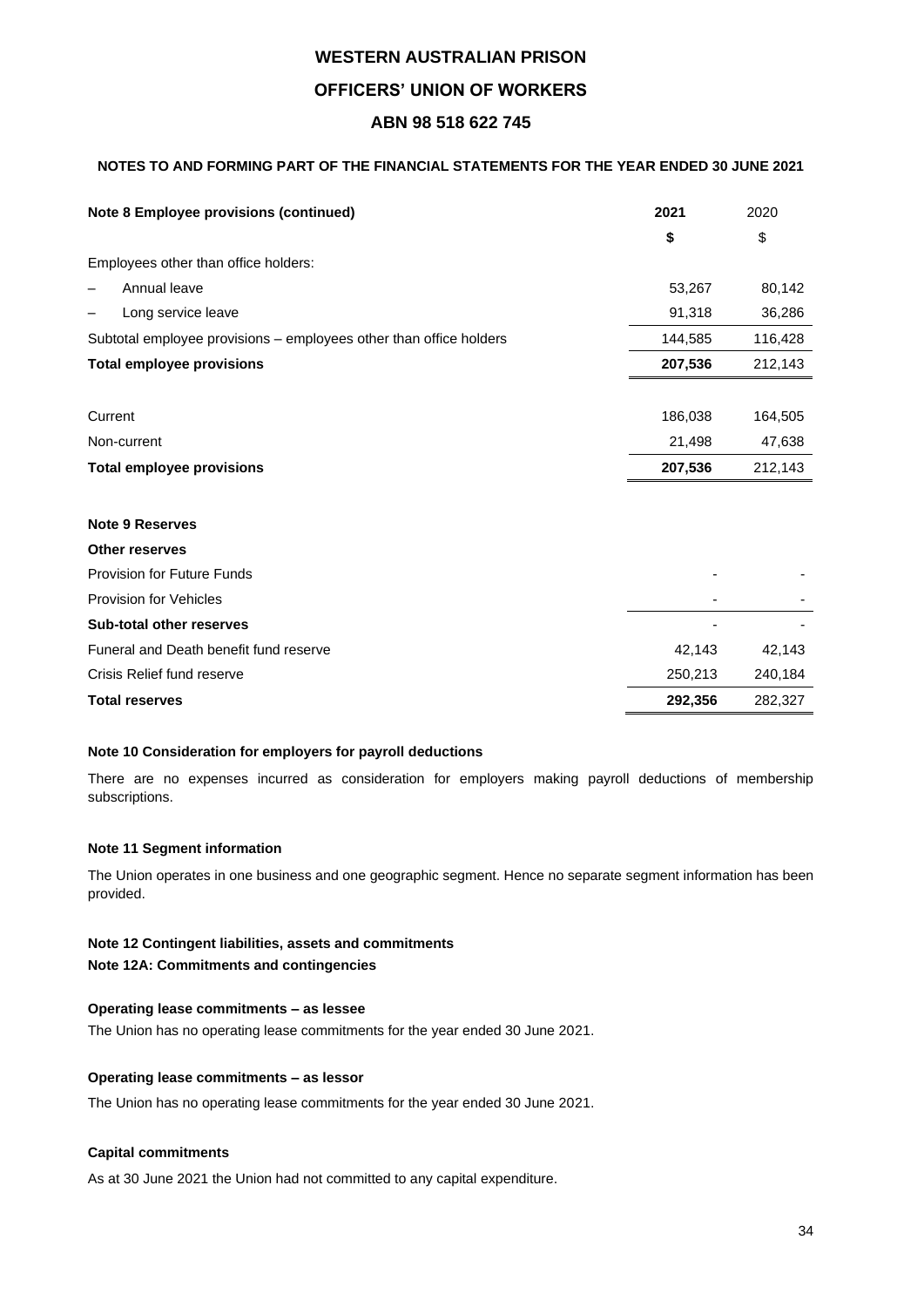## **NOTES TO AND FORMING PART OF THE FINANCIAL STATEMENTS FOR THE YEAR ENDED 30 JUNE 2021**

## **Note 12 Contingent liabilities, assets and commitments (continued)**

**Note 12A Commitments and contingencies**

## **Finance lease commitments**

The Union has no finance lease commitments for the year ended 30 June 2021.

## **Other contingent assets and liabilities**

The Union has no contingent assets and liabilities for the year ended 30 June 2021.

|                                         | 2021   | 2020   |
|-----------------------------------------|--------|--------|
|                                         | \$     | \$     |
| <b>Note 13 Remuneration of Auditors</b> |        |        |
| Value of services provided              |        |        |
| Financial statement audit services      | 16,032 | 15,467 |
| Other services and membership audit     | 2,650  | 2,650  |
| <b>Total remuneration of auditors</b>   | 18,682 | 18,117 |

Other services include preparation of financial statements and membership audit.

### **Note 14 Financial Instruments**

The Union's financial instruments consist mainly of deposits with banks, local money market instruments, short-term investments, accounts receivable and payable, bank loans and overdrafts.

## **Note 14A Categories of financial instruments**

The totals for each category of financial instruments, measured in accordance with AASB 139 as detailed in the accounting policies to these financial statements, are as follows:

| <b>Financial assets</b>            |           |           |
|------------------------------------|-----------|-----------|
| Cash and cash equivalents          | 2,268,924 | 2,728,379 |
| Trade and other receivables        | 60,552    | 47,023    |
| <b>Total financial assets</b>      | 2,329,476 | 2,775,402 |
|                                    |           |           |
| <b>Financial liabilities</b>       |           |           |
| Trade payables                     | 77,362    | 34,620    |
| Other payables                     | 70,908    | 96,271    |
| <b>Total financial liabilities</b> | 148,270   | 130,891   |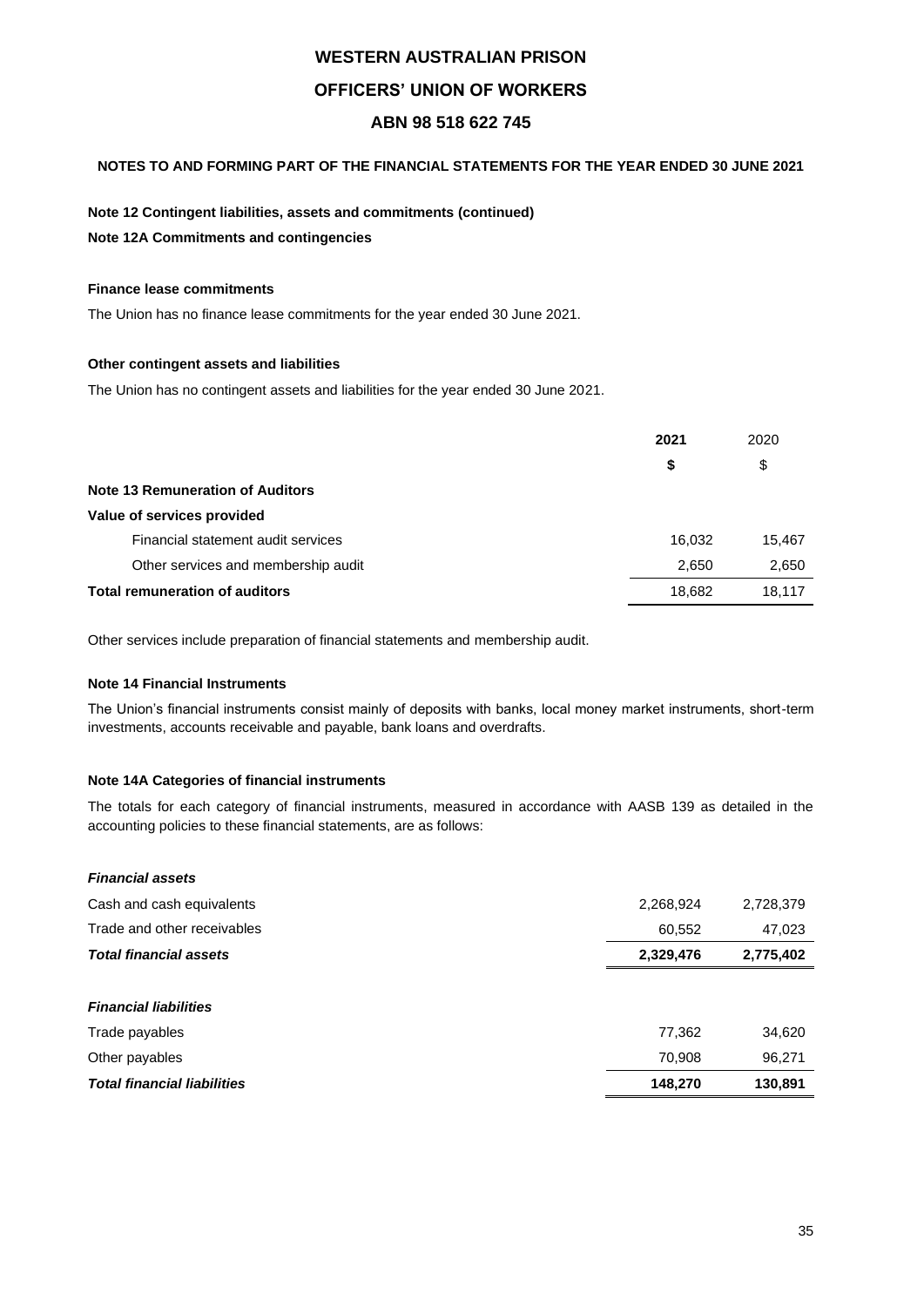## **NOTES TO AND FORMING PART OF THE FINANCIAL STATEMENTS FOR THE YEAR ENDED 30 JUNE 2021**

| Note 14B Net income and expense from financial assets | 2021   | 2020   |
|-------------------------------------------------------|--------|--------|
|                                                       | -S     | S      |
| Interest revenue                                      | 10.721 | 35.543 |
|                                                       | 10.721 | 35,543 |
|                                                       |        |        |

The net income/expense from financial assets not at fair value from profit and loss is \$10,721 (2020: \$35,543).

## **Note 14C Net income and expense from financial liabilities**

The Union had no net income and expense from financial liabilities during the year ended 30 June 2021.

## **Note 14D Credit risk**

The Union is exposed to credit risk on account of (a) default by individual members to pay their maximum membership fee; and (b) default by users to pay the service recovery funds charges.

The Union's maximum exposure to credit risk is the carrying amount of trade and other receivable at reporting date.

The credit risk is managed by ensuring that (a) membership dues are deducted by the employers as part of the payroll processing; and (b) service recovery funds are invoiced in advance prior to occupancy.

The Union does not monitor the credit risks in relation to cash and cash equivalent, which are transacted through creditworthy financial institutions. The management believes that these institutions are being subject to strict prudential norms imposed by Legislation, Reserve Bank and other regulatory authorities.

## **Credit quality of financial instruments not past due or individually determined as impaired**

|                             | <b>Not Past Due</b><br><b>Nor Impaired</b> | Past due or<br>impaired  | Not Past Due Past due or<br>Nor Impaired | impaired |
|-----------------------------|--------------------------------------------|--------------------------|------------------------------------------|----------|
|                             | 2021                                       | 2021                     | 2020                                     | 2020     |
|                             | \$                                         | \$                       | S                                        | \$       |
| Trade and other receivables | 60,552                                     | $\overline{\phantom{a}}$ | 47,023                                   | ۰        |
|                             | 60,552                                     | ٠                        | 47,023                                   | ۰        |

## **Ageing of financial assets that were past due but not impaired for 30 June 2021**

|                             |        | 0 to 30 days 31 to 60 days 61 to 90 days |                | $90 + days$ | Total  |
|-----------------------------|--------|------------------------------------------|----------------|-------------|--------|
|                             |        |                                          |                |             |        |
| Trade and other receivables | 16.540 | 1.415                                    | $\blacksquare$ | 42.597      | 60,552 |
|                             | 16.540 | 1.415                                    | $\blacksquare$ | 42.597      | 60,552 |

### Ageing of financial assets that were past due but not impaired for 30 June 2020

|                             |   | 0 to 30 days 31 to 60 days 61 to 90 days |        | $90+$ days | Total  |
|-----------------------------|---|------------------------------------------|--------|------------|--------|
|                             |   |                                          |        |            |        |
| Trade and other receivables | ۰ | ۰                                        | 47.023 | ٠          | 47,023 |
|                             | - | -                                        | 47.023 | ۰          | 47,023 |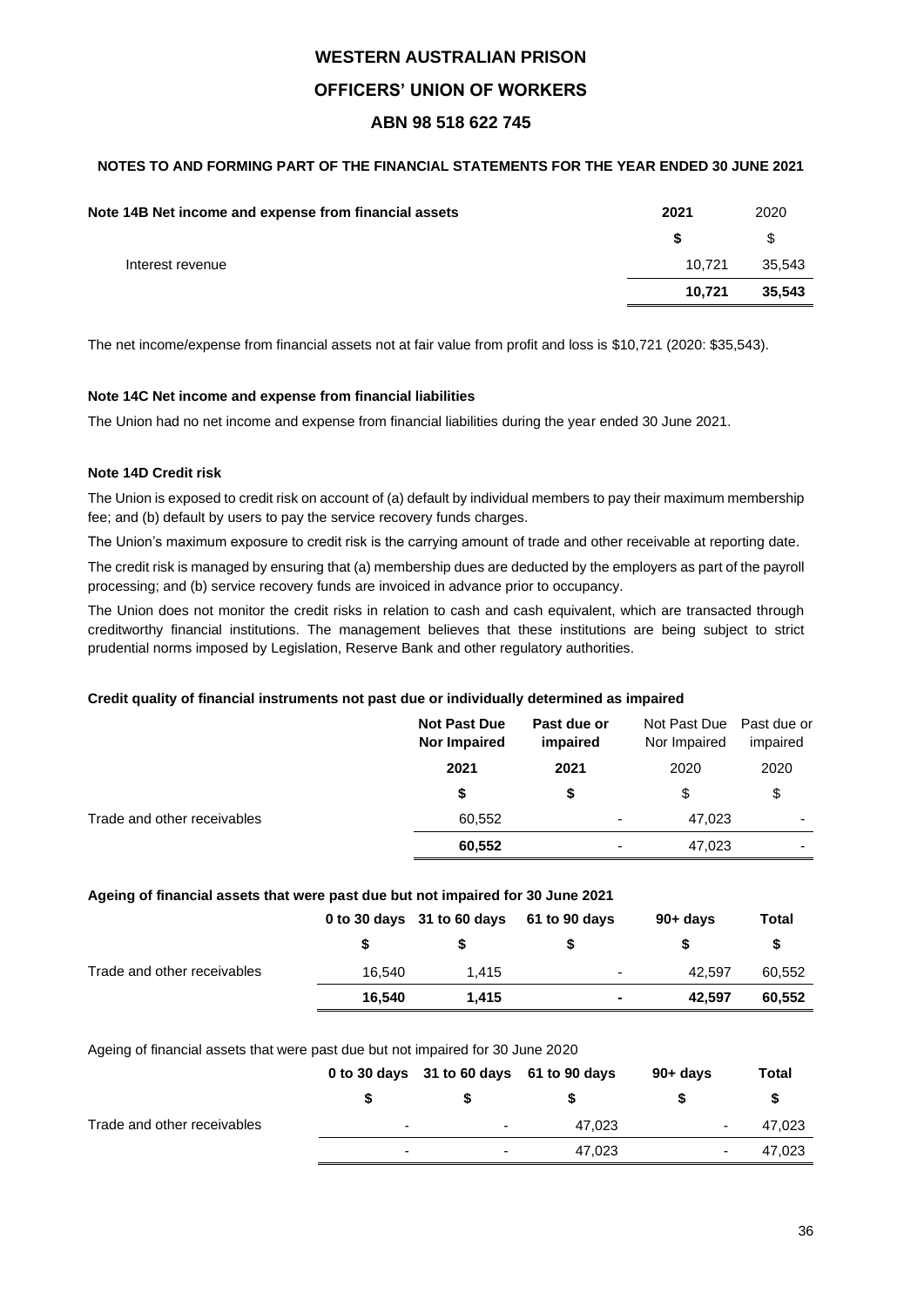## **NOTES TO AND FORMING PART OF THE FINANCIAL STATEMENTS FOR THE YEAR ENDED 30 JUNE 2021**

## **Note 14E Liquidity risk**

Liquidity risk is the risk that the Union will encounter difficulties in meeting the contractual obligations of its financial liabilities (principally due to shortage of funds).

The Union is not exposed to any significant liquidity risk and is therefore not actively managing its liquidity risk.

## **Contractual maturities for financial liabilities 30 June 2021**

|                                                               | <b>On Demand</b> | $1 - 2$ years | $2 - 5$ years | > 5 years | <b>Total</b> |
|---------------------------------------------------------------|------------------|---------------|---------------|-----------|--------------|
|                                                               | \$               | \$            |               | \$        | \$           |
| Trade payables                                                | 77,362           |               |               |           | 77,362       |
| Other payables                                                | 70,908           |               |               |           | 70,908       |
|                                                               | 148,270          | -             |               |           | 148,270      |
| Contractual maturities for financial liabilities 30 June 2020 |                  |               |               |           |              |
| Trade payables                                                | 34,620           |               |               |           | 34,620       |
| Other payables                                                | 96,271           |               |               |           | 96,271       |

## **Note 14F Market risk**

### *Interest rate risk*

Interest rate risk is the risk that the fair values and cash-flows of Union's financial instruments will be affected by changes in the market interest rates.

130,891 - - - 130,891

The management of the Union believes that the risk of interest rate movement would not have material impact on Union's operations.

## *Other price risk*

Other price risk relates to the risk that the fair value or future cash flows of a financial instrument will fluctuate because of changes in market prices (other than those arising from interest rate risk or currency risk) of securities held.

### *Sensitivity analysis*

The following table illustrates sensitivities to the Union's exposures to changes in interest rates and equity prices. The table indicates the impact on how profit and equity values reported at the end of the reporting period would have been affected by changes in the relevant risk variable that management considers to be reasonably possible.

These sensitivities assume that the movement in a particular variable is independent of other variables.

|                           | Change in risk | <b>Effect on</b>         |                          |  |
|---------------------------|----------------|--------------------------|--------------------------|--|
|                           | variable %     | <b>Profit</b>            | <b>Equity</b>            |  |
|                           |                | S                        | \$                       |  |
| Year ended 30 June 2021   |                |                          |                          |  |
| Interest rate risk        | $+/-1%$        | $\overline{\phantom{0}}$ | $\overline{\phantom{0}}$ |  |
| Period ended 30 June 2020 |                |                          |                          |  |
| Interest rate risk        | $+/-1%$        |                          | -                        |  |

No sensitivity analysis has been performed on foreign exchange risk as the Union has no material exposures to currency risk. There have been no changes in any of the assumptions used to prepare the above sensitivity analysis from the prior year.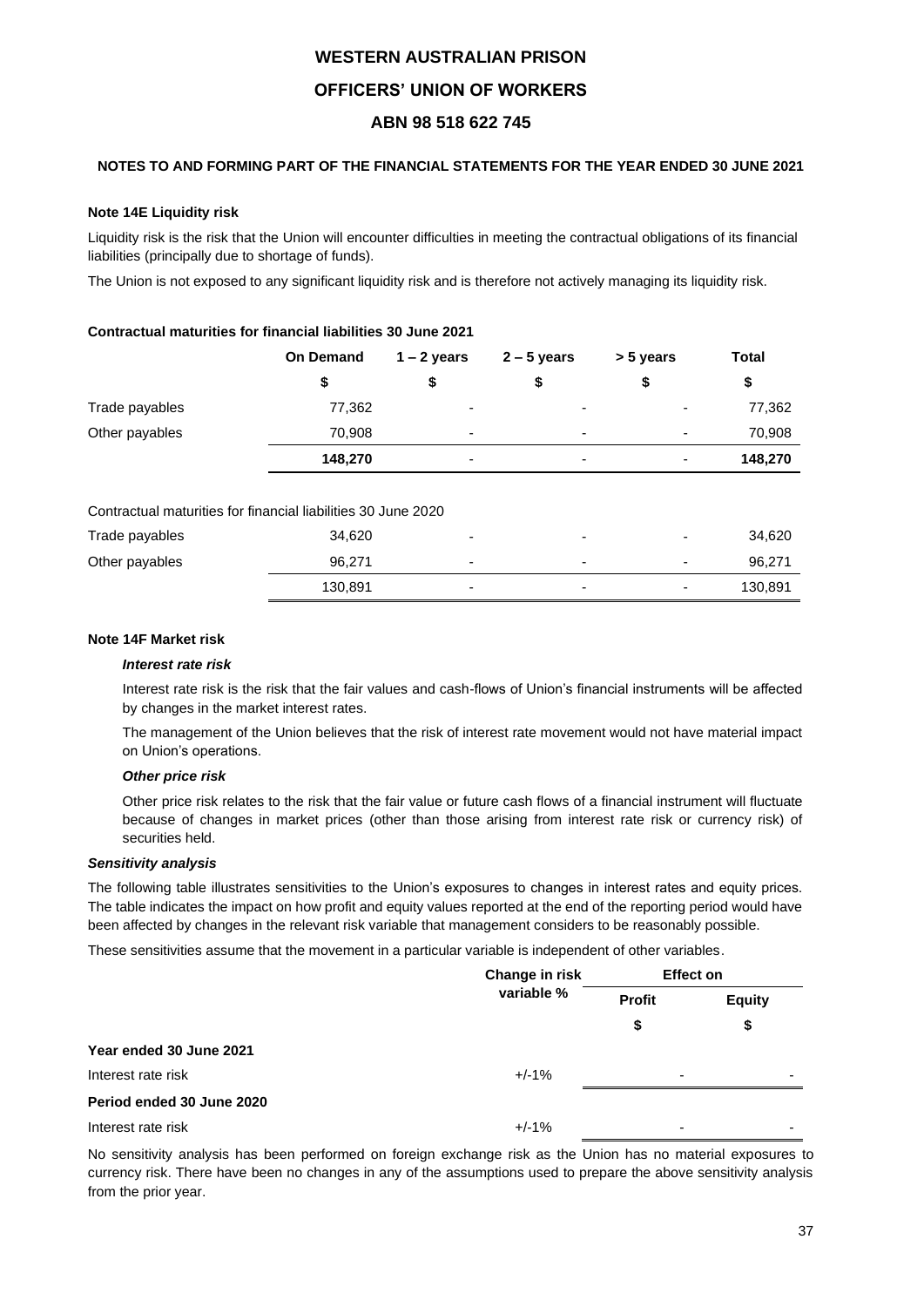## **NOTES TO AND FORMING PART OF THE FINANCIAL STATEMENTS FOR THE YEAR ENDED 30 JUNE 2021**

## **Note 15 Fair value measurements**

## **Note 15A Financial assets and liabilities**

Management of the Union assessed that cash and cash equivalents, trade receivables, trade payables, accruals and other current liabilities approximate their carrying amounts largely due to the short-term maturities of these instruments.

The fair value of financial assets and liabilities is included at the amount which the instrument could be exchanged in a current transaction between willing parties. The following methods and assumptions were used to estimate the fair values:

- Fair values of the Union's interest-bearing borrowings and loans are determined by using a discounted cash flow method. The discount rate used reflects the issuer's borrowing rate as at the end of the reporting period. The own performance risk as at 30 June 2021 was assessed to be insignificant
- Fair value of available-for-sale financial assets is derived from quoted market prices in active markets.
- Long-term fixed-rate and variable-rate receivables/borrowings are evaluated by the Union based on parameters such as interest rates and individual credit worthiness of the customer. Based on this evaluation, allowances are taken into account for the expected losses of these receivables. As at 30 June 2021 the carrying amounts of such receivables, net of allowances, were not materially different from their calculated fair values.

The following table contains the carrying amounts and related fair values for the Union's financial assets and liabilities:

|                                    | Carrying  | Fair      | Carrying  | Fair      |
|------------------------------------|-----------|-----------|-----------|-----------|
|                                    | amount    | value     | amount    | value     |
|                                    | 2021      | 2021      | 2020      | 2020      |
|                                    | \$        | \$        | \$        | \$        |
| <b>Financial Assets</b>            |           |           |           |           |
| Cash and cash equivalents          | 2,268,924 | 2,268,924 | 2,728,379 | 2,728,379 |
| Tarde and other receivables        | 60,552    | 60,552    | 47,023    | 47,023    |
| <b>Total financial assets</b>      | 2,329,476 | 2,329,476 | 2,775,402 | 2,775,402 |
| <b>Financial Liabilities</b>       |           |           |           |           |
| Trade payables                     | 77,362    | 77,362    | 34,620    | 34,620    |
| Other payables                     | 70,908    | 70,908    | 96,271    | 96,271    |
| <b>Total financial liabilities</b> | 148,270   | 148,270   | 130,891   | 130,891   |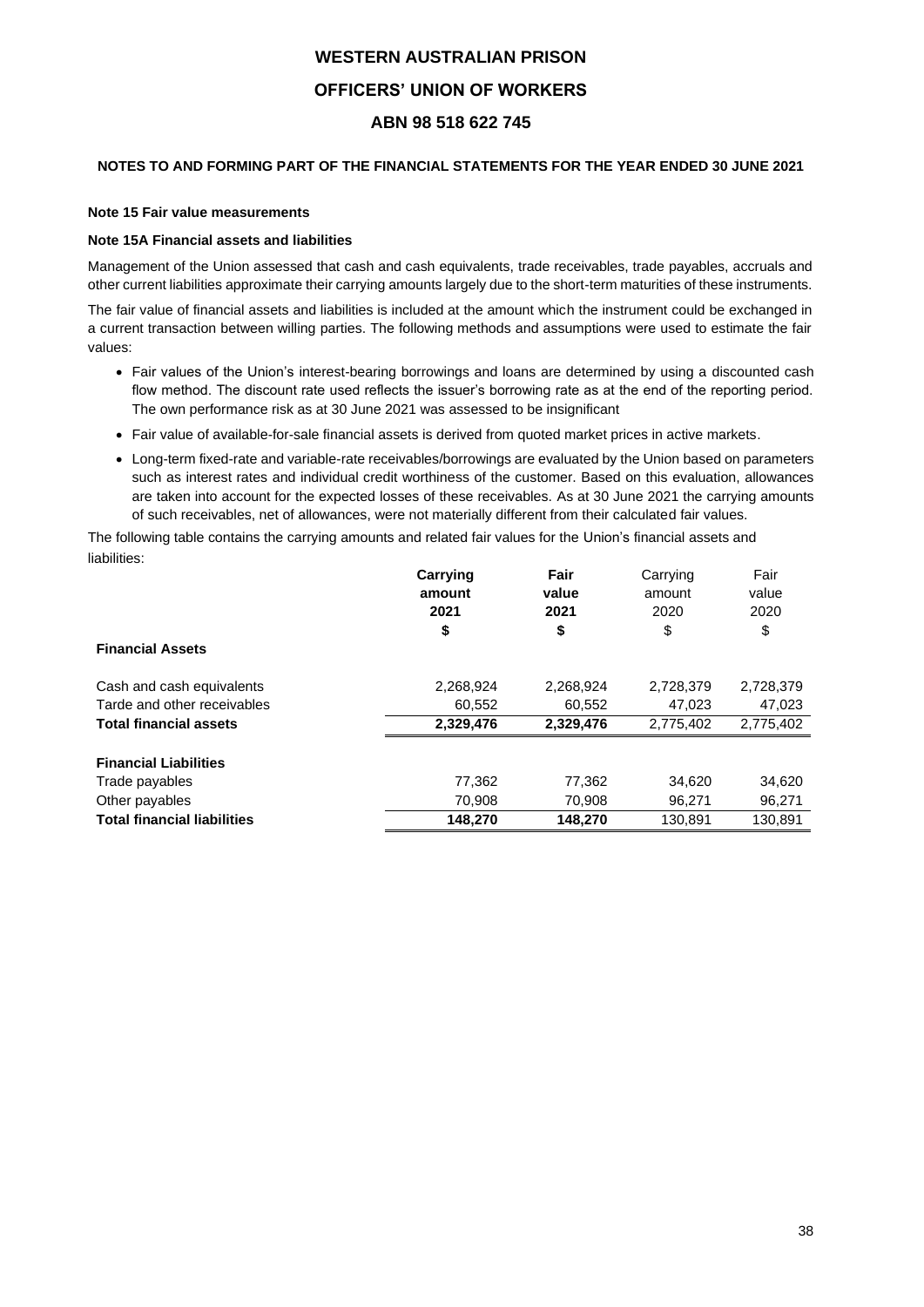

31 August 2021

The Committee Western Australian Prison Officers' Union of Workers 63 Railway Parade Mount Lawley WA 6050

Dear Committee Members,

## **MANAGEMENT LETTER FOR THE YEAR ENDED 30 JUNE 2021**

We advise that we have recently completed the final audit of Western Australian Prison Officers' Union of Workers ("Union") for the year ended 30 June 2021.

It must be appreciated that the matters dealt with in this letter came to our notice during the conduct of our normal audit procedures which are designed primarily with a view to the expression of our opinion on the accounts of the entity. Our comments cannot be expected to include all possible improvements in internal control which a more extensive special examination might develop.

During the audit, we noted the following matters which we believe need to be brought to your attention.

## **Fixed Assets Stocktake**

During our audit, we noted that it has been a while since a stocktake of all assets on the asset register was carried out. Conducting a stocktake of all assets ensures that assets that are held and in use are recorded on the fixed asset register.

We recommend that a stocktake of all assets is done before 30 June 2022.

We also recommend that you ensure that the depreciation is calculated on all assets since their purchase dates and that are in use. We found assets in the fixed asset register which were not being depreciated since their purchase dates and whilst we found the depreciation error to be immaterial and therefore, we did not adjust the financial statements.

## **Old Debtors**

During our review of the debtors listing, we noted that old debtors where the members and/or customers were considered for non-recoverability, the debts were being reversed from the MYOB records, thereby leading to the receivables summary being out of balance and leading to negative debtors balances.

We have since discussed with the finance officer, the correct treatment with writing off old debtors considered non-recoverable, and we recommend that the finance officer contacts us to assist her with the write off.

## **Audit Adjustments and Errors**

During our audit we identified several errors/differences in the accounts that have been communicated and acknowledged in the representation letter.